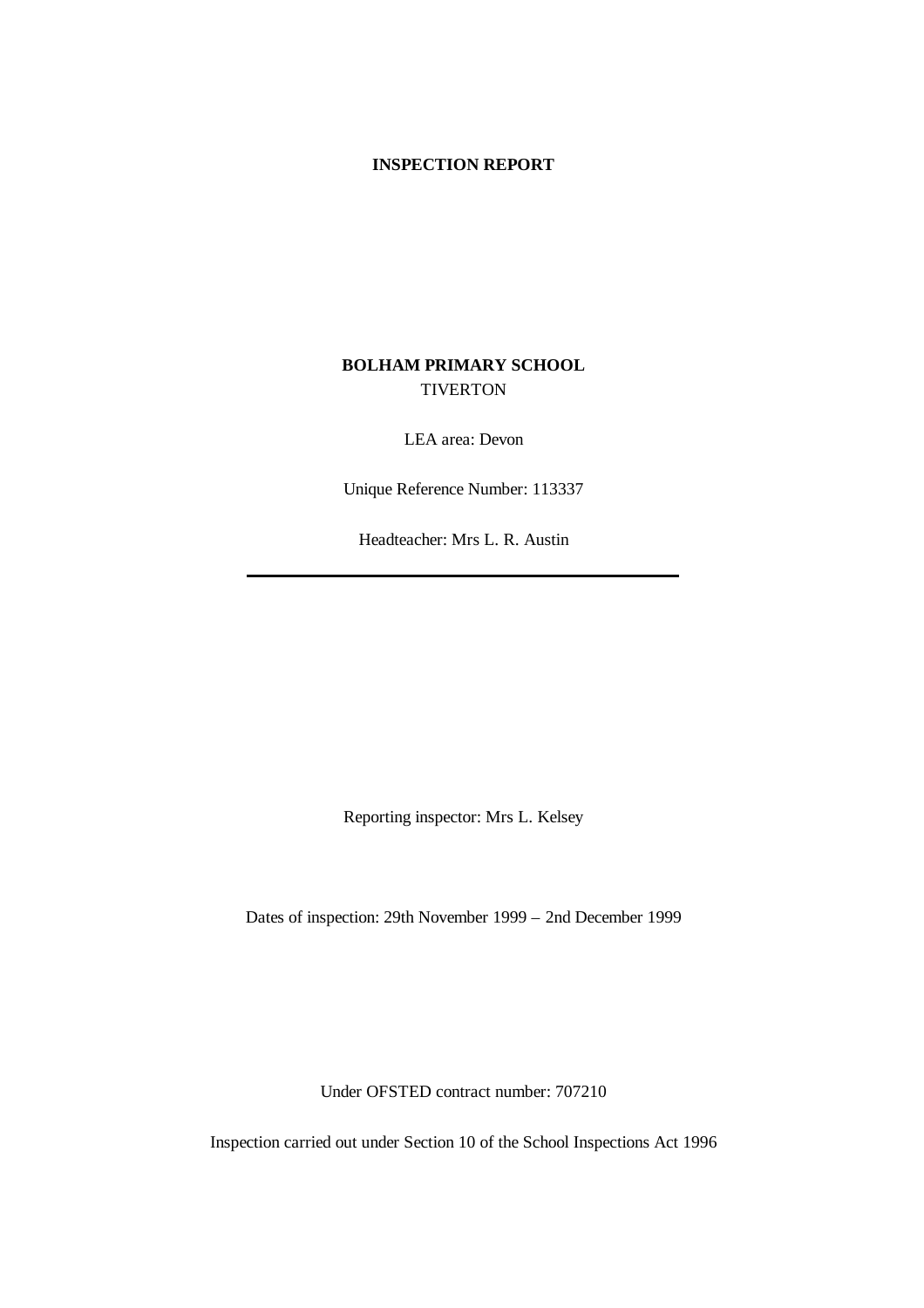#### © Crown Copyright 1997

This report may be reproduced in whole or in part for non-commercial educational purposes, provided that all extracts quoted are reproduced verbatim without adaptation and on condition that the source and date thereof are stated. Further copies of this report are obtainable from the school.

Under the Education (Schools) Act 1992 and the Education Act 1993, the school must provide a copy of this report and/or its summary free of charge to certain categories of people. A charge not exceeding the full cost of reproduction may be made for any other copies supplied.

#### **INFORMATION ABOUT THE SCHOOL**

| Type of school:              | Infant & Junior                                                                      |
|------------------------------|--------------------------------------------------------------------------------------|
| Type of control:             | County                                                                               |
| Age range of pupils:         | 4 to 11                                                                              |
| Gender of pupils:            | Mixed                                                                                |
| School address:              | <b>Bolham Primary School</b><br><b>Bolham</b><br>Tiverton<br>Devon<br><b>EX167RA</b> |
| Telephone number:            | 01884 253576                                                                         |
| Fax number:                  | 01884 253576                                                                         |
| Appropriate authority:       | The governing body                                                                   |
| Name of chair of governors:  | Mr T. Fullick                                                                        |
| Date of previous inspection: | April 1996                                                                           |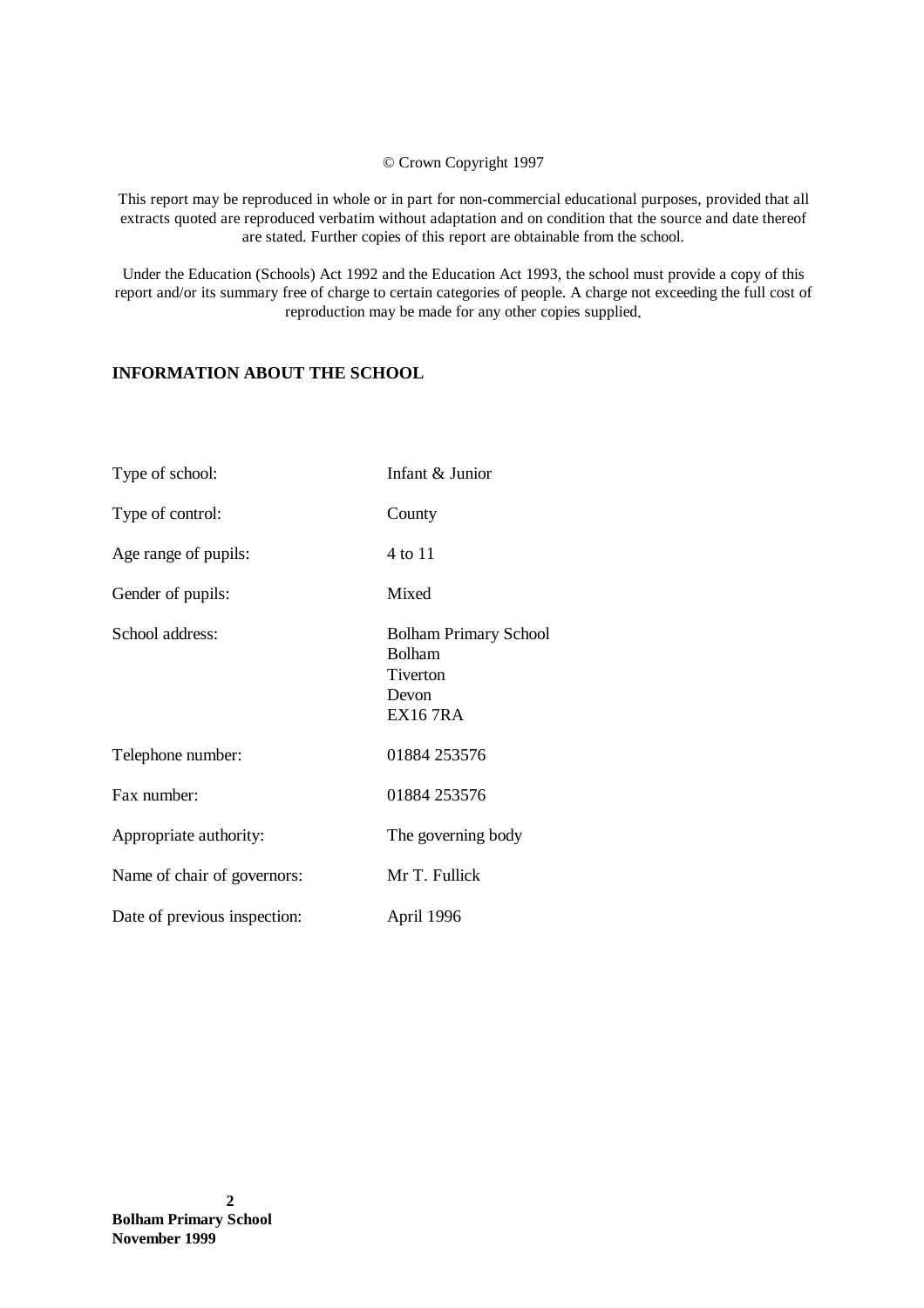#### **INFORMATION ABOUT THE INSPECTION TEAM**

| <b>Team members</b><br>Mrs L. Kelsey<br>Registered Inspector | <b>Subject responsibilities</b><br><b>Under fives</b><br>Mathematics<br>Science<br>Design technology<br>Information technology<br>Art | <b>Aspect responsibilities</b><br>Attainment and progress<br>Teaching<br>Curriculum and assessment<br>Staffing, accommodation and<br>learning resources |
|--------------------------------------------------------------|---------------------------------------------------------------------------------------------------------------------------------------|---------------------------------------------------------------------------------------------------------------------------------------------------------|
| Mrs A. Moss<br>Lay Inspector                                 | Equal opportunities                                                                                                                   | Attitudes, behaviour and<br>personal development<br>Attendance<br>Support, guidance and pupils<br>welfare<br>Partnership with parents and<br>community  |
| Mrs H. Toynbee<br>Team Inspector                             | Special educational needs<br>English<br><b>History</b><br>Geography<br>Music<br>Physical education<br>Religious education             | Pupils' spiritual, moral, social<br>and cultural development<br>Leadership and management<br>Efficiency of the school                                   |

The inspection contractor was:

Gemini Inspections Ltd Brinkwells Storrington Road Thakeham West Sussex RH20 3EQ 01798 815787

Any concerns or complaints about the inspection or the report should be raised with the inspection contractor. Complaints which are not satisfactorily resolved by the contractor should be raised with OFSTED by writing to:

The Registrar The Office for Standards in Education Alexandra House 33 Kingsway London WC2B 6SE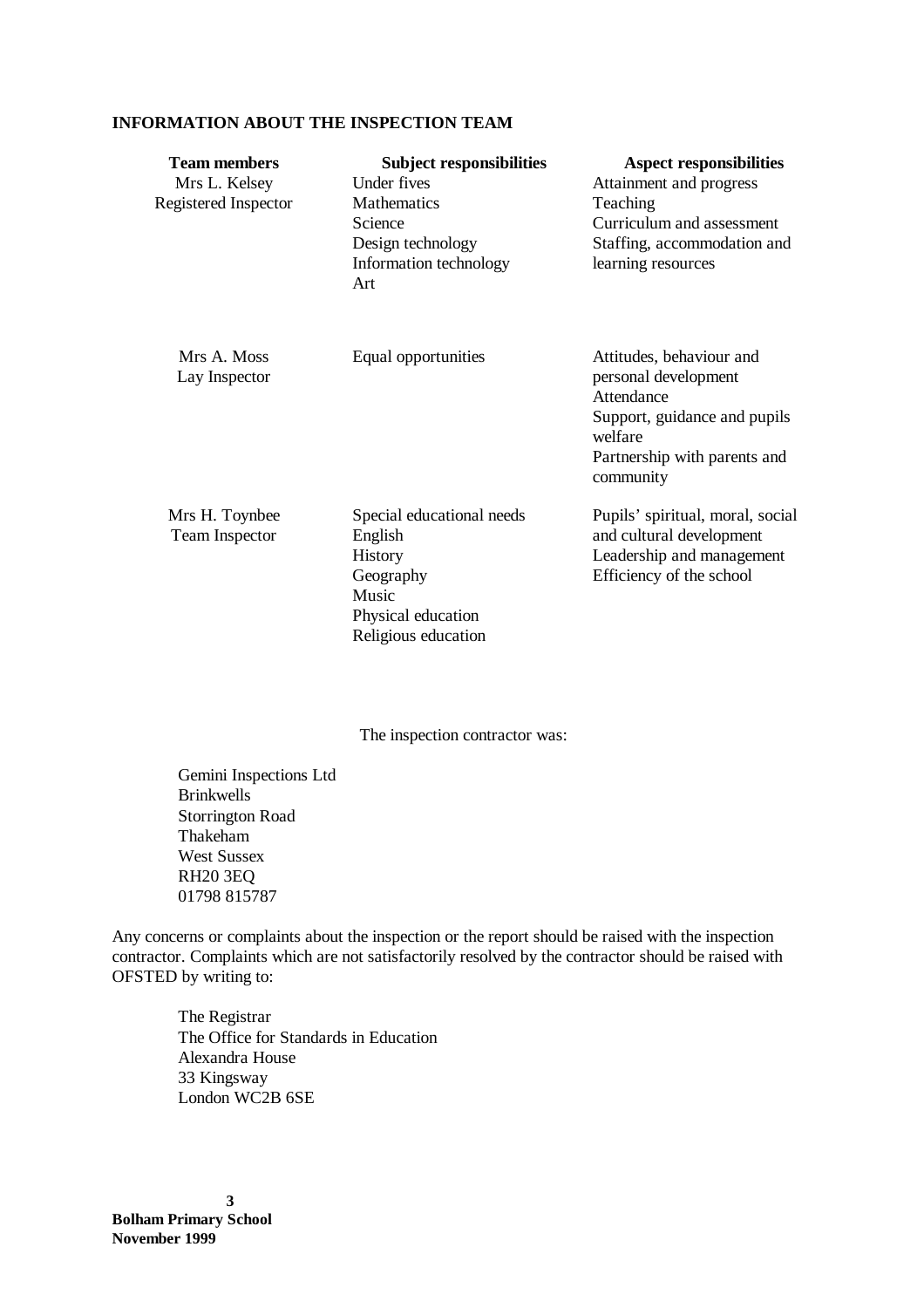#### **REPORT CONTENTS**

#### **MAIN FINDINGS**

**What the school does well Where the school has weaknesses How the school has improved since the last inspection Standards in subjects Quality of teaching Other aspects of the school The parents' views of the school**

## **KEY ISSUES FOR ACTION**

#### **INTRODUCTION 1 - 3**

**Characteristics of the school Key indicators**

#### **PART A: ASPECTS OF THE SCHOOL**

**Paragraph**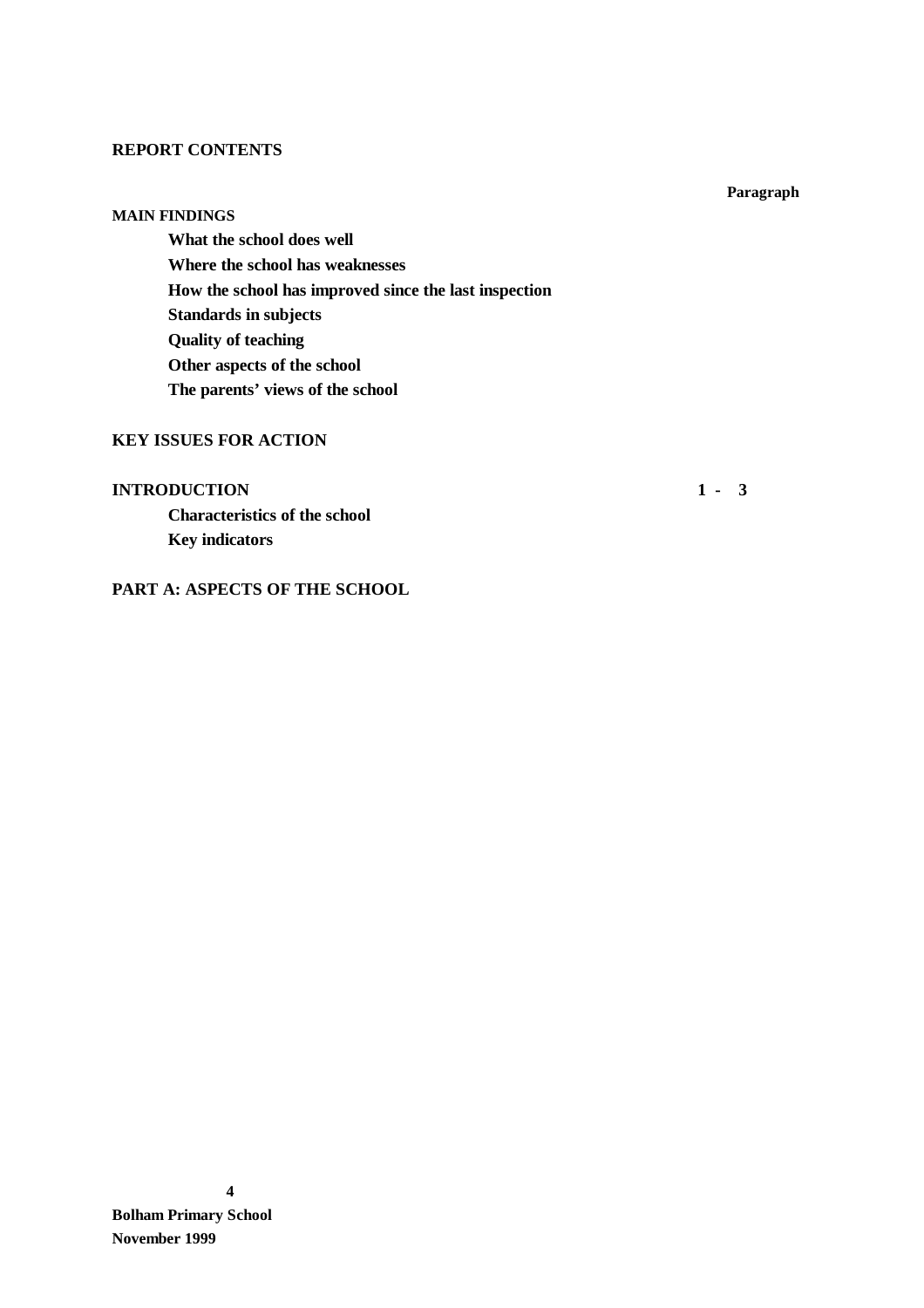| Educational standards achieved by pupils at the school    | $4 - 22$   |
|-----------------------------------------------------------|------------|
| <b>Attainment and progress</b>                            |            |
| Attitudes, behaviour and personal development             |            |
| <b>Attendance</b>                                         |            |
| <b>Quality of education provided</b>                      | $23 - 47$  |
| <b>Teaching</b>                                           |            |
| The curriculum and assessment                             |            |
| Pupils' spiritual, moral, social and cultural development |            |
| Support, guidance and pupils' welfare                     |            |
| Partnership with parents and the community                |            |
| The management and efficiency of the school               | 48 - 66    |
| <b>Leadership and management</b>                          |            |
| <b>Staffing, accommodation and learning resources</b>     |            |
| The efficiency of the school                              |            |
| <b>PART B: CURRICULUM AREAS AND SUBJECTS</b>              |            |
| Areas of learning for children under five                 | 67 - 74    |
| English, mathematics and science                          | 75 - 96    |
| Other subjects or courses                                 | $97 - 133$ |
| <b>PART C: INSPECTION DATA</b>                            |            |

**Summary of inspection evidence Data and indicators**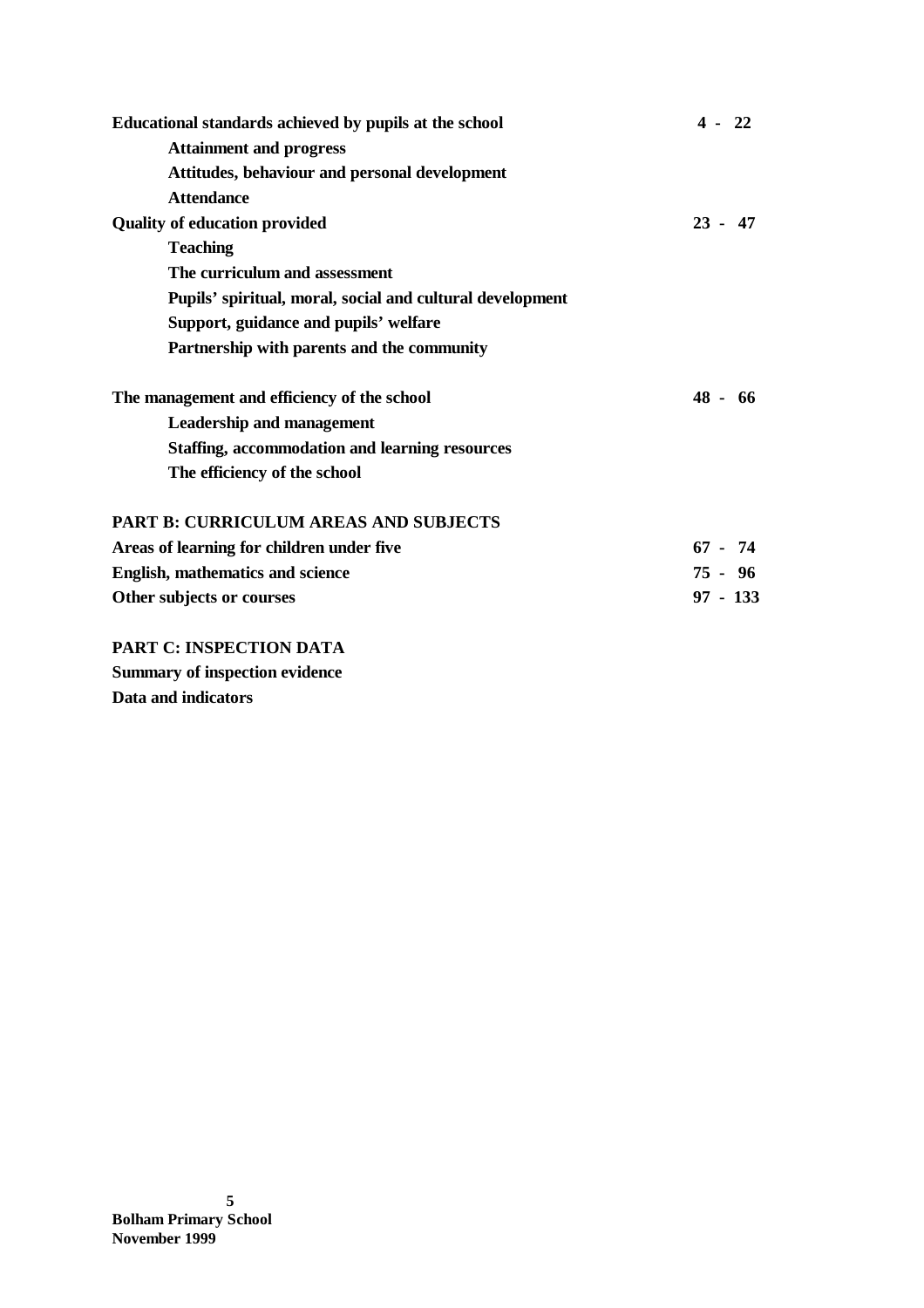#### **MAIN FINDINGS**

#### **What the school does well**

- •. Achieves high standards in English and mathematics at Key Stage 2 and in reading, mathematics and science at Key Stage 1.
- •. Achieves good standards in religious education. (RE)
- •. Good progress in design and technology, art, history and physical education (PE) and very good progress in music across the school.
- •. Good attitudes and behaviour by the majority of pupils.
- •. Provides good quality teaching in almost nine out of ten lessons and very good teaching in nearly half of the lessons seen.
- •. Very good curriculum provision including the development of spiritual, moral, social and cultural awareness.
- •. Excellent assessment procedures and records for core subjects and good procedures being developed for other subjects.
- •. Very efficient use of resources and accommodation within very tight restrictions.
- •. Very good leadership of the school and very efficient system for financial control and management

#### · **Where the school has weaknesses**

- I. Below national expectation in standards and progress in information technology (IT) at Key Stage 2.
- II. Below average standards in science for the most able pupils in Key Stage 2.
- III. The accommodation is poor and does not support effective and efficient delivery of the curriculum and use of staff time and expertise.

**The school's strengths outweigh its weaknesses. The governors' action plan will set out how the weaknesses will be tackled. This will be sent to all parents or guardians of pupils at the school.**

#### · **How the school has improved since the last inspection**

The school has improved in a number of key areas since the previous inspection and has overcome most of the weaknesses pointed out in the last report. The leadership and management of the school is still very strong and has a strong commitment to improving standards, the quality of the teaching and the curriculum. Governors have become increasingly involved in monitoring the school's development and offer good support through their well structured committees. The school continues to give good value for money. Standards remain above average overall although standards and progress in IT at Key Stage 2 are below expectation. There is a high level of good teaching and a good proportion of very good teaching. There was no unsatisfactory teaching. The quality of teachers' short term planning and the planning of the curriculum has improved further and progress in most foundation subjects is now good. Information about pupils' attainment is well recorded**,** but not used well enough in science to challenge more able pupils identified by good English and mathematics results. Reports to parents are of a high quality and informative about standards achieved by pupils. Attendance, attitudes and behaviour are still good. The provision for spiritual, social and moral education is still very good. The accommodation is poor and this is a deterioration from the last report. Pupil numbers have increased and space is very tight making teaching difficult and management of the site intolerable for indoor PE, assembly and lunch time. The classroom for the youngest children is still too small, even though it has increased in size since the last inspection. The headteacher continues to have very clear ideas about how the school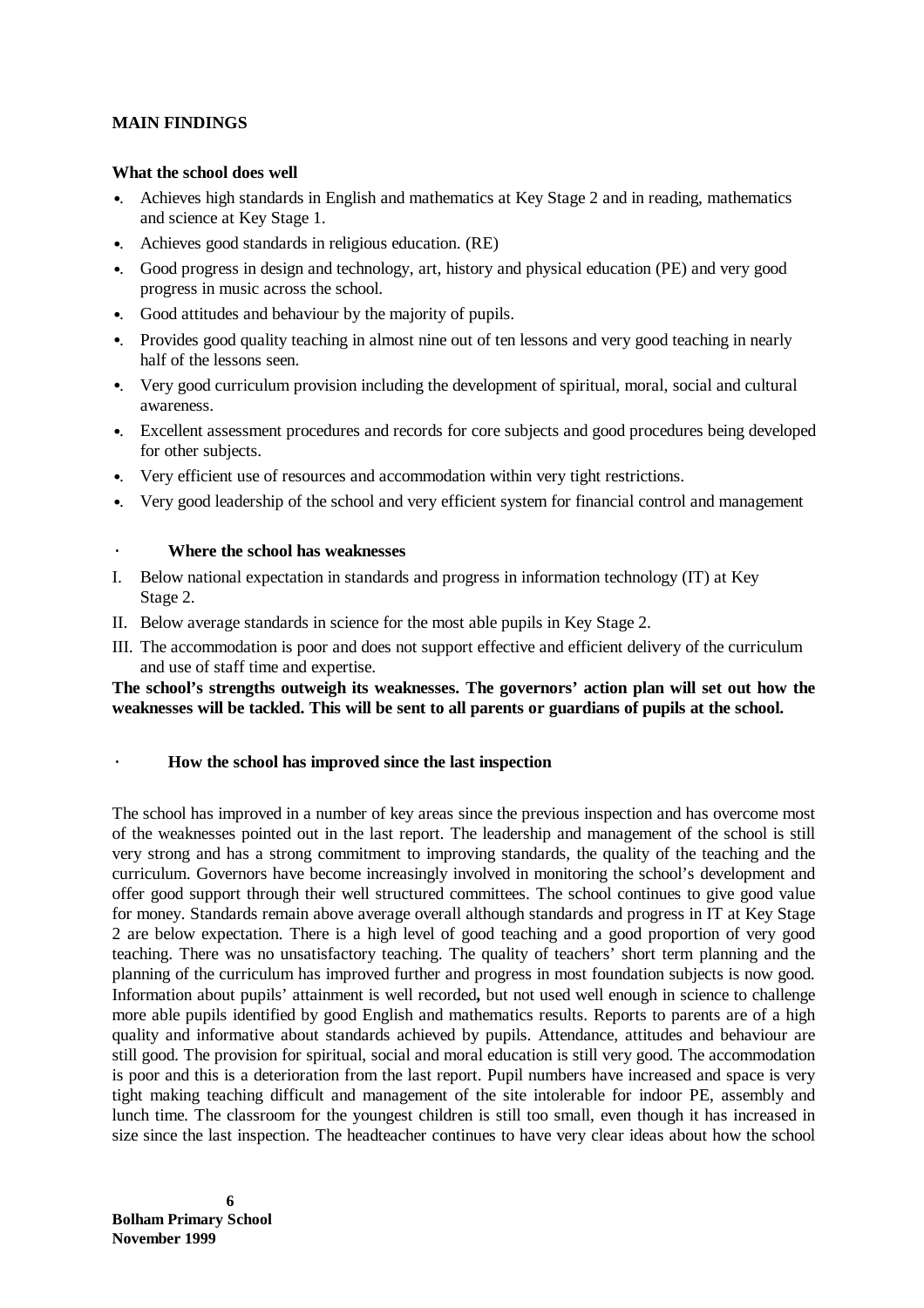can improve and the school is well on course to make good improvements in the future.

### **Standards in subjects**

This table shows the standards achieved by 11 year olds in 1999 based on the National Curriculum tests:

| <b>Compared with</b><br>all schools | <b>Compared with</b><br>similar schools |                    | <b>Key</b> |
|-------------------------------------|-----------------------------------------|--------------------|------------|
|                                     |                                         | well above average | A          |
|                                     |                                         | above average      | B          |
| А                                   | А                                       | average            |            |
| А                                   |                                         | below average      | D          |
|                                     |                                         | well below average | E          |
|                                     |                                         |                    |            |

Test results from 1999 in Key Stage 2 show that pupils have performed well above average in English and in mathematics and average in science. When compared to similar schools, standards are well above average in English, average in mathematics and below average in science.

Test results from 1999 in Key Stage 1 show that pupils have performed well above average in reading, below average in writing and above average in mathematics. For science in the teachers' assessments standards were well above average. When compared to similar schools, pupils have performed average in reading, well below average in writing and average in mathematics. For science in the teachers' assessments standards were well above average.

During the inspection, for the pupils currently at the school, standards in English, mathematics and religious education (RE) were above average at Key Stage 1. They were average in science and IT. Standards were above average in mathematics and RE and average in English and science at Key Stage 2. They were below expectation in IT at Key Stage 2. Progress is good at both key stages in art, design and technology, history and PE. It is satisfactory in geography and very good in music throughout the school.

#### **Quality of teaching**

·

| <b>Teaching in</b><br>$\ddot{\phantom{1}}$ | <b>Under 5</b> | $5 - 7$ years | $7 - 11$ years |
|--------------------------------------------|----------------|---------------|----------------|
| English                                    | Good           | Good          | Very good      |
| Mathematics                                | Very good      | Good          | Very good      |
| Science                                    |                | Good          | Good           |
| Information technology                     |                | Good          | Good           |
| Religious education                        |                | Good          | Good           |
| Other subjects                             | Very good      | Good          | Good           |

Teaching is good in almost nine out of ten lessons and very good in half. It was at least satisfactory in all lessons seen during the inspection week. There was no unsatisfactory teaching. Teaching is good in all subjects at both key stages and very good in a number of areas. It was very good in art, history and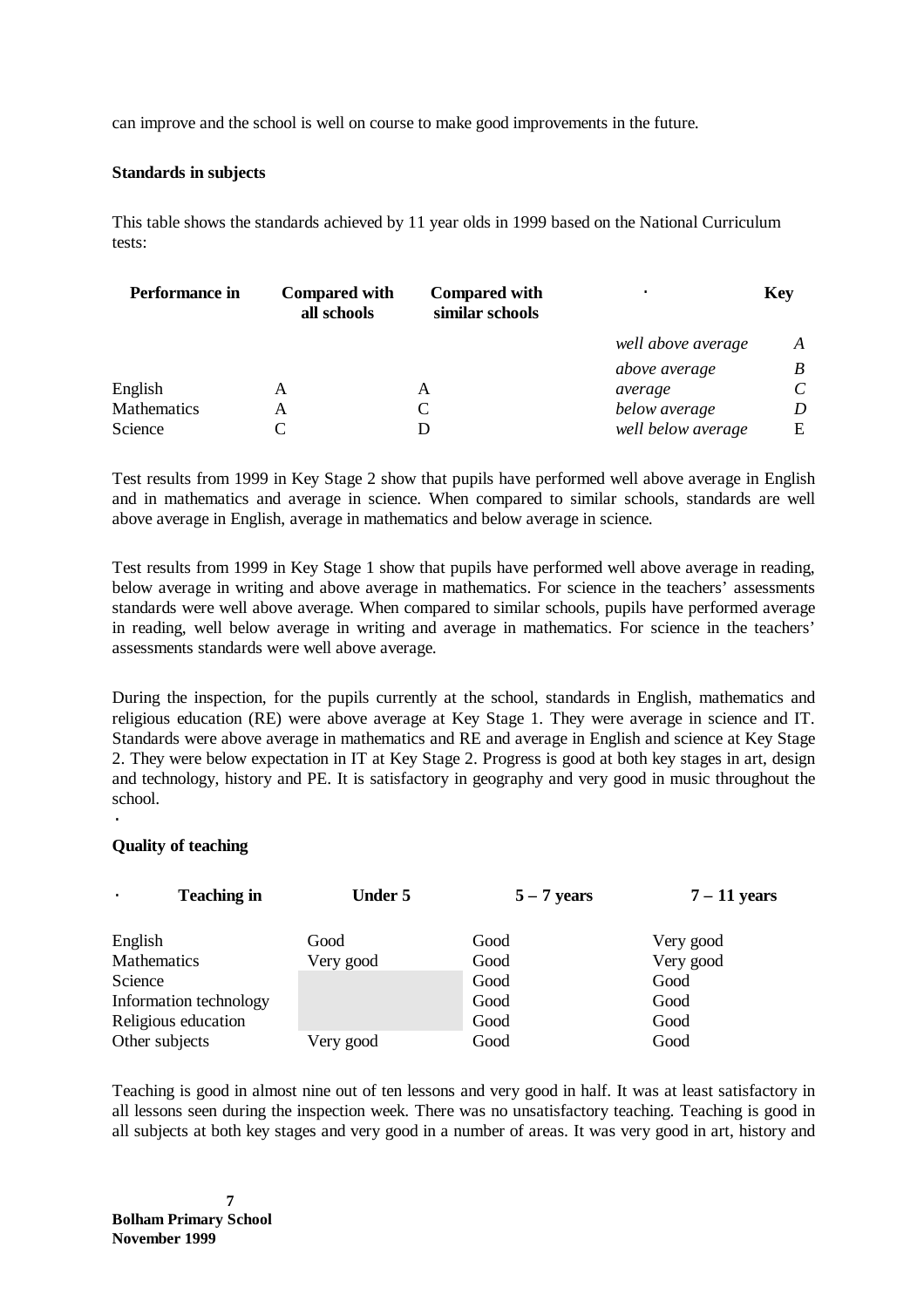music. The teaching of science to the lower junior class was excellent**,** as was one music lesson. The teaching of the pupils who are under five is also very good. These children are integrated well with the older pupils in the class and have appropriate activities planned for them based on their areas of learning. The lack of suitable accommodation for the teaching of indoor PE affects the progress pupils make in gymnastics and dance.

*Inspectors make judgements about teaching in the range: excellent; very good; good; satisfactory; unsatisfactory; poor; very poor. 'Satisfactory' means that strengths outweigh any weaknesses*

#### · **Other aspects of the school**

| <b>Aspect</b>                                      | <b>Comment</b>                                                                                                                                                                                                                                                                                                                                                                   |
|----------------------------------------------------|----------------------------------------------------------------------------------------------------------------------------------------------------------------------------------------------------------------------------------------------------------------------------------------------------------------------------------------------------------------------------------|
| Behaviour                                          | Good behaviour and attitudes and very good relationships which<br>support pupils' progress.                                                                                                                                                                                                                                                                                      |
| Attendance                                         | Attendance is good. It is above the national average.                                                                                                                                                                                                                                                                                                                            |
| Ethos*                                             | Significant strength. Very good relationships and teamwork, positive<br>attitudes and climate for learning and a commitment to very high<br>standards.                                                                                                                                                                                                                           |
| Leadership and management                          | Very high quality. The headteacher has an extremely clear vision for<br>future needs of the school and excellent leadership skills and abilities.<br>There is close involvement by governors and staff are very effective in<br>their designated management roles.                                                                                                               |
| Curriculum                                         | The school provides a very good quality education for all pupils,<br>although more able pupils have less challenging work in science and<br>IT. There are excellent procedures for assessing pupils' attainment<br>and whilst the use of these is good, information could be used to set<br>more challenging tasks in science and IT.                                            |
| Pupils with special educational<br>needs           | Good provision and practice enables most pupils to make good<br>progress through the support given. Lack of sufficient accommodation<br>makes assessment by visiting specialists in private, quiet surroundings<br>very difficult.                                                                                                                                               |
| Spiritual, moral, social &<br>cultural development | Very good provision for the pupils' spiritual, moral, social and<br>cultural development.                                                                                                                                                                                                                                                                                        |
| Staffing, resources and<br>accommodation           | Staffing, accommodation and learning resources are satisfactory<br>overall. Staff have good expertise and the use of part time staff raises<br>the quality of the teaching. Accommodation is poor which makes it<br>inadequate for the effective delivery of the curriculum. Resources are<br>adequate in quantity, but their storage and accessibility are not<br>satisfactory. |
| Value for money                                    | Good. Money, time and energy are very well spent on all areas of                                                                                                                                                                                                                                                                                                                 |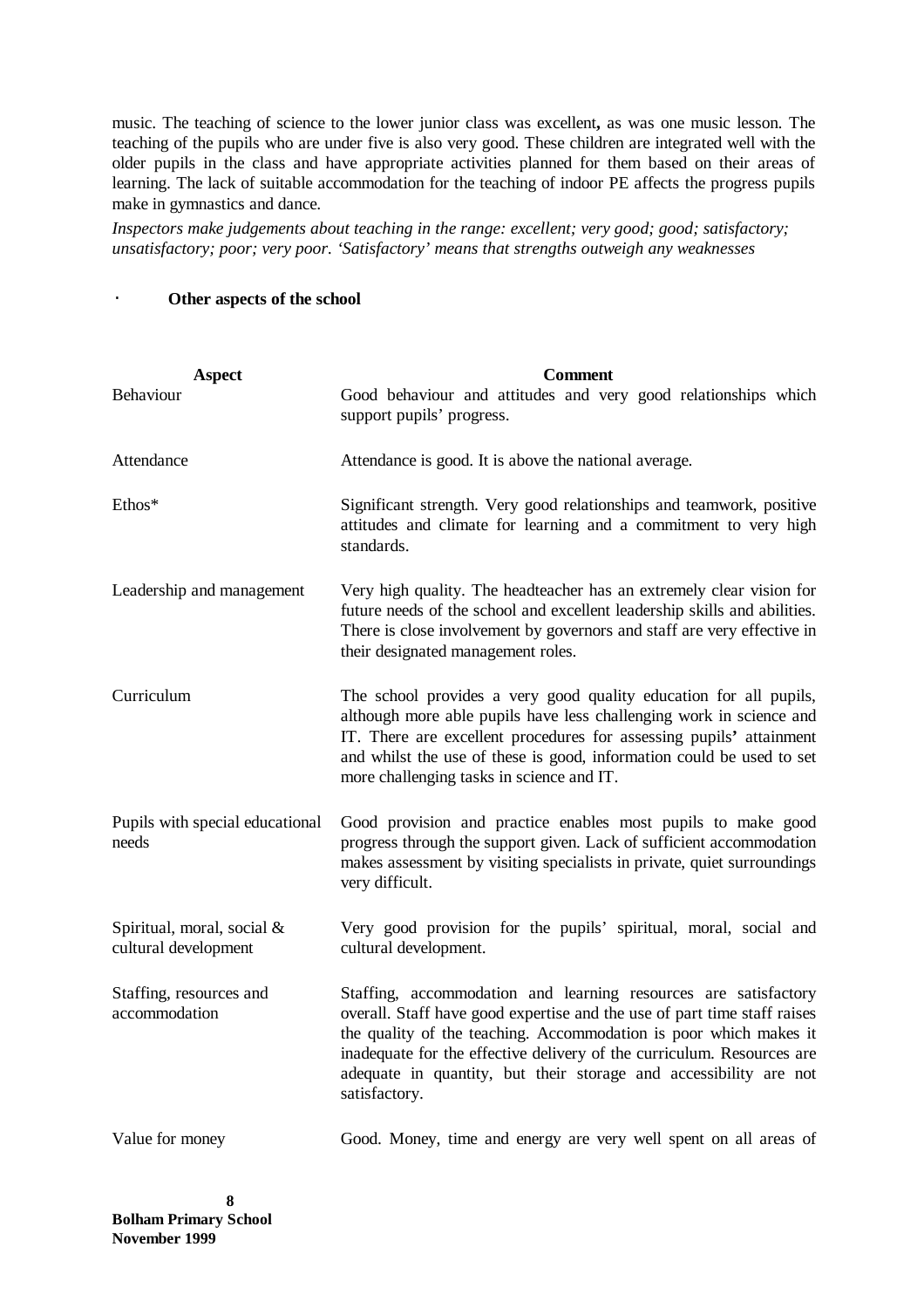#### school life.

*\*Ethos is the climate for learning: attitudes to work, relationships and the commitment to high standards.*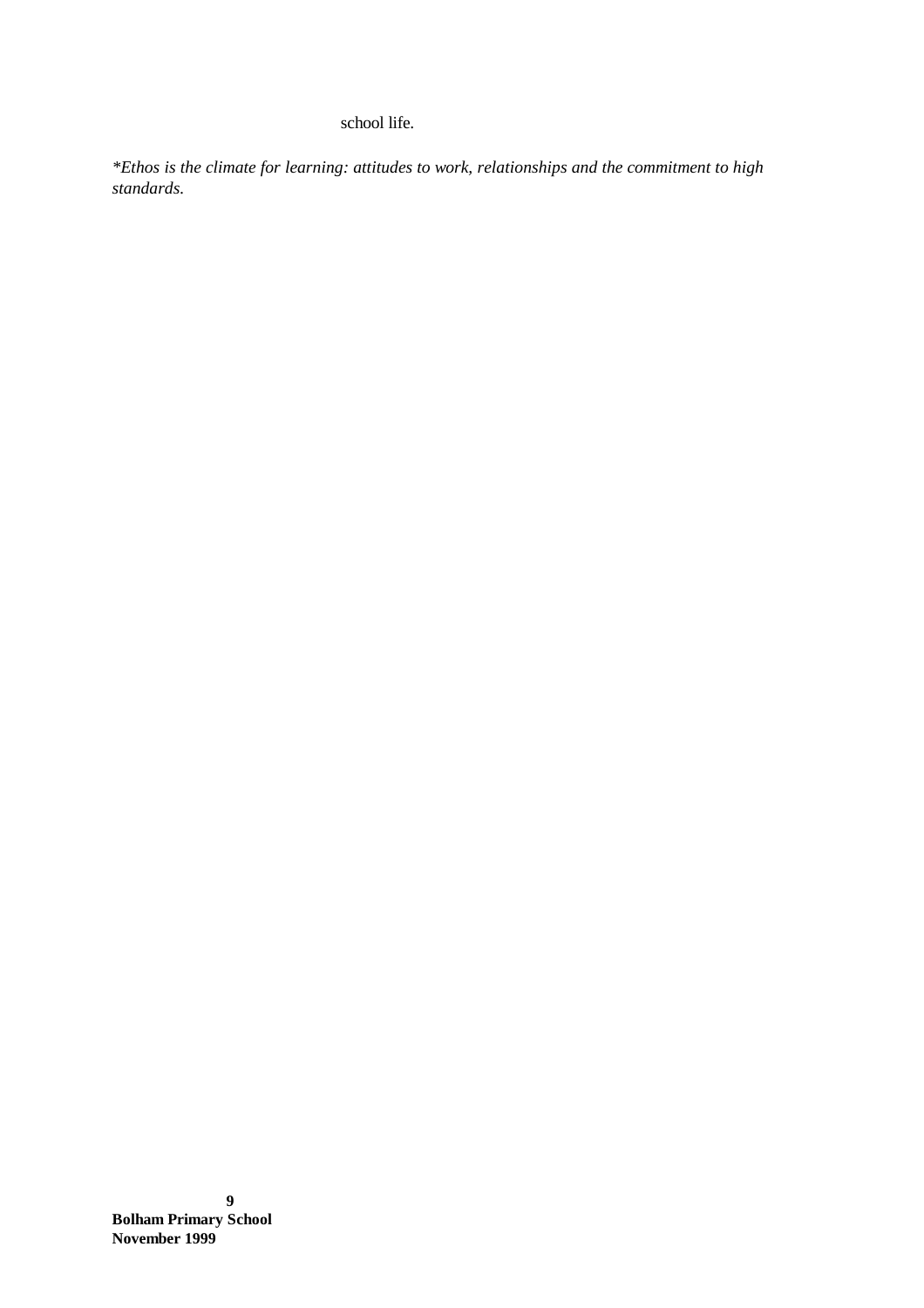#### The parents' views of the school

#### **What most parents like about the school What some parents are not happy about**

IV. There are high standards of behaviour.

- V. The school values and attitudes have a positive l examinations of pupils. effect on the children.
- VI. Good standards of work are achieved.
- VII. They find it easy to approach the school with questions or problems about their children.
- VIII. Children are encouraged to be involved in more than their daily lessons.
- IX. They are encouraged to play an active part in the life of the school.
- X. That their children enjoy school
- XI. The level of homework set for most children at the school.
- XII. They are kept well informed about what is taught and about their children's progress.
- XIII. That they have a clear understanding of what is taught
- XIV. Complaints from parents are dealt with well.

Parents are very supportive of the school and were positive about all aspects. They feel standards are good for all abilities. In mathematics and English this is the case. However standards are not good for the most able children at the end of Key Stage 2 in science and IT. Parents also had concerns about the lack of privacy when talking to the headteacher about confidential matters as there is no formal office accommodation. The school nurse has unsuitable accommodation to conduct medical examinations and parents have to take pupils to the clinic. Inspectors support parents. Accommodation is too small for the number of children attending the school. The lack of suitable space for a headteacher's office, indoor PE, assembly, lunchtime and a medical room is unacceptable.

XV. Lack of space for indoor PE,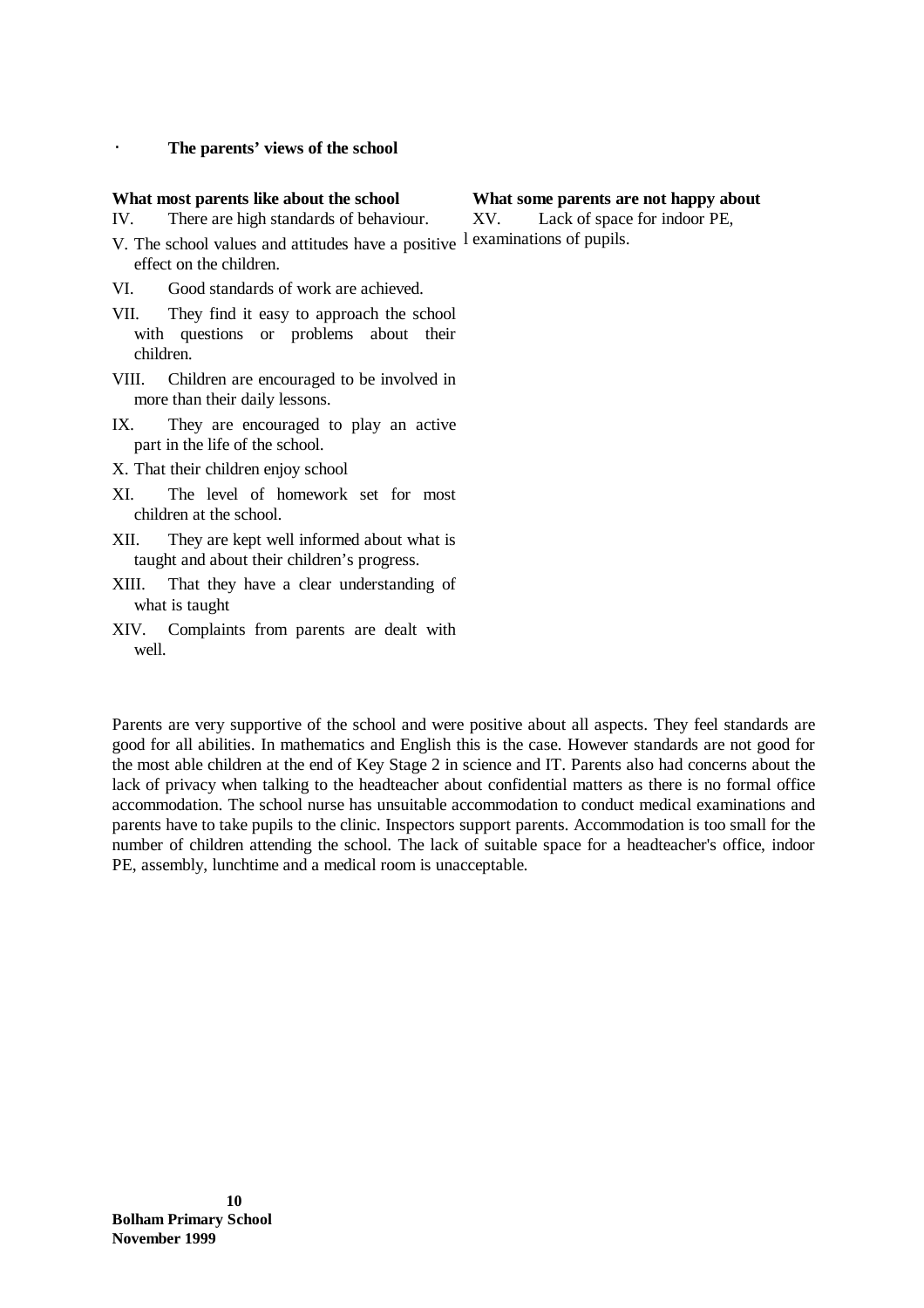#### · **KEY ISSUES FOR ACTION**

To raise standards even further in the school, the headteacher, staff and governors should:

- •. Raise attainment in IT by:
	- •. continuing to improve and develop staff skills and confidence with IT.
	- •. continuing to improve provision of hardware and software
	- •. using assessment information to develop pupils' skills.
	- •. providing more opportunities for pupils' skills to be incorporated into the curriculum.

(paragraph numbers 13, 31, 34, 54, 97, 98, 99, 100, 101)

- •. Raise attainment in science for the most able pupils at Key Stage 2 by:
	- •. reviewing schemes of work to ensure there is challenging investigative work and
	- •. progressive teaching of skills.
	- •. improving the quantity of resources to develop more independence in experimental work and support the teaching and learning more fully.
	- •. improving the quality of the co-ordination of the subject so that standards are monitored more effectively.

(paragraph numbers 11, 12, 31, 34, 54, 90, 91, 92, 93, 94, 95, 96)

- •. Improve accommodation so staff can work more efficiently, children can be taught effectively and resources can be stored usefully by:
	- •. drawing up a strategic plan to improve the size and quality of the buildings, in particular a hall and adequate accommodation for the pupils who are under-fives.
	- •. carrying out a detailed site assessment that; lists all health and safety issues and assesses how accommodation affects the efficient use of all staff and management time.
	- •. developing a system of monitoring improvements to show that standards and quality of provision are raised over time.

(paragraph numbers 23, 29, 52, 57, 58, 59, 61, 64, 71, 74, 96, 109, 113, 127, 133)

As part of the action plan governors should also consider the points about writing which are raised in the following paragraphs. (4, 75, 81)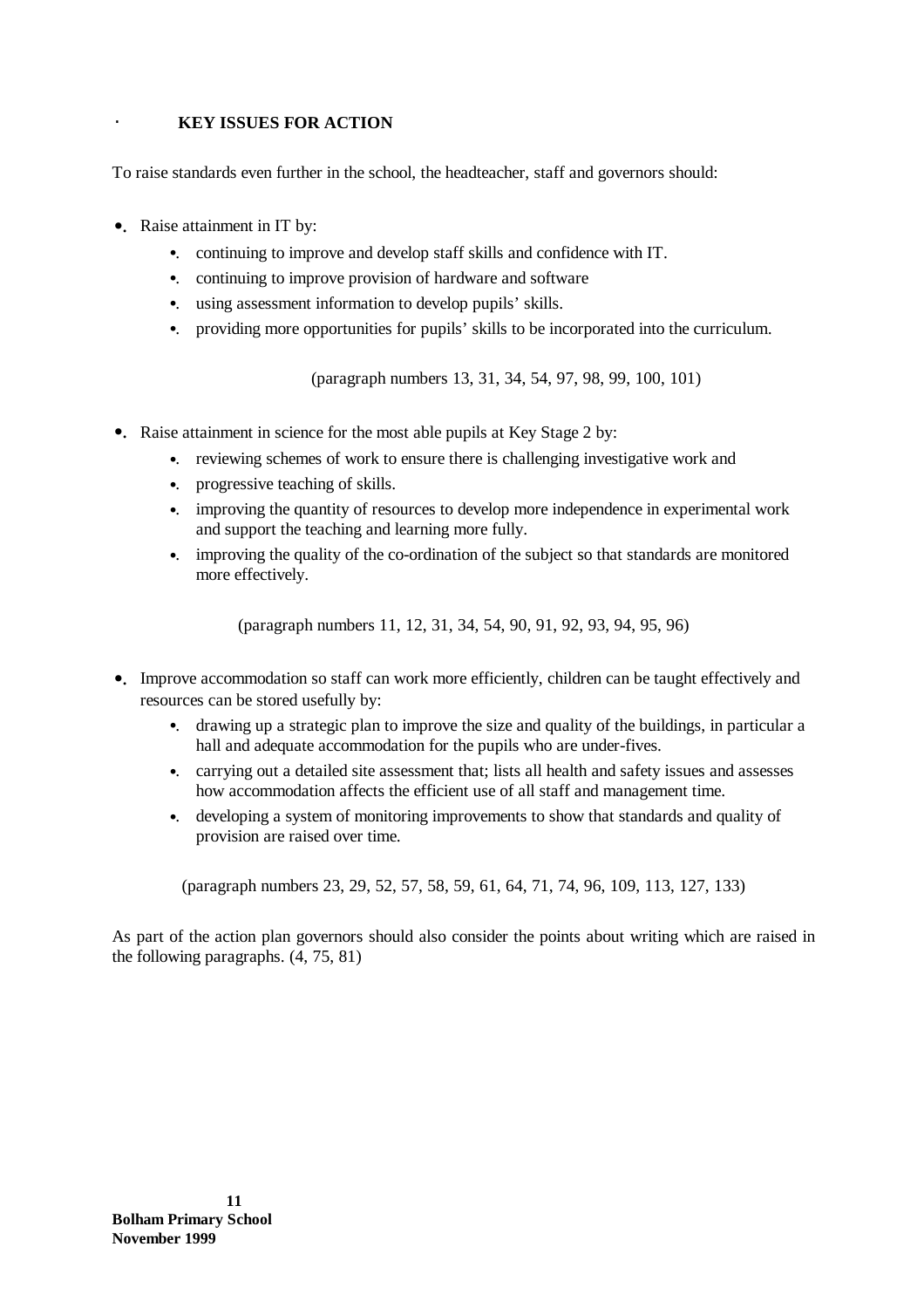#### **INTRODUCTION**

#### · **Characteristics of the school**

- 1. Bolham Primary is a smaller than average primary school located near Tiverton in Devon. The number on roll has risen from 54 to 92 over the last four years and is now currently at 100, including those under the age of five. These numbers have risen considerably since the time of the last inspection. There were four children under the age of five at the time of the inspection and these attend school full time**,** sharing a class with reception and the younger year one pupils. Other classes through the school have pupils with an age span of two years. The number of pupils on the register for special needs is currently eight and this is lower than normal in the school and below average nationally. One child has a statement of special need and this is also below average. Pupils come from a wide range of backgrounds and many attend the school from outside its catchment area. Testing carried out on pupils when they reach the age of five indicates that more than half are above average in ability. Their social and personal skills are well developed, most have attended playgroups. However over the last two years writing skills have been recorded as below average on entry to the school. The number of pupils eligible for free school meals is below national averages at just over five percent.
- 2. The accommodation is sited around an old Victorian building which has been extended and modernised. There is one temporary building in the playground for the older pupils. One classroom is housed in the hall which has to be cleared each day for assembly and lunch time as well as for indoor lessons in physical education and music.
- 3. The present headteacher has been in post since 1993 and was at the school at the time of the last inspection. The aims of the school are:
	- •. to help each child to develop his or her full potential academically, physically and spiritually
	- •. to encourage self reliance and responsibility so that children become independent thinkers and learners
	- •. to provide a school community where there is respect, care and tolerance between all members, regardless of culture, race or religion
	- •. to ensure that all children receive their full entitlement to the National Curriculum.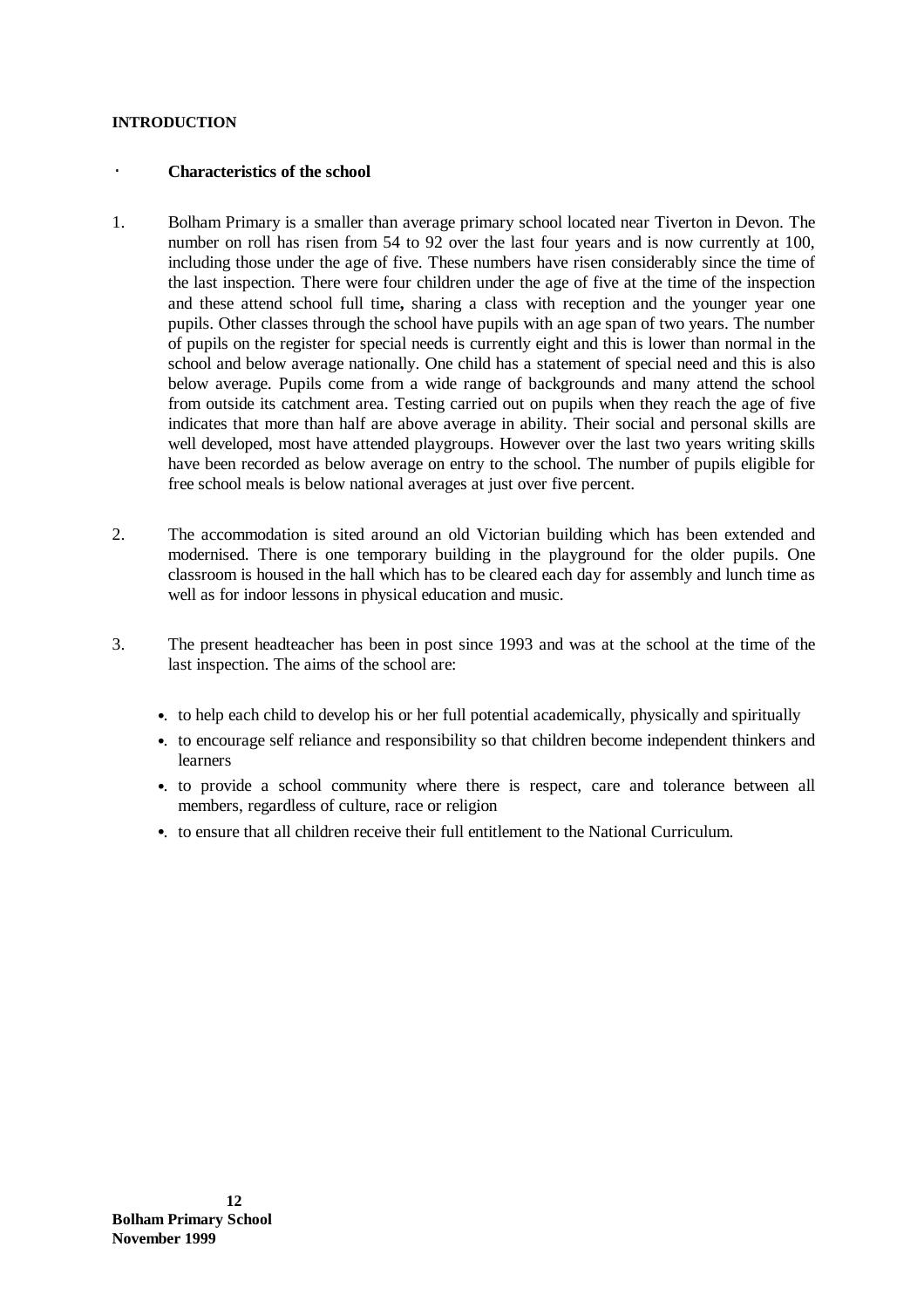# ·**Key indicators**

# **Attainment at Key Stage 1**

| Number of registered pupils in final year of Key<br>Stage 1 |      | Year Boys Girls Total |   |  |
|-------------------------------------------------------------|------|-----------------------|---|--|
| for latest reporting year:                                  | 1999 | - 6 -                 | 6 |  |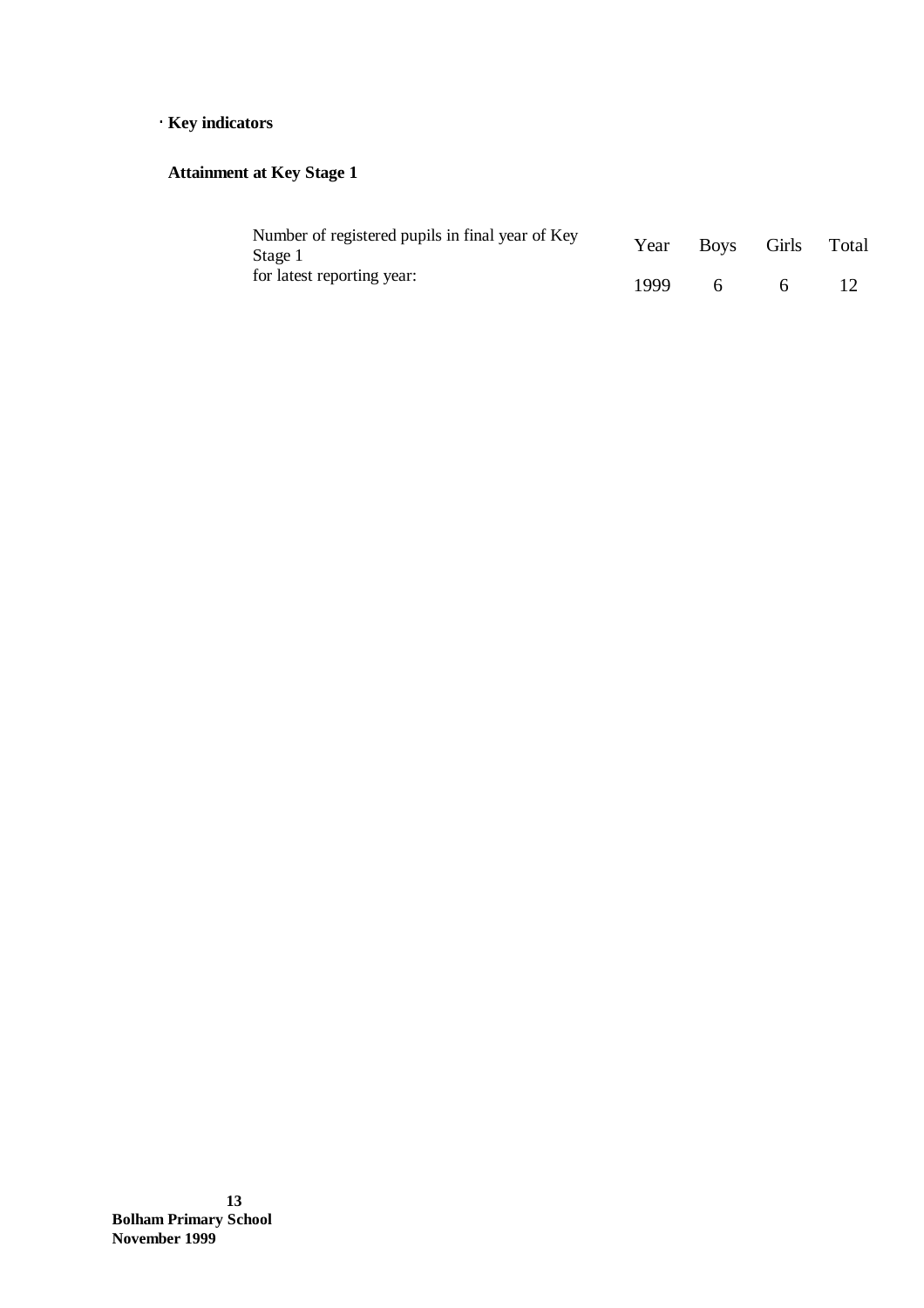| <b>National Curriculum</b> |                 | Reading | Writing            | Mathematics |
|----------------------------|-----------------|---------|--------------------|-------------|
| <b>Test/Task Results</b>   |                 |         |                    |             |
| Number of pupils           | <b>Boys</b>     | 6(9)    | 3(6)               | 6(9)        |
| at NC Level 2 or           | <b>Girls</b>    | 6(8)    | 5(7)               | 6(8)        |
| above                      | Total           | 12(17)  | 8 (13)             | 12(17)      |
| Percentage at NC           | School          | 100(94) | 67(72)             | 100 94      |
| Level 2 or above           | <b>National</b> | 82 (80) | 83 (81)            | 87 (84)     |
|                            |                 |         |                    |             |
| <b>Teacher Assessments</b> |                 | English | <b>Mathematics</b> | Science     |
| Number of pupils           | <b>Boys</b>     | 6(6)    | 5(8)               | 6(9)        |
| at NC Level 2 or           | <b>Girls</b>    | 7(6)    | 5(8)               | 6(8)        |
| above                      | Total           | 12(13)  | 10(16)             | 12(17)      |
| Percentage at NC           | School          | 100(72) | 83 (89)            | 100(94)     |
| Level 2 or above           | <b>National</b> | 82 (81) | 86 (85)            | 87 (86)     |
|                            |                 |         |                    |             |

# **Attainment at Key Stage 2**

| Stage 2                    |                                 | Number of registered pupils in final year of Key                              | Year        | <b>Boys</b> | Girls   | Total |
|----------------------------|---------------------------------|-------------------------------------------------------------------------------|-------------|-------------|---------|-------|
|                            | for latest reporting year:      |                                                                               | 1999        | 8           | 3       | 11    |
| <b>Results</b>             | <b>National Curriculum Test</b> | English                                                                       | Mathematics |             | Science |       |
| Number of pupils           | <b>Boys</b>                     | 7(6)                                                                          | 7(5)        |             | 7(6)    |       |
| at NC Level 4 or           | Girls                           | 3(6)                                                                          | 2(4)        |             | 3(5)    |       |
| above                      | Total                           | 10(12)                                                                        | 9(9)        |             | 10(11)  |       |
| Percentage at NC           | School                          | 91 (100)                                                                      | 82 (75)     |             | 91 (92) |       |
| Level 4 or above           | National                        | 70(65)                                                                        | 69 (59)     |             | 78 (69) |       |
| <b>Teacher Assessments</b> |                                 | English                                                                       | Mathematics |             | Science |       |
| Number of pupils           | <b>Boys</b>                     | 7(6)                                                                          | 7(5)        |             | 7(6)    |       |
| at NC Level 4 or           | Girls                           | 3(6)                                                                          | 3(4)        |             | 3(5)    |       |
| above                      | Total                           | 10(12)                                                                        | 10(9)       |             | 10(11)  |       |
| Percentage at NC           | School                          | 91 (100)                                                                      | 91 (75)     |             | 91 (92) |       |
| Level 4 or above           | National                        | 68 (65)                                                                       | 69(65)      |             | 75 (71) |       |
|                            |                                 | Percentages in parentheses refer to the year before the latest reporting year |             |             |         |       |

## · **Attendance**

| Percentage of half days (sessions)<br>missed |              |                           | $\%$ |
|----------------------------------------------|--------------|---------------------------|------|
| through absence for the latest complete      | Authorised   | <b>School</b>             | 4.3  |
| reporting year:                              | Absence      | National comparative data | 5.7  |
|                                              | Unauthorised | School                    |      |
|                                              | Absence      | National comparative data | 0.5  |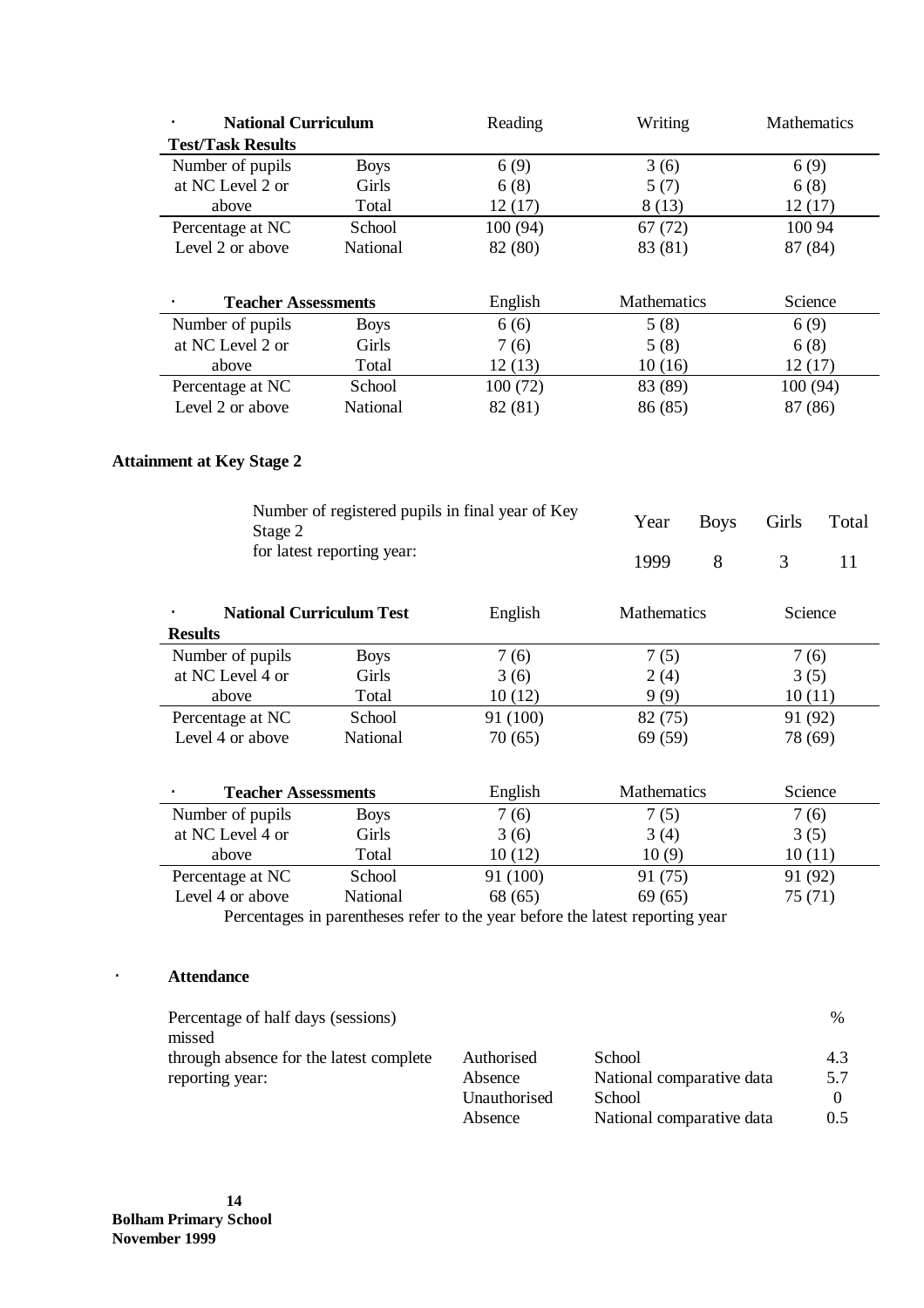# · **Exclusions**

·

| Number of exclusions of pupils (of statutory school age) |              | Number |
|----------------------------------------------------------|--------------|--------|
| during                                                   |              |        |
| the previous year:                                       | Fixed period |        |
|                                                          | Permanent    |        |
|                                                          |              |        |

# · **Quality of teaching**

| Percentage of teaching observed which is: |                        | $\frac{0}{0}$ |
|-------------------------------------------|------------------------|---------------|
|                                           | Very good or better    | 45            |
|                                           | Satisfactory or better | 100           |
|                                           | Less than satisfactory |               |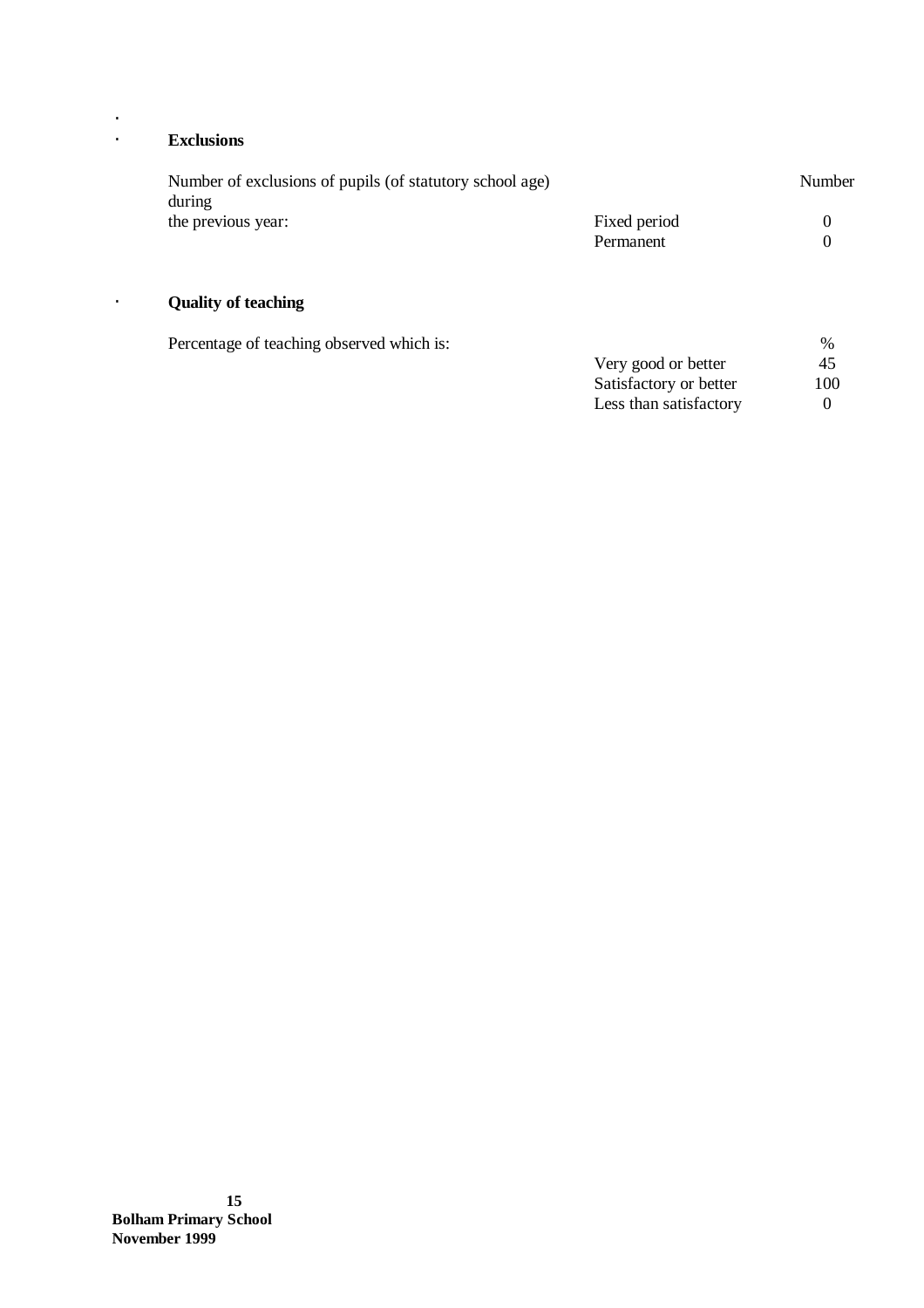# **PART A: ASPECTS OF THE SCHOOL**

### · **EDUCATIONAL STANDARDS ACHIEVED BY PUPILS AT THE SCHOOL**

#### · **Attainment and progress**

- 1. Pupils enter the school with above average attainment and make good progress during the time in the reception class. The pupils who are under five are well prepared to start the National Curriculum by the time they are five. This is supported by tests carried out within the first weeks of them attending school when last year more than half the children achieved above average levels. In 1998 over two thirds were above average ability on intake and indicates the variance in ability of different year groups in small cohorts. Social skills and numeracy skills are generally good. Pupils speak and listen well and reading is above average. However writing skills are less well developed when pupils start school. Some year groups have a higher percentage of pupils who have been identified with special needs. In some year groups, like the present Year 6, the number of pupils on the register is high compared to the small size of the cohort.
- 2. In English there is evidence that the pupils currently at the end of Key Stage 1 will achieve an overall standard of attainment in English which is above the national average. Results in the national tests taken in 1999 by the present Year 3 pupils show attainment in reading to be very high in comparison with national standards. Those in writing were below national standards. In comparison with similar schools, the pupils' results for 1999 in reading are average and well below average in writing.
- 3. For the present Year 6 pupils**'** standards are likely to be average overall by the end of Key Stage 2. This is because the current Year 6 is a small group of 14 pupils, of whom three are on the register of special educational need. The higher levels of achievement will therefore be more difficult to attain. In 1999 the results in the national tests, taken by pupils who have now left the school, were very high in English. In comparison with similar schools the pupils' results were also very high.
- 4. The progress the pupils make in reading is good throughout the school up to, and including Year 5. It is only just satisfactory in Year 6. The overall progress made in writing is good in Key Stage 1 and satisfactory in Key Stage 2. The pupils speaking and listening skills have been well-extended over all the year groups. In relation to their ability, the pupils with special educational needs make good progress in English.
- 5. In mathematics, standards are good overall at the end of both key stages. In the 1999 tests at the end of Key Stage 1 standards were above the national average and were average when compared to similar schools. At Key Stage 2 they were well above average nationally and average when compared to similar schools.
- 6. Progress is good at both key stages. The youngest pupils can write numbers to 10 and sequence numbers in order. By the end of the Key Stage they are adding tens and units to 20. This work is comparable to the work of a nine year old. During Key Stage 2 pupils can solve problems using a magic square, measure in centimetres and add hundreds, tens and units, setting out the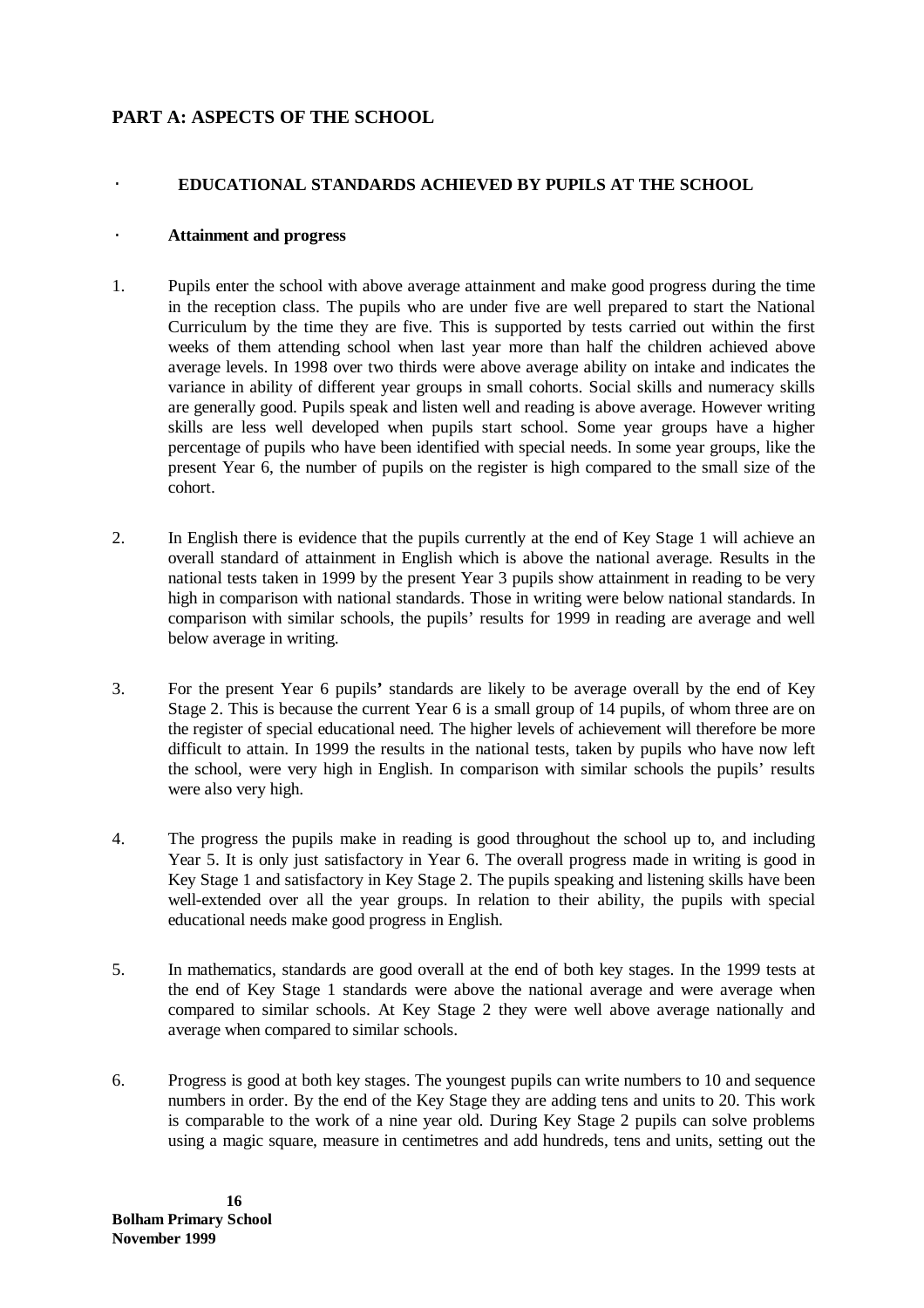sum correctly. They also know the rules of rounding up decimals. Most pupils at the top of the school know their times tables well and can order negative numbers. This work is typical of a 13 year old.

- 7. In science standards seen during the inspection week were in line with national averages by the end of both key stages. Pupils are given less opportunity to study the higher levels at the end of Key Stage 2 and this is affecting the progress of those who are more able.
- 8. In the 1999 teachers' assessment at Key Stage 1, all pupils achieved standards well above national averages. At Key Stage 2 all pupils achieve at least the nationally expected levels for their age (level 4) but the number achieving the higher levels (level 5) was below national average. When compared to similar schools standards are well above average at Key Stage 1 although the number of pupils who achieve the higher levels is below average. At Key Stage 2, when compared to similar schools, standards are below average overall because the number of pupils who achieve the higher levels of attainment is below average
- 9. Progress through the school is satisfactory overall for the majority of pupils. In reception they use mirrors to reflect light and they also investigated the properties of shiny and non-shiny materials. By the end of the key stage pupils can wire a simple circuit and include different components which might be used for a switch, which is above the national expectation. At the beginning of Year 3 pupils can differentiate between insulators and conductors and have investigated the blocking of light to create shadows. Work has been progressive through the school to this stage. In Year 4 pupils are working with circuits again and the work is little developed from Year 3. In the oldest class pupils were observed wiring a simple circuit and inserting buzzers and motors. Again this work did not sufficiently progress from the skills demonstrated by Year 3 and 4 pupils in another lesson. The work for Year 6 was below national averages.
- 10. In IT standards and progress meet expectation at Key Stage 1 but are below expectation at Key Stage 2. Around the school there were some good examples of pupils' work using different software to draw pictures and write articles. By the end of Key Stage 1 pupils can use a graphics program and draw self-portraits. The oldest pupils had designed and written newspaper articles and imported pictures into the text and set out the front page. This work was in line with expectation for desk top publishing skills and pupils make sound progress in developing communicating skills with IT. When interviewed pupils had not used higher level data bases or spreadsheets or used a programmable language to solve problems. Standards in these areas are below expectation by the end of Key Stage 2 and pupils make very little progress here.
- 11. The standards achieved in RE lessons in both key stages are above the expectations laid down in the locally agreed syllabus. This is an improvement since the last inspection when standards in some aspects were deemed to be satisfactory. Within the Christian faith, the pupils know many of the stories from the old and new testaments, for instance about John the Baptist and Noah. In both key stages the pupils gain a good knowledge of other faiths, including that of Sikhs in Key Stage 1 and Judaism and Hinduism in Key Stage 2.
- 12. Progress is good in art and the range and quality of work is good including 3 dimensional work. Progress is good in design and technology and pupils develop and learn new skills as they move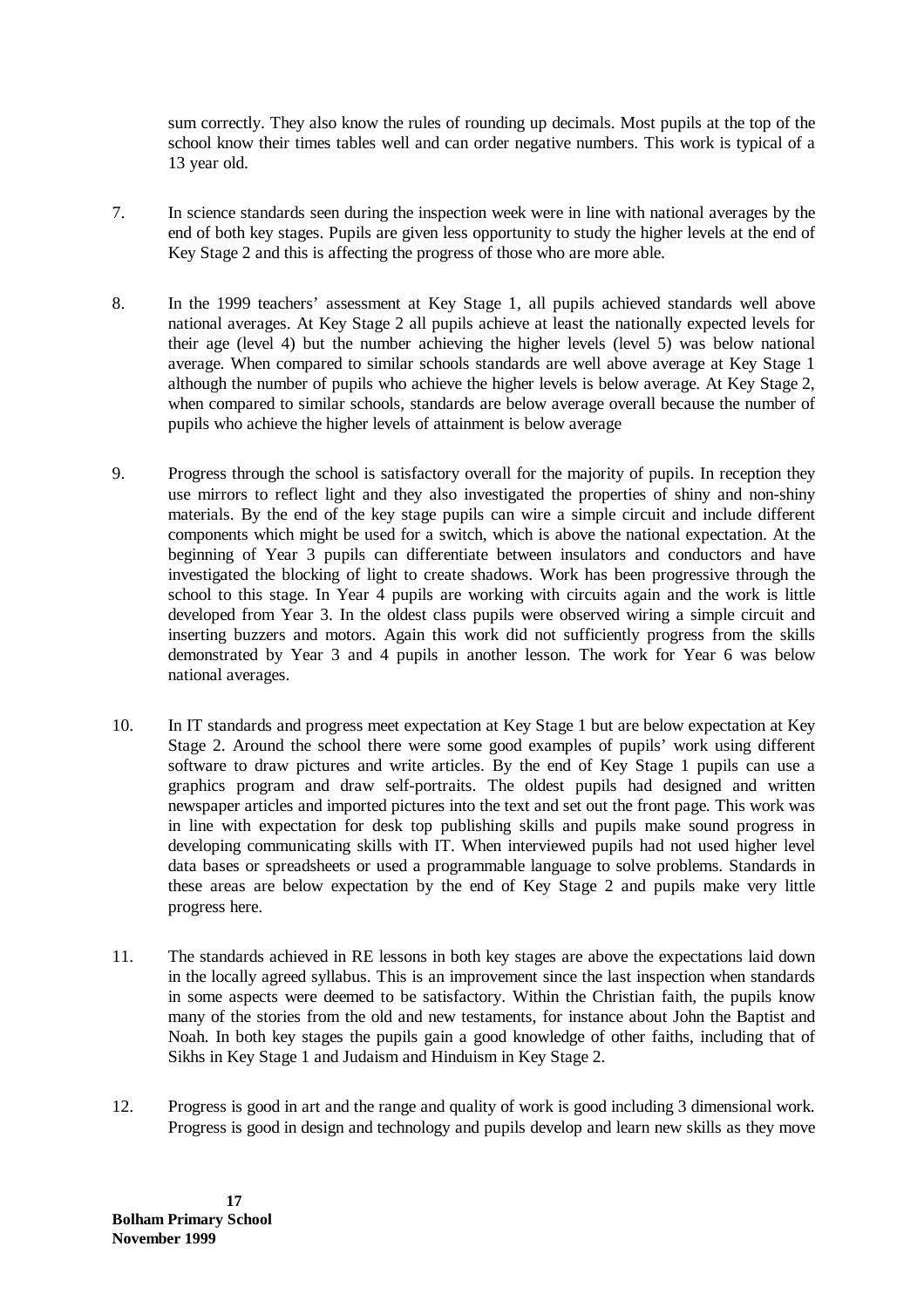through the school. An example of this is the use of construction equipment by younger pupils to build models and by older pupils to help with design for models powered by a motor. In geography progress in both key stages is satisfactory overall. Most pupils are producing work at a level expected for their age and some in Key Stage 2 are achieving beyond this. In history all pupils make good progress. All pupils in both key stages make very good progress in many aspects of music and, as at the last inspection, many produce work of a

well above average quality. Most pupils in both key stages and of all abilities make good progress in all aspects of PE. By the time they leave the school, the standard attained by the majority is at the level expected for pupils of this age and a significant minority achieve beyond this. Pupils with special educational needs attain an appropriate level for their own abilities and many are making good progress against targets set for them.

#### 15.

#### **Attitudes, behaviour and personal development**

- 13. The good standards of behaviour and positive attitudes to learning throughout the school have been maintained. The children are responsive and interested, taking part in all the activities provided for them. They are keen and eager to learn. They work and play well together as part of a group, even when they are not being directly supervised. They confidently share their knowledge and skill with the class, and this had a positive effect on learning
- 14. The personal development of the pupils is very good. The children settle happily and enjoy school. They are confident and establish very good relationships with other children and adults. They are encouraged to think of other people and to be polite. There have been no exclusions.
- 15. The pupils' attitudes to learning are good, and they continue to benefit by being encouraged to take responsibility for their own learning and to be involved in setting their own targets. There are adequate opportunities for the children to develop their experimental and investigative skills, particularly in design and technology and information technology. Throughout the school the pupils' response to the values and standards set by the school is positive. They develop good habits of working and settle down quickly to tasks and persevere with them throughout the lessons.
- 16. The pupils' behaviour in and around the school is again good. They are well behaved at lunchtime, despite the cramped and difficult conditions due to problems with accommodation. The school functions as an orderly and happy community. The children clearly understand what is expected and respect the rules and conventions that exist to safeguard them. The rewards and sanctions systems are well established. Incidents of bullying are very rare, and are handled sensitively.
- 17. The quality of inter-personal relationships is very good. Girls and boys mix well together in class, and pupils treat each other and adults with courtesy and respect. They undertake routine tasks to keep the classrooms tidy and organised, and they collect for charities.
- 18. The school environment is safe, secure and very supportive. Pupils are able to make very good progress in their personal development and thus grow confidently in their awareness of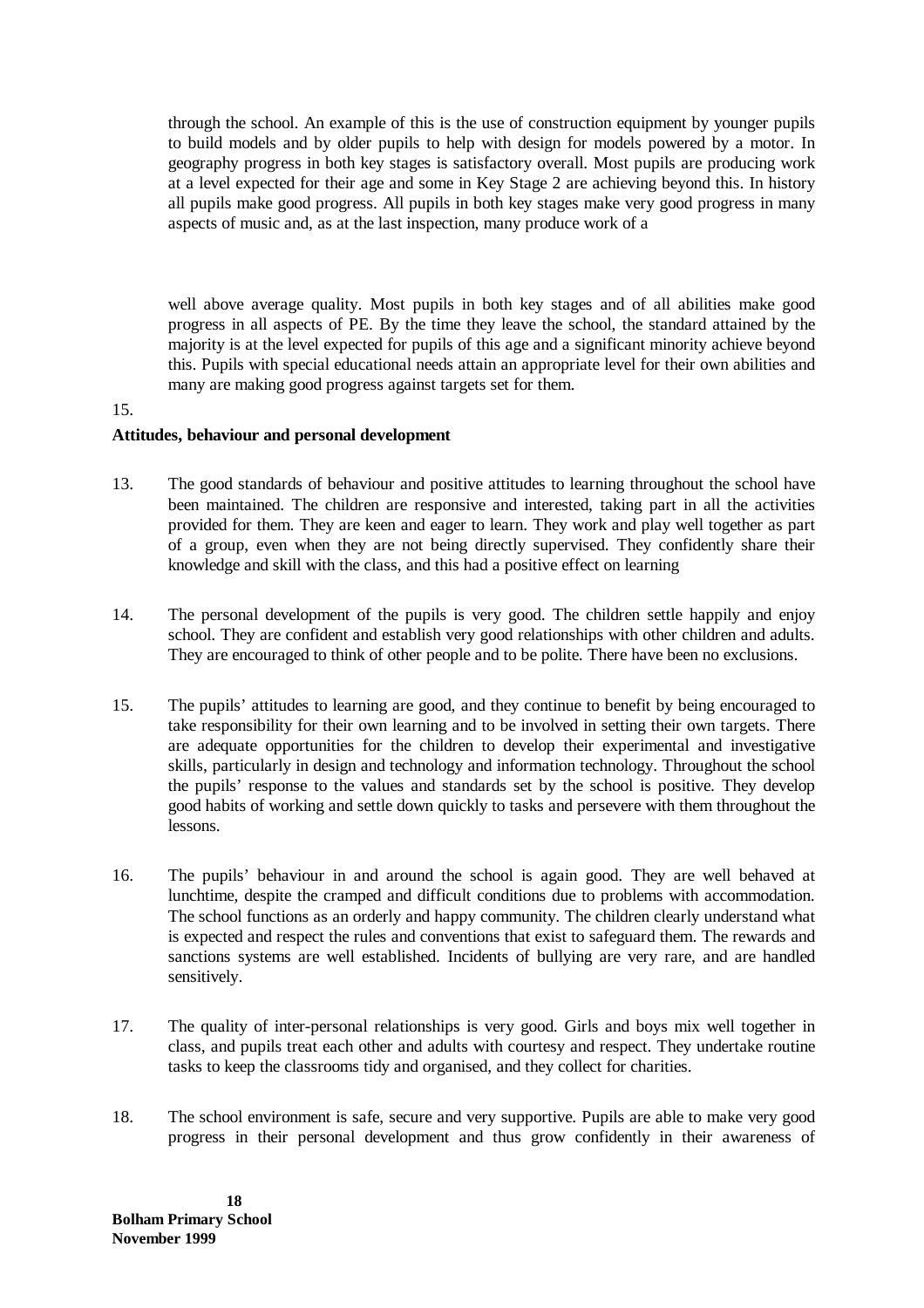themselves and others. Pupils' self-esteem is regarded as important. The quality of wall displays is high, despite the lack of space, and this has a positive effect on the children's learning. Their work is valued and this enhances their personal and social development.

#### 21. **Attendance**

19. Pupils' attendance levels have dropped slightly since the last report, but they are nevertheless good, and are above the national average so that the effect on continuity and access to the curriculum is positive. Registration procedures are properly documented and effectively implemented, meeting statutory requirements. Lessons begin and end on time. Attendance figures are now reported correctly in the school prospectus.

 $22.$ 

# **QUALITY OF EDUCATION PROVIDED**

#### 22. **Teaching**

- 20. Teaching is good in almost nine out of ten lessons and very good in half. It was at least satisfactory in all lessons seen during the inspection week. There was no unsatisfactory teaching. Teaching is good in all subjects at both key stages and very good in art, history and music. No observations were made of geography at both key stages. The lack of suitable accommodation for the teaching of indoor PE affects the progress pupils make in gymnastics and dance. The teaching of science to the lower junior class was excellent, as was one music lesson. The teaching of the pupils who are under five is also very good. These children are integrated well with the older pupils in the class and have appropriate activities planned for them based on their areas of learning.
- 21. Pupils with special educational needs receive good support both in their classrooms and on a withdrawal basis. Teachers make effective use of pupils' individual educational plans in their lesson planning and preparation. Classroom assistants are well-trained in their role and give well-informed support.
- 22. Teachers know all the pupils well and create a good ethos for learning in their classrooms**,** some of which are very cramped. At particular time of the day staff have to move furniture in the hall to accommodate seats and tables for lunchtime and space for assembly and PE lessons. This is always carried out with little fuss and good relationships are always maintained. Teachers have planned the timetable very effectively to allow the most efficient use of time and space so that pupils are not disadvantaged in any way. All have good subject knowledge which is used well to plan effective and challenging lessons. Good strategies are use to motivate pupils and marking is used effectively to see how well pupils have done.
- 23. Occasionally some lessons do not have the usual rigour seen throughout the school and at these times behaviour is not fully established and pupils can become noisy and restless. The pace of the lesson slows and progress is not good. This happened occasionally in the older Key Stage 1 class where activities were allowed to drift on too long and pupils called out to the teacher. However most teachers have very high expectations in most lessons. For example in the science lesson seen in the lower junior class the challenge of the activity kept the pupils fully motivated for a sustained time. This expectation is not so apparent in science at the top end of the school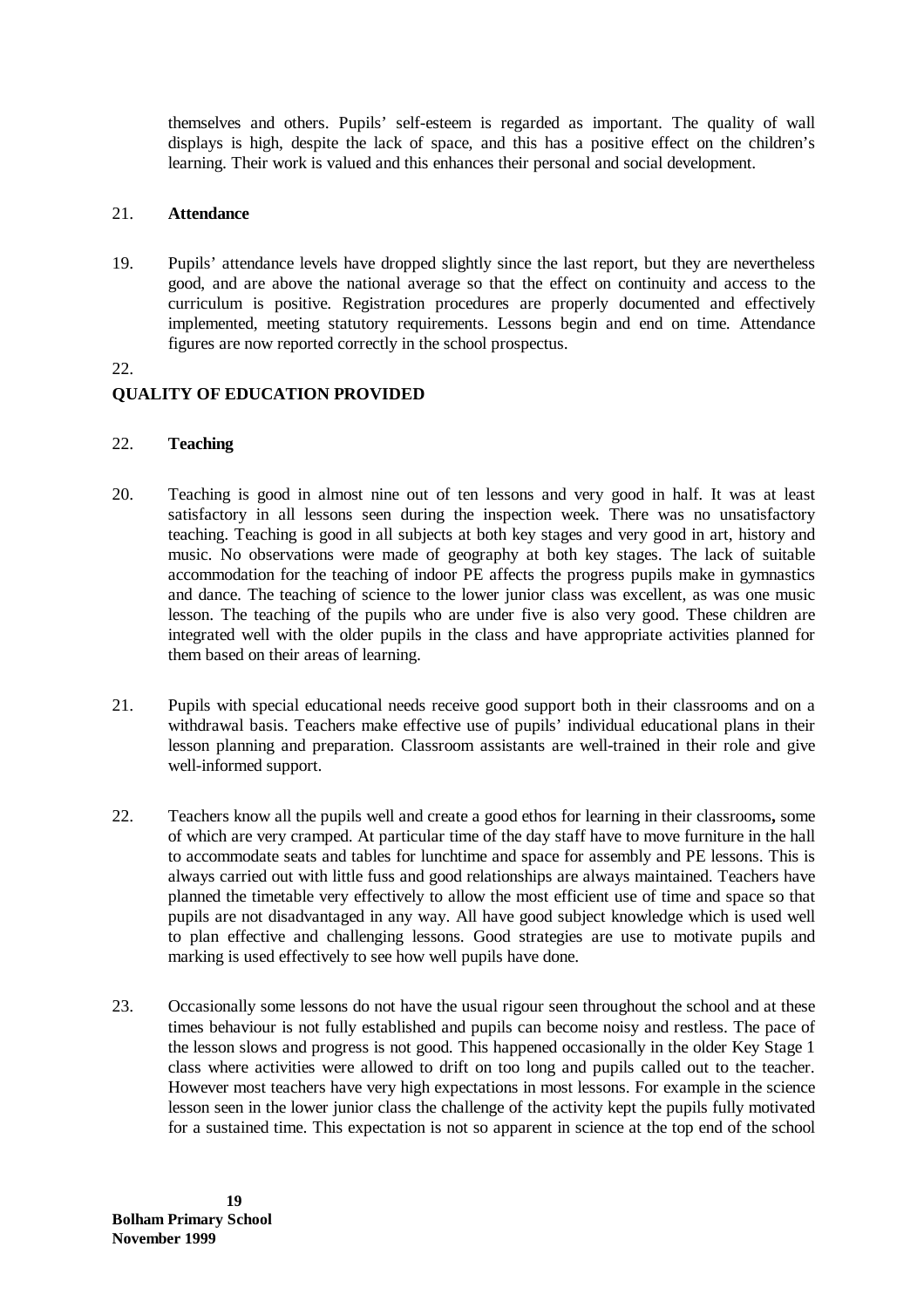where more able pupils are not always sufficiently challenged and some pupils waste time and chatter.

24. Lessons are very well structured and teachers use question and answer sessions well with pupils. Homework builds on work being carried out in the class and pupils know what is expected of them. Teachers have good classroom management skills and the teacher of the older junior class has good communication skills and an enthusiastic approach with this more difficult group of pupils.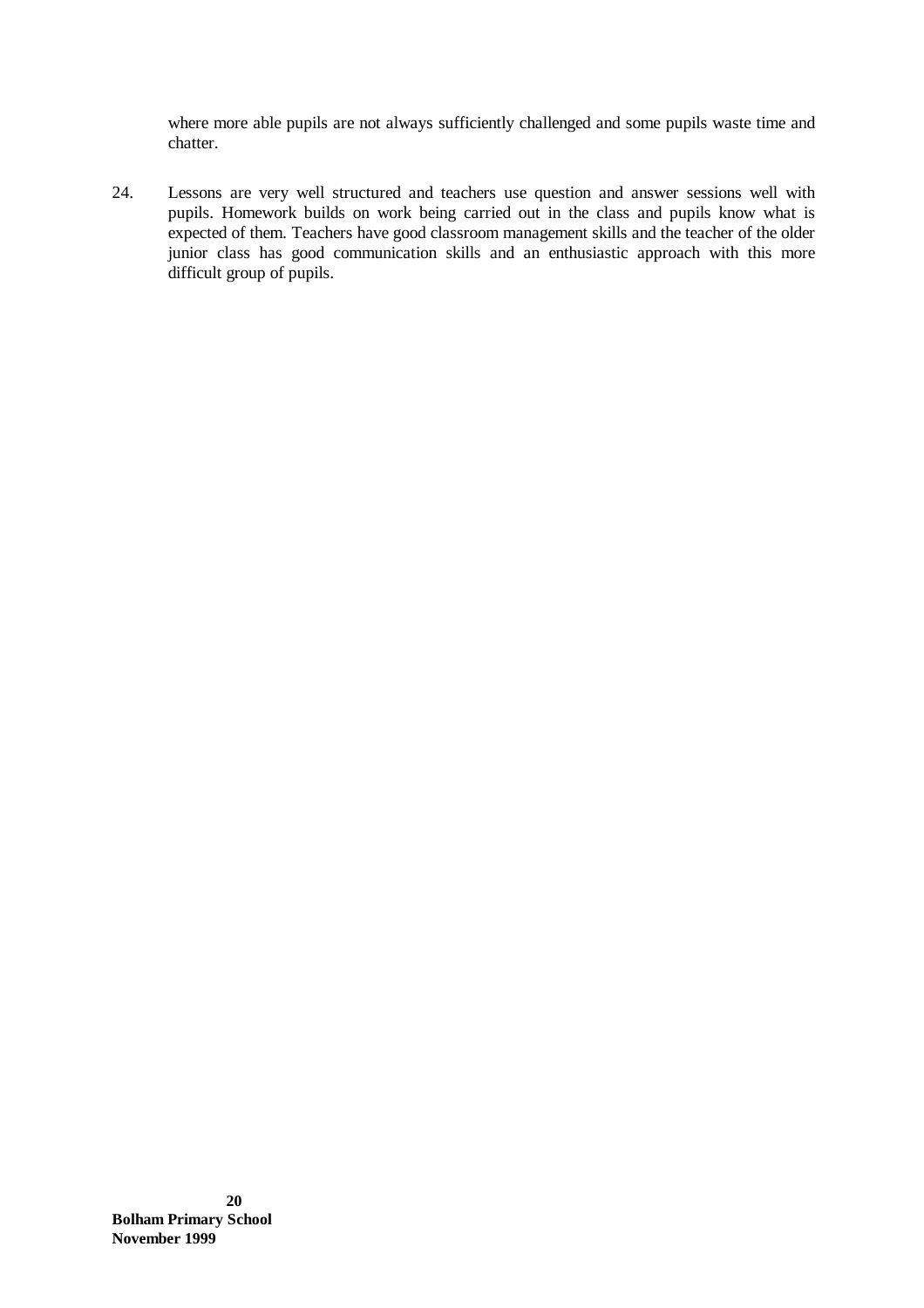#### 27. **The curriculum and assessment**

- 25. The school provides a very good quality of education which is broad and balanced and has improved since the last inspection. It fully meets statutory requirements. There is good focus on literacy and numeracy and the remaining core and foundation subjects. The provision for pupils with special educational needs is also good. The school promotes pupils' intellectual, physical and personal development preparing pupils well for the next stage of education at senior school. However the development of high achievement in science and IT is not as good as in other subjects. In science tests for instance not so many pupils achieve the higher levels of attainment as in English and mathematics. The higher levels of IT are not being taught to more able pupils. In PE the accommodation for indoor gymnastics is severely restricted and the school has to provide good alternative arrangement to ensure pupils are physically fit.
- 26. The curriculum for the pupils who are under five is also good and meets all the recommended areas of learning. The children are grouped together with a class of pupils who are five and six years old. Separate activities are planned for them within the class although space in this room is unsatisfactory. The children have opportunities for self expression and role play as well as time to experiment with sand, water and construction toys. The lack of a special outside play area for physical development restricts their access to using large wheeled toys, although the school presently has no large wheeled outside toys because of a lack of space to store them.
- 27. Pupils are given many opportunities to develop their personal and social education through different responsibilities such as monitoring pupils on and off buses and in the very mature way in which they select their choices for lunch from previously circulated menus. Aspects of health and sex education are taught through the programme of personal social and health education.
- 28. Curriculum planning policies are in place and schemes of work are based around the nationally published documents for science and IT and most foundation subjects. The school follows the nationally recognised literacy and numeracy strategy and**,** for RE**,** the local syllabus. There is a high level of detailed curriculum planning both termly and weekly and co-ordinators monitor their curriculum areas to ensure coverage over a two year cycle in history geography, science and design and technology. In lesson plans targets are clearly explained to pupils and time for a plenary session is built into most lessons. These were good aspects seen during the inspection. In most cases different work is set for pupils of different ability and age. Only in science and IT is work less challenging to ensure higher achievement is made in these subjects. Co-ordinators monitor most subjects but science and IT have not been monitored and the school is unsure of what the standards are in classes at the end of both key stages. Governors are becoming increasingly involved in monitoring the curriculum. The school provides a good selection of extra curricular activities including tag rugby for which the school has won competitions.
- 29. The school has excellent procedures for assessing and recording pupils' progress. All statutory tests, including tests when pupils start the school baseline are administered. Other national tests are carried out and results are fully recorded and monitored for individual pupils. Data is collected on one sheet which is clear to follow and allows staff to track pupils**'** progress through the school. Teachers record pupils' progress in all core subjects including IT.
- 30. There is continuous assessment of pupils with special educational needs. These pupils are wellsupported by their teachers and class assistants. The targets set in their individual educational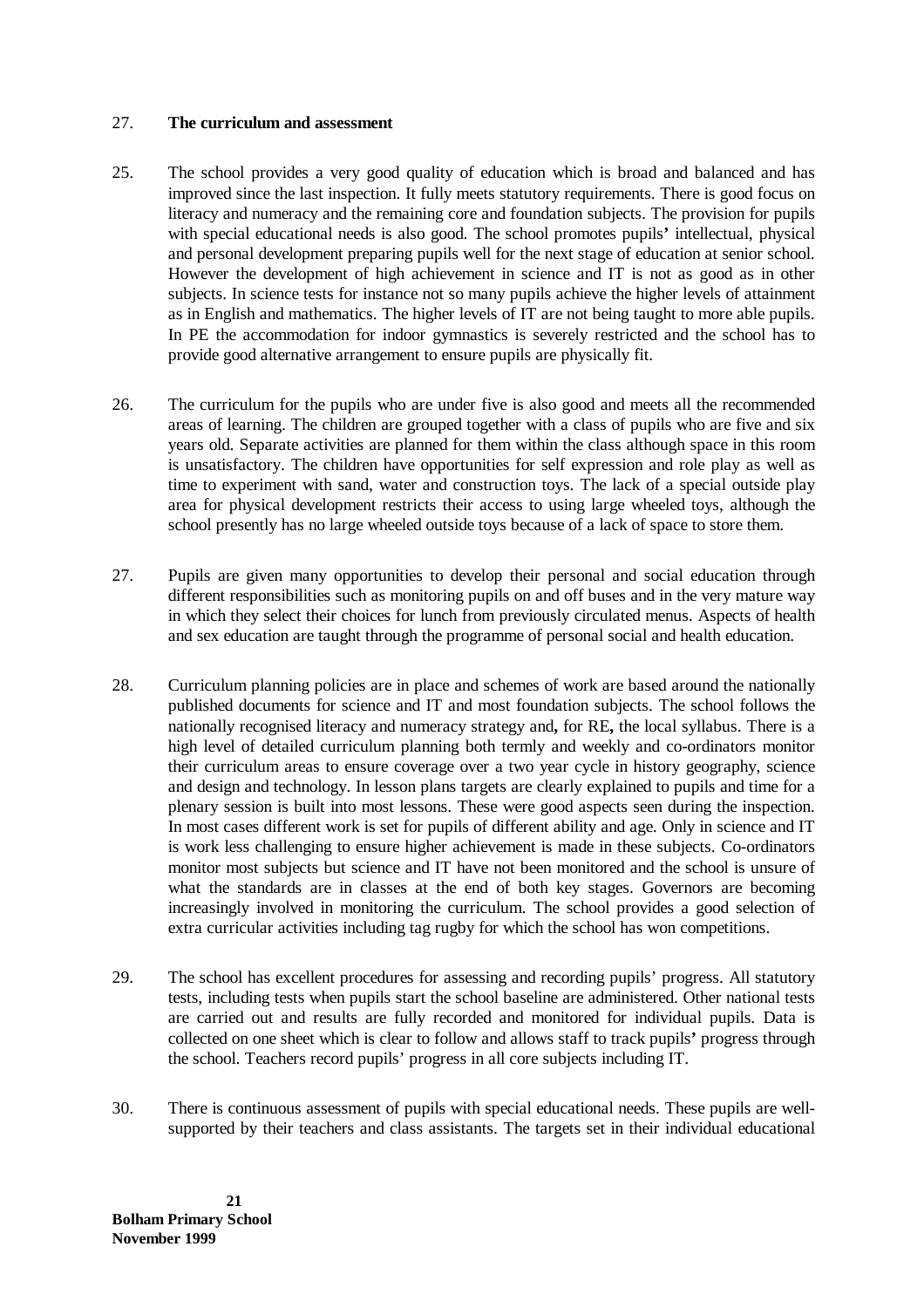plans are clear and reinforced in the classroom situation. The curricular needs of all children on the register of special educational need are being fully met.

31. Tests data is analysed to see trends and progress made by different cohorts of children. The school knows the present Year 6 pupils will not achieve such high grades as the pupils gained last year because of the higher number who have at times been recognised as having learning problems. However the school has put in place additional learning support and focused teaching in literacy for these pupils. Information gathered on pupils' skills in IT and science are not used to inform teachers' planning to ensure that pupils are more challenged by higher levels of work at the end of both key stages and progress their learning through more focussed teaching. Reports to parents are full, evaluative and informative about how well their children are doing.

#### 34. **Pupils' spiritual, moral, social and cultural development**

- 32. As at the last inspection, the provision for all areas of the pupils' spiritual, moral, social and cultural development is very good.
- 33. Spiritual development occurs in assemblies and in religious education lessons. Assemblies are well-planned around a thematic approach and provide pupils with opportunities to think about their own experiences. They allow moments for pupils to reflect appropriately in prayer. Issues raised, such as caring for others, are suitably extended in classrooms during RE and personal and social education (PSE) lessons as well as circle times. There are occasions, for instance when Advent candles are lit and later extinguished, or when a bulb lights up during a science experiment, when the pupils actually marvel in wonder at the event. The aerobics session at the beginning of each day, in which all the school, parents and younger siblings take part, is a healthy social occasion. It is also a tangible expression of the school's intention to be one big happy family working and playing together and, as such, is a spiritually uplifting experience for all participants.
- 34. Assemblies, RE and PSE sessions and circle times are all used very effectively for discussion and reflection on moral issues. Well-chosen stories, and sensitive discussion of incidents that arise in school, are used to help the pupils make judgements over issues of right and wrong. Although there is a system of sanctions, the school has a positive approach to behaviour management. The pupils appreciate the verbal and material awards they are given when they are particularly good or helpful.
- 35. The provision for the pupils' social development is very good. In many lessons the pupils are encouraged to become independent learners. This is particularly the case in literacy sessions, where groups of pupils concentrate on their own set tasks, leaving the teachers free to help those who are the focus of their attention that day. The school successfully encourages pupils to develop a very good understanding of justice and fairness and they play and work well together. Monitors take their responsibilities seriously for many aspects of school life, including helping to supervise the groups of pupils using buses at the beginning and end of each day. During one session a week, the older pupils share a reading time with the younger ones and this time is beneficial and enjoyed by all. The pupils' daily relationships with each other, and with all the staff, are very good and underpin the school's very positive ethos. In class 2, their solicitude for the child with physical disabilities is particularly touching.
- 36. The pupils are building on their knowledge and understanding of their own cultural heritage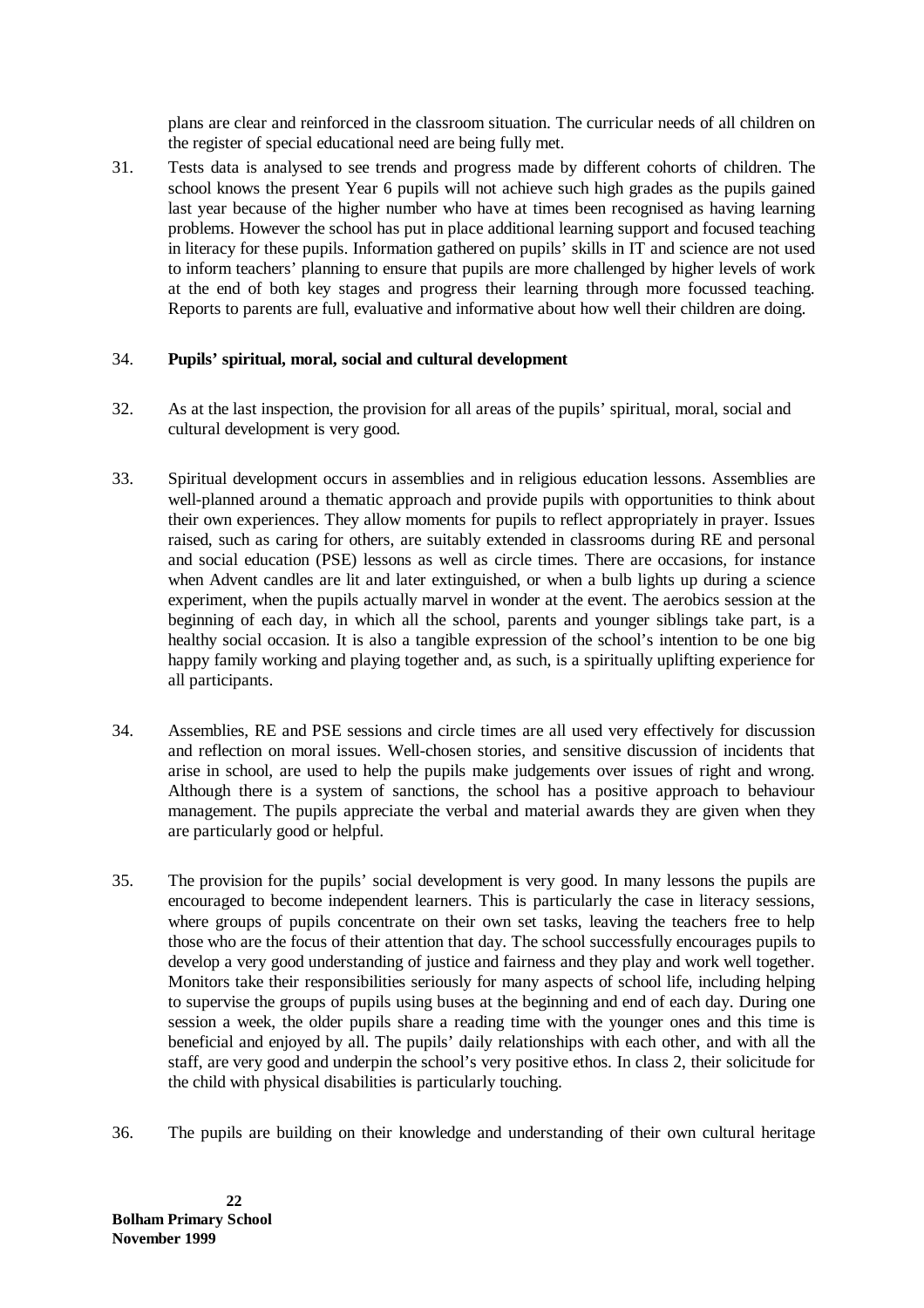within many areas of the curriculum. For instance, through their work on the past occupants of the local big house, they are able to imagine what it was like to be a poor worker or a rich mill owner in Victorian times. In art, the pupils learn about different craftspeople and in music they listen to the work of a range of composers. Visits to the locality, and visitors to the school, enrich this area of provision. Trips further afield to Bristol, London and York, widen their knowledge to an even greater extent. Additionally, the pupils are very successfully introduced to the existence of other cultures and religions, such as those of the native Americans and ancient Egyptians as well as Judaism and Hinduism. Their understanding of the richness and diversity of these is raised through stories, music, art, the use of artefacts and visits to different places of worship.

#### 39. **Support, guidance and pupils' welfare**

- 37. The school continues to provide a very secure, happy and caring environment for the pupils and has very good procedures for ensuring pupils' support, guidance and welfare. It communicates effectively with parents about welfare and guidance matters, providing, for example, clear and practical advice about discipline and school uniform.
- 38. Procedures for monitoring academic progress and personal development are very good for all pupils. Staff have high expectations for good behaviour and very effective procedures are in place for promoting discipline. The procedures for monitoring and promoting attendance are satisfactory, and those for child protection and the promotion of pupils' health and safety are very good. Teachers and support staff all make a very significant contribution to providing a caring atmosphere and a safe environment for learning for all pupils. The school has good links with external agencies. The health education policy implemented very sensitively throughout the school. Pupils with special educational needs are well catered for through individual education plans which are reviewed on a regular basis. These pupils, together with those in Year 3 who have been identified as needing an extra boost in order to achieve better standards, receive good support both in their classrooms and on a withdrawal basis.
- 39. The pupils are confident in their dealings with each other and in approaching any member of the teaching and support staff. Emphasis is put on raising self-esteem and politeness. The more able pupils are receiving good support in most subjects, but are not sufficiently challenged in science and information technology. Close liaison with parents also has a positive effect on the quality of the induction of new pupils, and there is good preparation for transfer to secondary school. The staff receive appropriate training to enable them to keep up-to-date with aspects of care and welfare, and responsibility for health and safety is clearly defined. A very comprehensive policy for child protection is in place.

#### 42. **Partnership with parents and the community**

- 40. The strong links with parents and the community at the time of the last report have improved and are now very good. Parents feel welcomed into the school where they make an effective contribution to the children's learning by, for example, helping in the classrooms. However, this contribution could be made even stronger if there were more space available for more parents to participate in the children's learning.
- 41. Parents take an interest in what the school has to offer their children, and FOBS (The Friends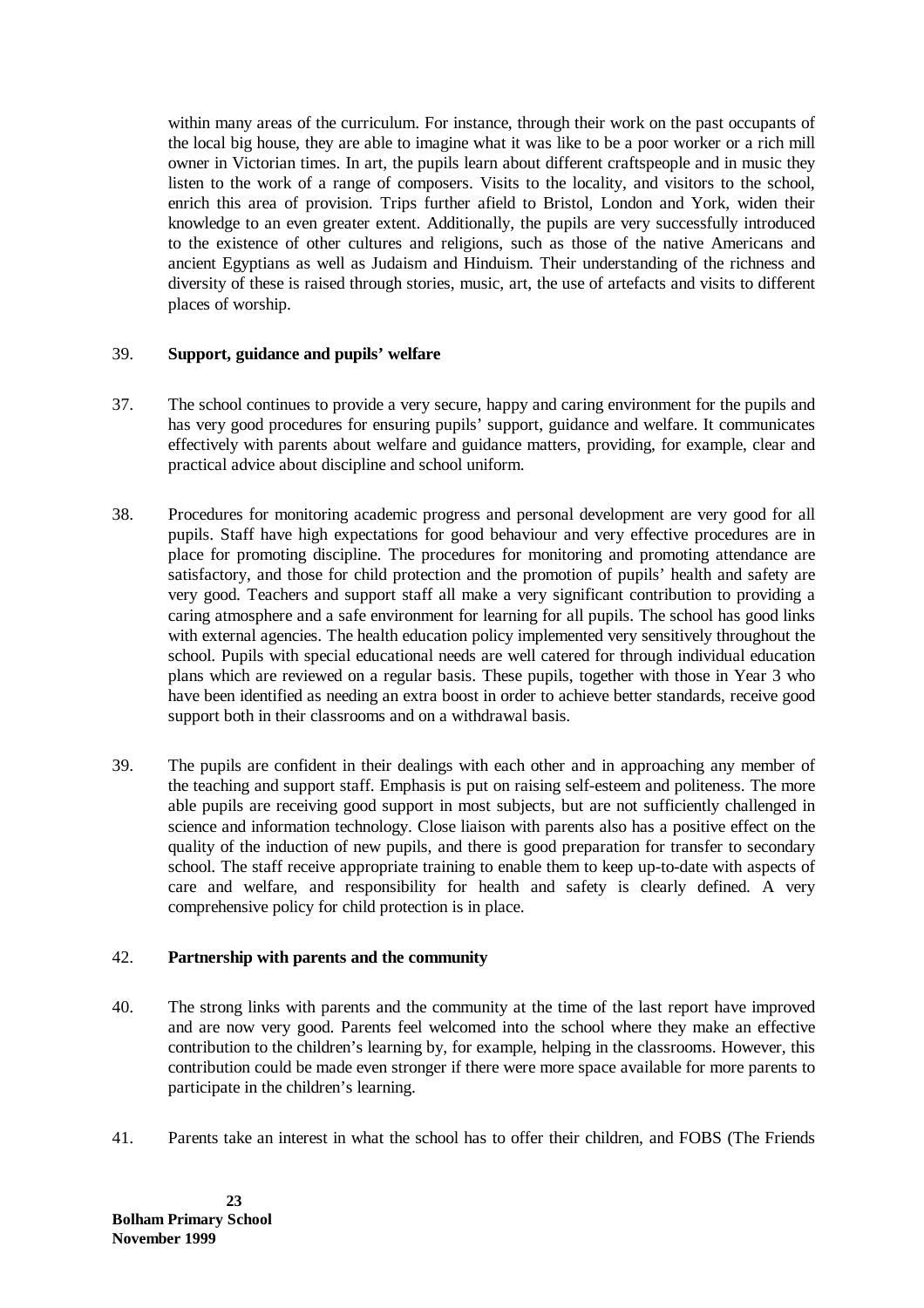of Bolham School) manifest this through very effective fundraising efforts. Parents speak highly of the systems of communication and they are receiving very good information about the curriculum and topics. The methods of induction of new children and the transfer of children to secondary school are highly valued. They also appreciate the school prospectus which is very informative. Parents of children on the register of special educational need are kept fully informed about review dates, the targets set and progress towards meeting these.

- 42. Staff are regarded as very approachable and their knowledge of the pupils is thorough. Written reports to parents are good, and they now include clear information about the pupils' attainment, meeting statutory requirements. Parents speak highly of the way in which the reports are given to them just before a parents' evening, so that they have time to study them and then discuss them with the teachers. The homework policy is comprehensive, and it is being implemented positively so that parents and children know what is expected.
- 43. The school's work is very effectively enriched by links with the local community. They have close links with church groups, local shopkeepers, Knighthayes, and the school is a member of the Devon Business Partnership. Visitors are invited into the school to share their skills and interests, such as artists, theatre groups and sculptors. "Wallis the Lion" is a very popular visitor to school assemblies.
- 44. Pupils go on outings, for example, to Exeter, York, Dartmoor, theatres, and have residential visits to outdoor education centres and adventure camps. These visits are linked to class topics and play an important part in extending the curriculum. The quality of work displayed on the walls of the school is good, but if there were more space available there could be an even greater contribution to the quality of learning and the pupils' standard of attainment.

#### 47. **THE MANAGEMENT AND EFFICIENCY OF THE SCHOOL**

## 47. **Leadership and management**

- 45. The leadership and management of the school are of a very good standard. The headteacher has an extremely clear vision for the future needs and aspirations of the school and excellent leadership skills and abilities. She has high expectations both of herself, and the rest of the staff, and leads through personal example. To a very high degree, the school's aims, values and policies are met. These findings are even more positive than in the last report.
- 46. Due to the small size of the school, and budget restrictions, there is no nominated deputy headteacher. Staff very conscientiously undertake the responsibility to lead one or more subjects and keep themselves up-to-date with new requirements and initiatives. Planning is in place for each subject and this has been recently reviewed both in the light of new national schemes of work and the introduction of the literacy and numeracy strategies. The clever employment of part-timers with a particular subject interest or expertise has resulted in nearly all areas of the curriculum being well co-ordinated and managed. The only exception to this is in science which is currently being monitored temporarily by the headteacher. Co-ordinators are responsible for auditing resources in their subjects, long-term planning, giving advice to colleagues and the management of a budget. They do this very effectively. Their monitoring and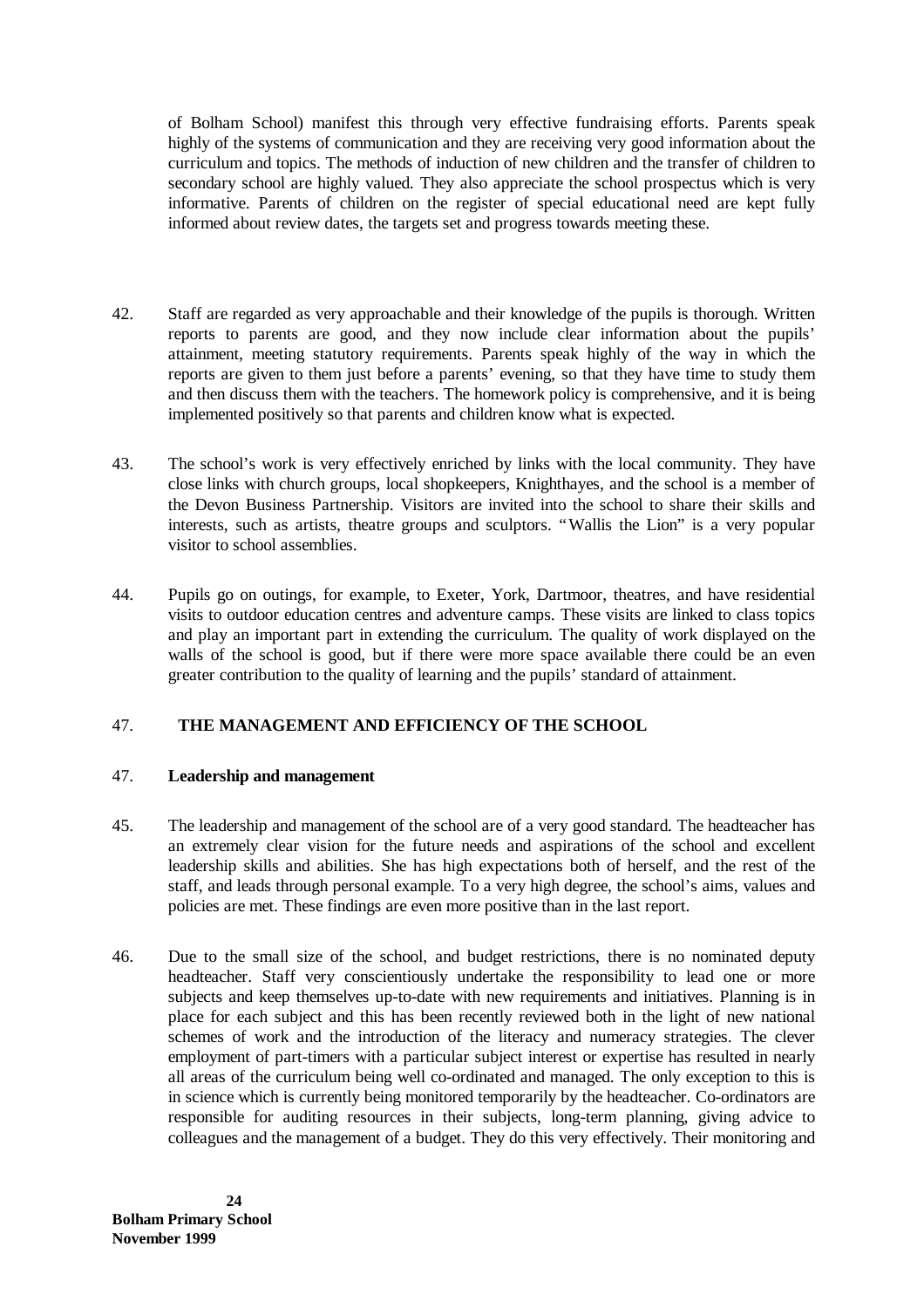evaluating role, particularly in literacy and numeracy, extends from looking at teachers' shortterm planning and pupils' work to observing colleagues in their classrooms. Co-ordinators' action plans form part of the school development plan and success in meeting their targets is constantly reviewed. As at the last inspection, the member of staff with responsibility for the provision of support for pupils with special educational needs manages this aspect effectively. This leads to these pupils making good progress according to their varied abilities. Together with the very high quality of the teamwork and relationships which exist, the co-ordinators' effectiveness leads to the establishment of the very good learning environment in place within the school.

- 47. A detailed and very clear school development plan is in place. This is developed, reviewed and monitored with the full involvement of the staff and governors, led by the headteacher. It is a very effective working document and totally underpins the improvements in teaching and learning which have been identified as priorities. The school has a great deal of statistical information about pupils' attainment and their progress from year to year. The targets set both for cohorts and individuals are sufficiently ambitious and progress towards achieving these are carefully monitored.
- 48. Many members of the governing body are new and they are working hard to develop as a team. Most are now closely involved with the management of the school at various levels and are able to contribute valuable advice and ideas based on their own professional expertise and experience. There are several useful sub-committees and meetings are well-minuted. Governors are working hard to raise their awareness of new educational issues and initiatives. Those for literacy, numeracy and special educational needs have been on appropriate local education authority courses and are well aware of their responsibilities with regard to these areas. Each governor is assigned to a subject and class and is involved in monitoring in these areas. Rotas, both for hearing reading and making class visits, are in operation. The chairman of governors, who is also the chairman of the finance committee, has good communication with the headteacher and his expertise in financial matters is much valued.
- 49. Any possible health and safety issues presented by the buildings are conscientiously monitored by the governing body, but the school faces a great number of management challenges because of lack of space. The difficulties with the accommodation are outside the control of the school and many representations have been made to the local educational authority about resolving these problems. The nature of the site and its buildings is costly in terms of staffing, curriculum time and resourcing, as well as having an adverse effect upon some subject areas and the learning environment of the reception classroom. Members of staff do everything they possibly can to manage these difficult situations to the best advantage of the pupils.
- 50. The school carefully monitors that there are equal opportunities for all children and staff. Statutory requirements are fully met, including the provision for children with special education needs, which fulfils those of the Code of Practice. The school is in a good position to continue to make improvements in the future.
- 53.

#### **Staffing, accommodation and learning resources**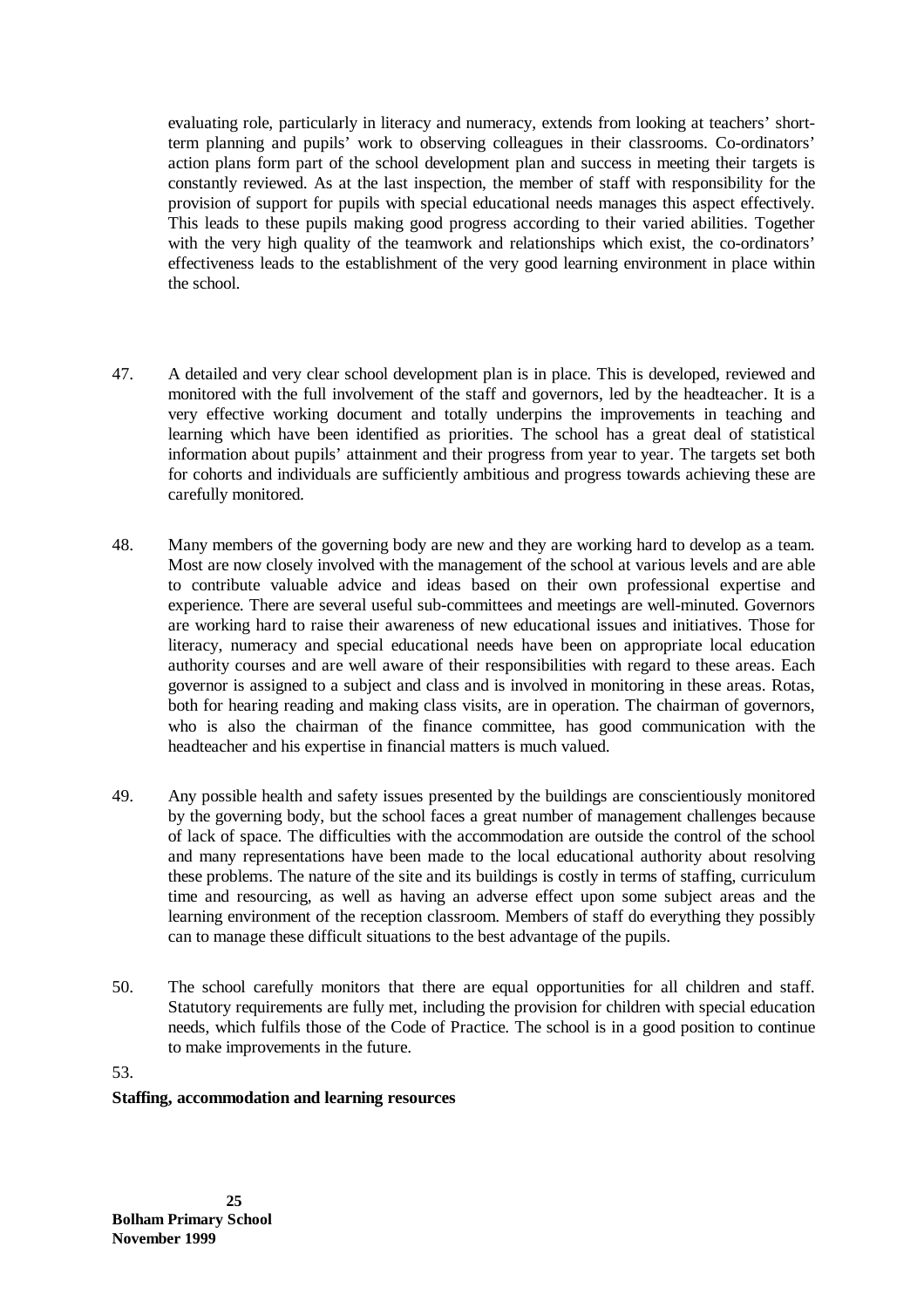- 51. The school has maintained a good level of staff expertise since the last inspection. However expertise is currently not well used in science where the subject is currently co-ordinated by the headteacher who has a heavy work load. She has been unable to monitor standards in science through the school, particularly looking at what the more able pupils can achieve. There is good leadership of other curriculum areas and IT has recently been audited by the new co-ordinator and this subject is on track to improve in the future. A part time member of staff co-ordinates geography and has little time to monitor her area of the curriculum. Staff work well together especially the links between full time and part time staff and this use of specialist part–time staff raises the quality of teaching in the school. Training is being provided for staff to go on courses and this matches the school development plan where possible. The school offers good support to students who work in the school.
- 52. The quality of support staff is good. Parents provide additional help and the school encourages many visitors to the school. For example the music specialist brings a high level of expertise to school. The visitor who takes an assembly occasionally gave an interesting and entertaining talk to the children about advent. Students to the school bring extra breadth and dimension and contribute to the high standards of education. They are well supported by school especially by the headteacher who works hard to mentor them through their teaching practice.
- 53. The quality of support for pupils with special educational need is good especially that provided for the pupil with a statement of special need. The teacher with responsibility for special educational needs has benefited from courses linked to her co-ordination role. All learning support and classroom assistants are well briefed and make a strong contribution to the good progress made by pupils with special educational needs.
- 54. The adequacy of the accommodation for the effective delivery of the curriculum is poor. It is very small, and even though there have been some changes since the last report, the number of pupils has risen. The lack of a hall remains a problem for assemblies, gymnastics and dance, and it is very time consuming and difficult to set up the tables for lunch. There is no medical room, and children who are unwell and are awaiting collection by adults have nowhere comfortable to sit. The school nurse has difficulties in performing simple eye and hearing tests, and children have to attend the clinic for these, thus missing valuable time in school. The headteacher does not have a study or even a quiet area for confidential discussions. The cloakrooms are also very inconvenient. The lack of space in the school results in visiting specialists finding it difficult to assess pupils with specific problems in privacy and quiet.
- 55. The staff make valiant efforts to utilise all the space available, but the classrooms are cramped, and have to be cleared regularly for PE and other practical lessons, using up valuable time and energy. There is little space for wall displays to celebrate the children's work, and also parental help and involvement in assemblies has to be limited.
- 56. The accommodation and grounds are well maintained and clean. The outdoor areas are quite large with well marked playgrounds and playing fields, and there are some seats. The school have a very restricted area for use as a library, but it is not complete, and books for the older children are in the mobile classroom making access difficult. There are fiction and non-fiction books to support the curriculum and some books to challenge the more able pupils.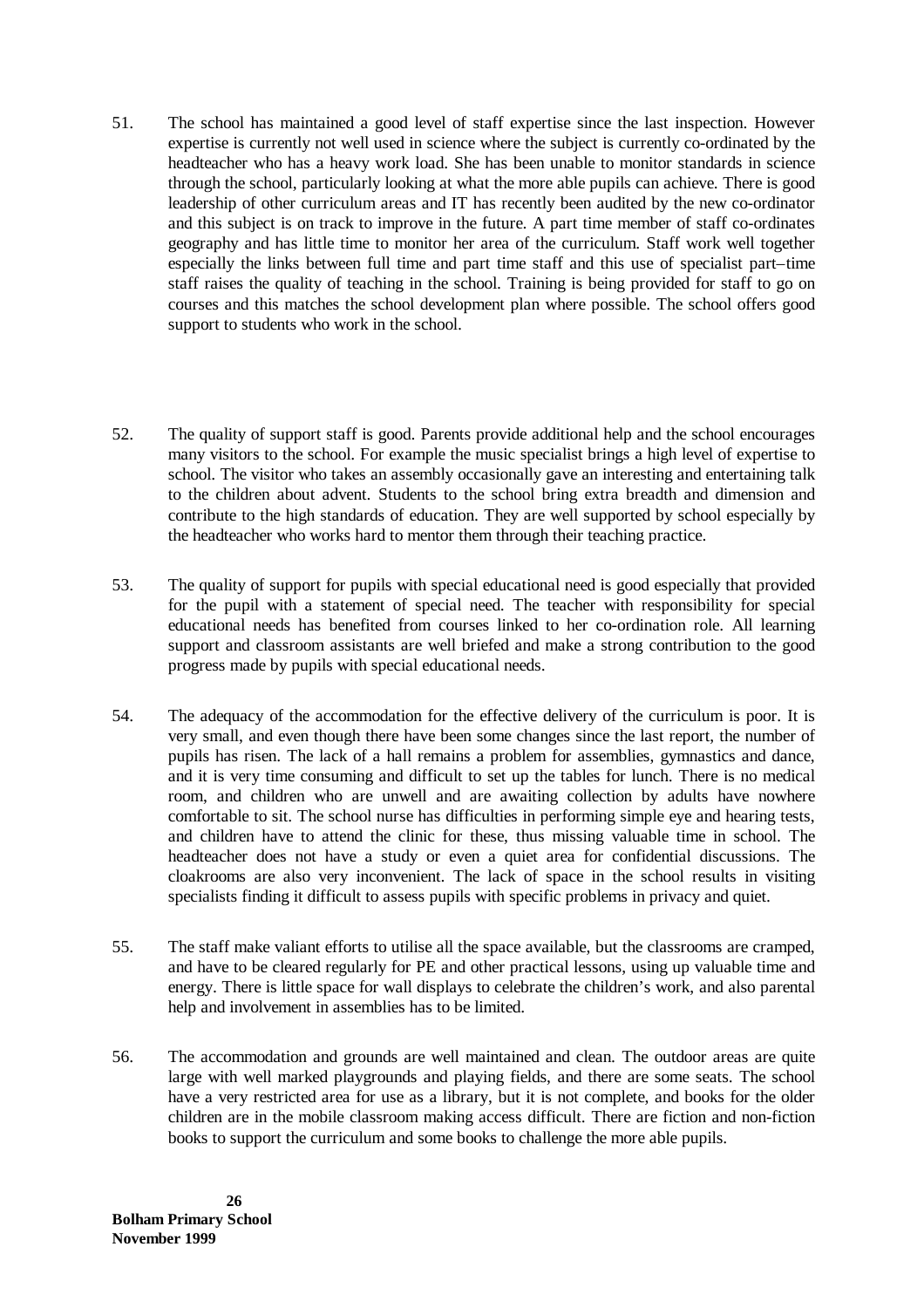- 57. The adequacy of resources overall is satisfactory. Those for English, maths, history and music are good, those for information technology, design technology, art and religious education are satisfactory, but those for science are unsatisfactory. There is not enough space for the display of resources to support the teaching of cultural awareness. Areas for small group work for pupils with special educational needs are virtually non-existent and there is little room to store specialised resources.
- 58. The inadequacy of storage space and accessibility of resources is a great problem. Most resources are stored in outside sheds, and a lot of time is wasted in trying to gain access to what is needed at the back of the sheds, sometimes in bad weather. Despite the untiring efforts of the hardworking staff and children to overcome these difficulties, this has had an adverse effect on the delivery of the curriculum for the children.

61.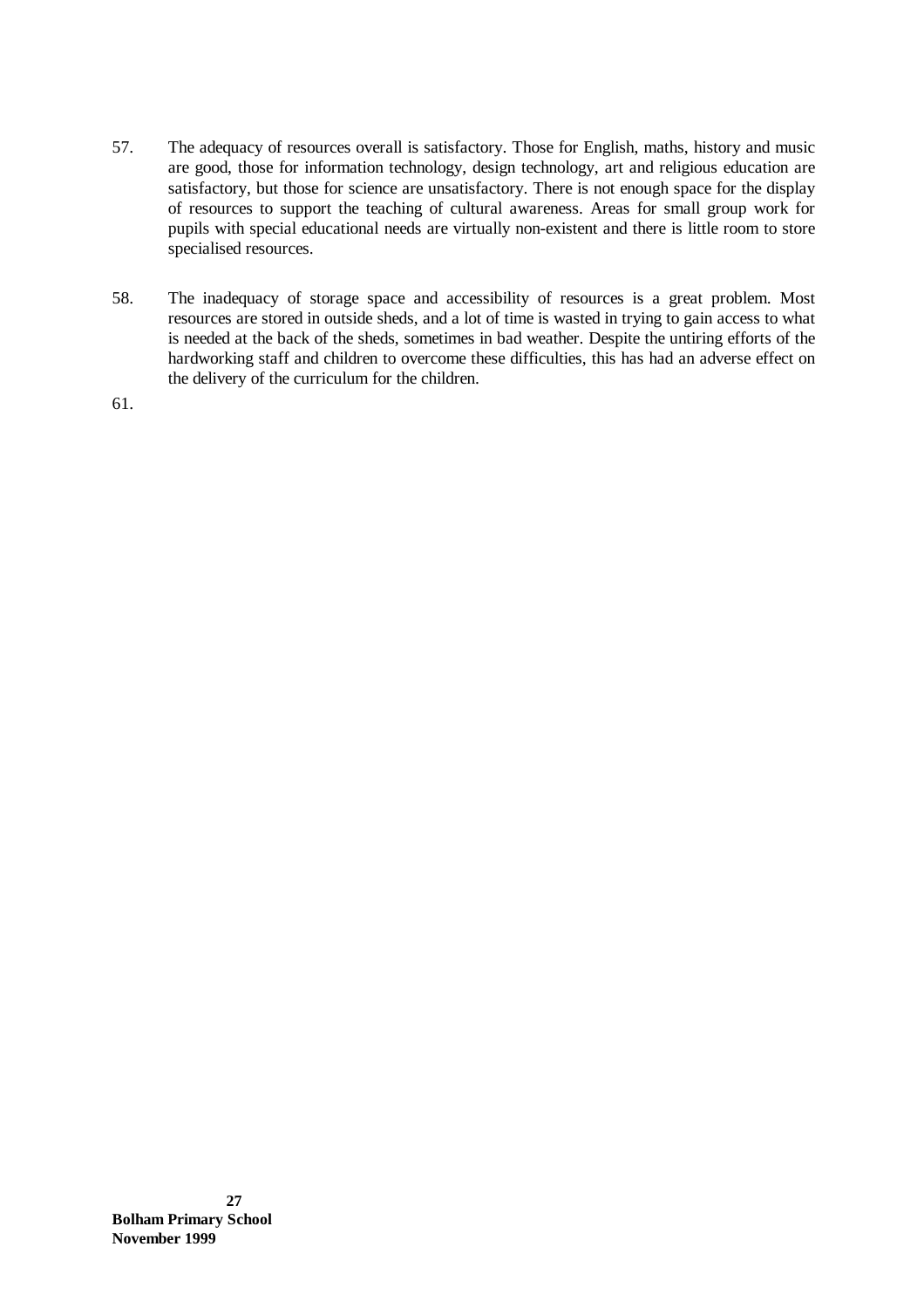#### **The efficiency of the school**

- 59. The systems for financial planning and monitoring the budget are very good. The *f*inance committee is fully involved in implementing these systems. The committee meets on a regular basis and keeps appropriate records and minutes which are shared with the rest of the governors. The headteacher and governors all have a clear understanding that the budget must be used effectively to service the curriculum. Decisions made, such as that to use the large carry-forward accrued in previous years on improving the accommodation and providing muchneeded resources, are well thought through.
- 60. The school has very clear aims and these are translated into the school development plan. The governing body and headteacher work closely together to set the budget in the light of the priorities identified in the plan and monitor its use very carefully. Subject co-ordinators have delegated budgets for their areas of responsibility and are expected to achieve good value for money and justify their requirements. No financial resources are allocated to the school to support pupils on the register of special educational need, but the provision it makes from its main budget ensures that these pupils make good progress. The allocation for staff development is used to make very good arrangements for the professional growth of both teaching and nonteaching staff. This has resulted in significant benefits to the skills, knowledge and understanding of the staff, and the quality of teaching and learning.
- 61. The deployment of teaching staff is good and the timetabling of classroom assistants is carried out carefully to maximise the use of their support. The mid-day supervisors and caretaker all demonstrate a consistent, caring approach to the pupils and this adds considerably to the very effective running of the school. However, as a result of organisational problems due to the lack of accommodation, too much staff time is used inefficiently putting out, and stowing away, furniture and equipment in order to meet the demands of the curriculum and allow for school dinners to be served. Otherwise, even in their present form, the buildings and resources are used in a innovative and highly effective way.
- 62. There has been a very recent audit of the school's financial systems and the minor recommendations made in this have been dealt with appropriately. Financial control and the day-to-day running of the school, due to the hard work of the administrative officer and clerical assistant, are excellent. Notwithstanding the extra demands made on staff by the lack of space, good systems are in place to ensure that the school runs very smoothly.
- 63. Income and expenditure per pupil are well above the national average for schools of a similar size and type. Taking into account the mainly good social circumstances and attainment of pupils on entry, the good quality of education provided and the standards achieved when the pupils leave, the school provides good value for money. Money, time and energy have been very well spent on all areas of school life.

66.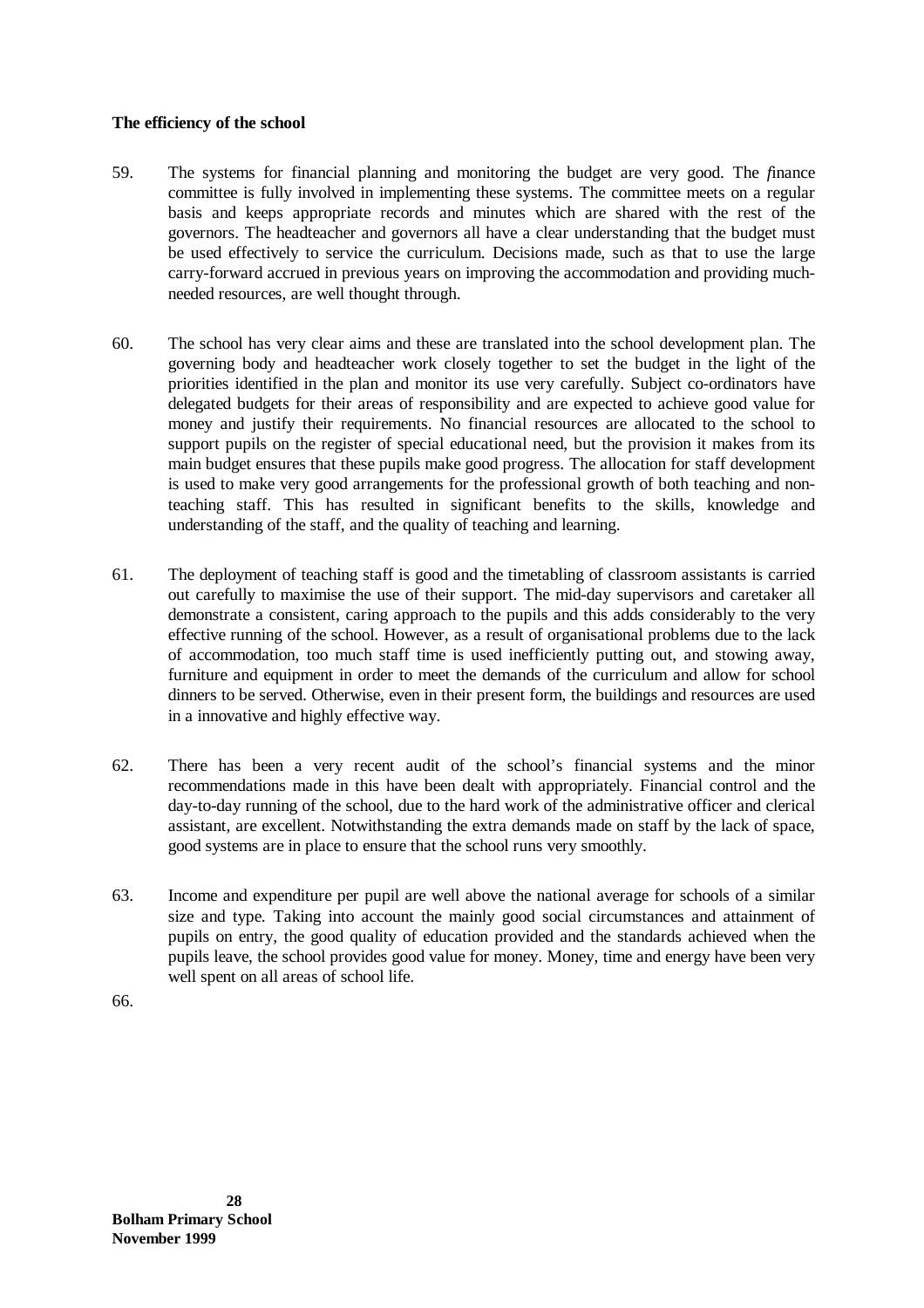### **PART B: CURRICULUM AREAS AND SUBJECTS**

#### 66. **AREAS OF LEARNING FOR CHILDREN UNDER FIVE**

- 64. Children in the reception class enjoy listening to stories and join in well with other pupils. They join in well with the older pupils in the class and can answer the teacher in complete sentences.
- 65. Pupils in the reception class are beginning to show good reading skills. All can turn pages correctly and use pictures clues for the story. The most able pupils had a good sight vocabulary of almost 20 word*s* which is typical of a six year old. All pupils know that letters have their own sounds and that words carry meaning. All children take a book home each day to share with a parent. Reading skills are re-inforced through phonic work in class and use of their reading book. Early writing skills are encouraged and all can write their own names on an envelope. They were also able to write a character name on cards. This is a good level of achievement. Work is organised to allow different groups to make good progress and, by the time they are five, to achieve the nationally recognised learning outcomes for language and literacy.
- 66. Pupils' attainment in number is good. Many children can count and recognise numbers to seven, and the most able can count and recognise numbers to ten. In the reception class pupils were consolidating their understanding of the days of the week and most can sequence these correctly by reciting them with the teacher. Pupils are making good progress in developing numerical skills.
- 67. The pupils make satisfactory progress in increasing their knowledge and understanding of the world around them. They use construction equipment to build models and have regular opportunities to experiment with sand, water and other materials, which form the basis of scientific and technological concepts. In science they could sort shiny and non-shiny objects and arrange them into two criteria on a decision tree. They have experience with IT and standards here are good, as pupils learn to operate a computer with a mouse and draw pictures. They were able to find letters on a keyboard and this work linked very well to the work they were doing with initial letter sounds.
- 68. There is no special outside play area for the sole use of the children under five years old. They do however use the hall for PE lessons although this has to be cleared of furniture as it is used as a classroom. There are no large wheeled vehicles for the these pupils to use because the school lacks suitable space to store them and make them accessible to the children. The reception children have regular time tabled visits to the hall for dance and musical movement. They were observed being able to choose who to have as the farmer's wife. The children have opportunities to develop their fine motor control through the use of tools such as crayons, brushes, scissors and other tools. Pupils are likely to meet the learning objectives for physical development by the time they are five.
- 69. Pupils are given good opportunities to express themselves through mixing paints and showed developing skills in manipulating brushes and control over their movement. In music they were exploring sounds and learning different beats through clapping. They can recognise different instruments from taped music and show some understanding of symbols to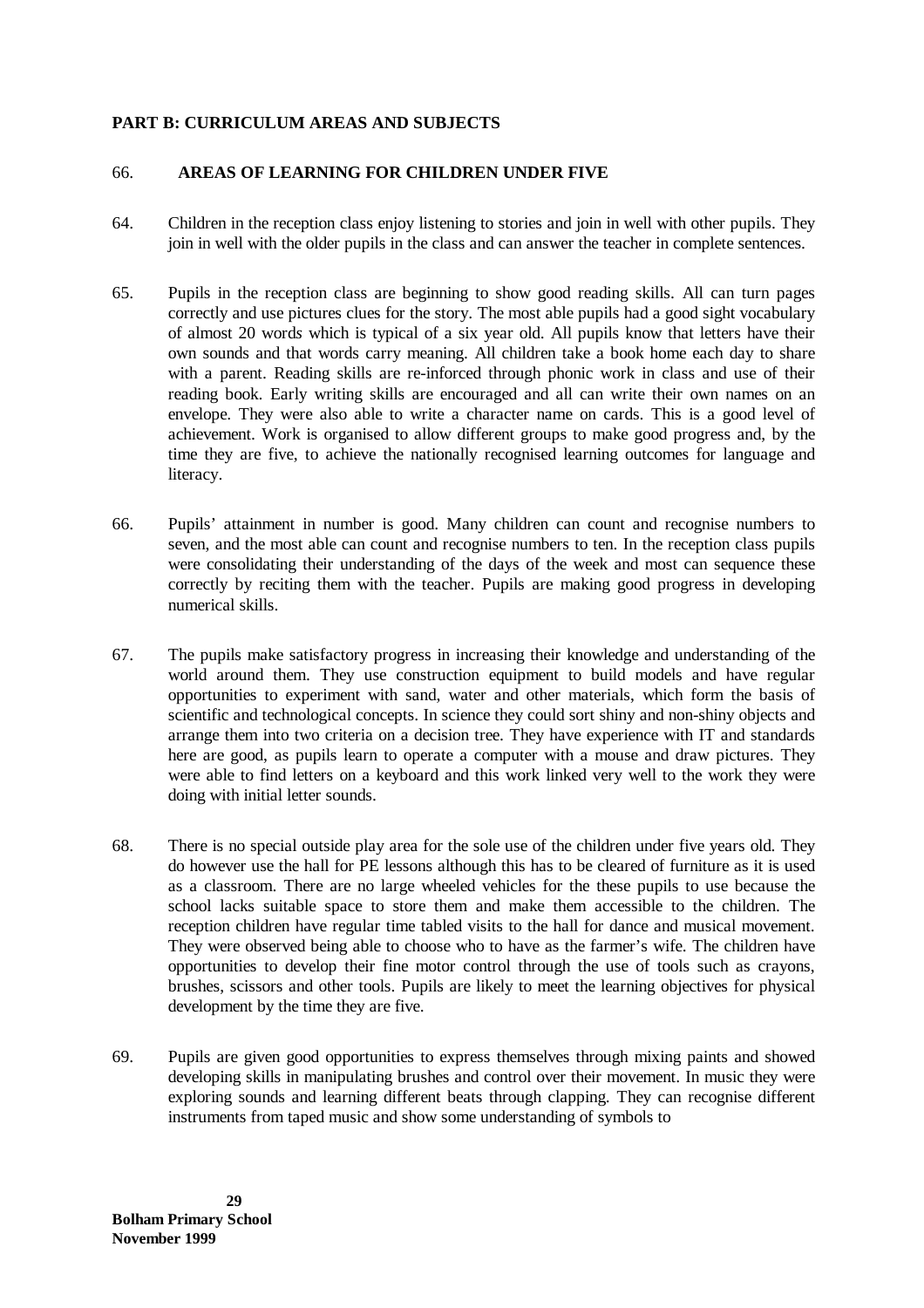communicate musical ideas. Standards were good in musical development for the under fives. Through role-play there are opportunities for make believe. They play amicably together developing good social skills. They enjoy learning how to express and understand characters other than themselves and the children are likely to meet the learning outcomes for creative development by the time they are five.

- 70. Children play and work well together and relationships are very positive. They join in well with older pupils in the class both at lunch time and in the playground. Their personal and social skills are above average when they enter school. Most have attended local playgroups. By the time they reach the reception year pupils are well prepared socially to follow the National Curriculum.
- 71. Teaching is very good for the children who are under-five. The children are well integrated with the older pupils in the class and in the main work along side them for most activities. The teacher has good subject knowledge which is used well and the resources in the classroom are accessible to develop pupils in all the areas of learning. However space for the physical development of the under fives is restricted both in the classroom and through the lack of a suitable outside area for using large wheeled vehicles. Nevertheless the good teaching seen for the children who are under-five promotes good progress and pupil's standards are above average by the time they are five.

#### 74. **ENGLISH, MATHEMATICS AND SCIENCE**

74.

# 74. **ENGLISH**

- 72. There is evidence that the pupils currently at the end of Key Stage 1 will achieve an overall standard of attainment in English which is above the national average. Results in the national tests taken in l999 by the present Year 3 pupils show attainment in reading to be very high in comparison with national standards. Those in writing were below national standards. In comparison with similar schools, the pupils' results for 1999 in reading were average and well below average in writing. The results in the national tests taken by the current Year 4 in the previous year, l998, show standards above the national average in reading and below this in writing.
- 73. For the present Year 6 pupils**'** standards are likely to be average overall by the end of Key Stage 2. This is because the current Year 6 is a small group of 14 pupils, of which three are on the register of special educational need. The higher levels of achievement will therefore be more difficult to attain. In 1999 the results in the national tests were very high in English. In comparison with similar schools the pupils' results were also very high.
- 74. In both key stages, the small number of pupils in each year group results in significant swings in statistics from year to year and presents difficulties in plotting trends over time. However reading attainment at age 7 has improved since l996 while that for writing has stayed reasonably static. Overall attainment at age 11 in English was above the national average in l996, average in l997 and very high in l998.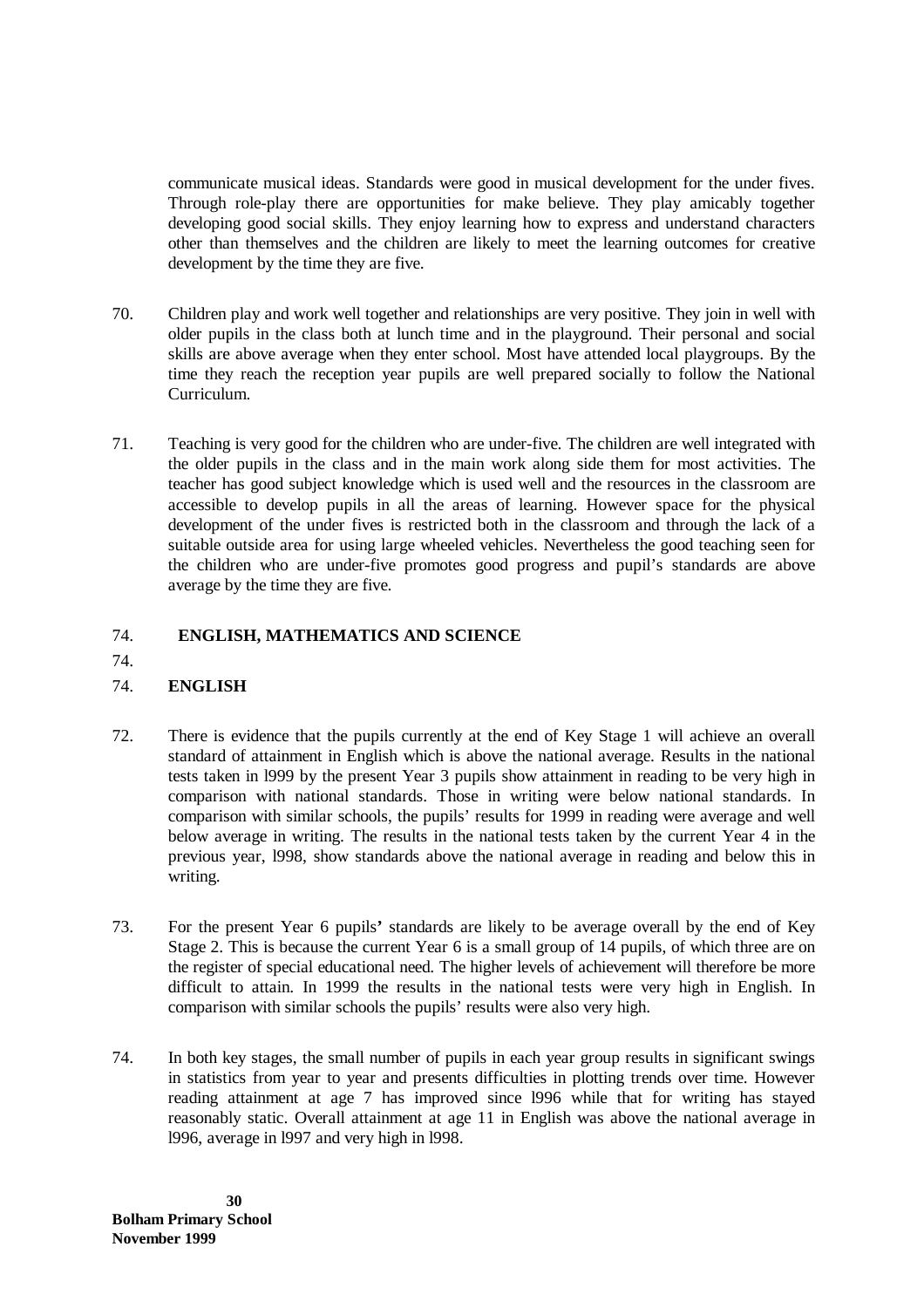- 75. The progress the pupils make in reading is good throughout the school up to, and including Year 5. It is only just satisfactory in Year 6 because the number of pupils with special needs is higher in this year group. The overall progress made in writing is good in Key Stage 1 and satisfactory in Key Stage 2. The pupils speaking and listening skills have been well-extended over all the year groups. In relation to their ability, the pupils with special educational needs make good progress in English. This is due to the careful match of classroom work to their capabilities and to the individual targets they are set. In both key stages the help they receive from very experienced support staff in the classroom, or on a withdrawal basis, is an additional bonus. Those pupils in Year 3, who did not achieve at a sufficiently high level in last year's end of Key Stage 1 national tests, are given additional support in order to improve their performance. By the time many children leave the reception class they have already started on aspects of the National Curriculum.
- 76. In both key stages the pupils' speaking and listening skills are above the national average. In the Key Stage 1 class, they express their ideas and views articulately and listen attentively to their teachers and to what other children have to say. In Key Stage 2, this develops into an ability to talk and listen confidently in many situations. They give opinions based on their own research, as well as listening carefully to the views of others. In both key stages the pupils are using an ever-increasing vocabulary which is often specific to the subject they are studying. An example of this was seen in music, where pupils in reception use the word "coda" with understanding. The pupils rise to opportunities to speak to a wider audience and during one assembly participants could be heard clearly by all.
- 77. At the end of Key Stage 1, standards in reading are above the national expectation. During the paired reading session held once a week, even the youngest pupils are keen to share their books and reading skills with their older partners. At the end of Key Stage 2, standards are in line with the national average. Most pupils, including the less able, are reading fiction and nonfiction books accurately with reasonable fluency and enjoyment. However, their comprehension skills are insufficiently mature and they find it difficult to discuss what they have read. The pupils are developing good reference skills and confidently talk about the use of index and contents pages to find information. In Years 3 and 4, through a series of lessons based on an encyclopaedia of Tudor medicine, pupils improve these skills still further. However, the poor siting of the library, due to the lack of space in the school, means that not all pupils have sufficient opportunities to practise their research skills and work independently at Key Stage 2. Generally, reading books are well-matched to pupils' experience and ability. A valuable partnership with parents has helped to maintain and improve reading standards and reading books are taken home on a regular basis.
- 78. Overall, at the end of Key Stage 1, standards in writing are above the national average. Many of the pupils are using a wider and more interesting vocabulary. They are developing an appropriate use of capital letters and full stops. A few are achieving an even more sophisticated ease with punctuation than this. Their handwriting skills are satisfactory, with the majority of pupils in Year 2 using legible, well-formed, cursive writing. By the end of Key Stage 2, the content of their work is suitably varied and interesting. Their writing covers a range of styles such as letters asking for a job in a Victorian Mill and poems written for Remembrance Day. However, many of the pupils in Year 6 have problems with spelling, even of the more common words, and their use of punctuation is not developed to a suitable level. Although these pupils use a cursive style of handwriting, this is often untidy. In the present Year 6, about a third of the pupils are achieving standards below the national average and this matches the number of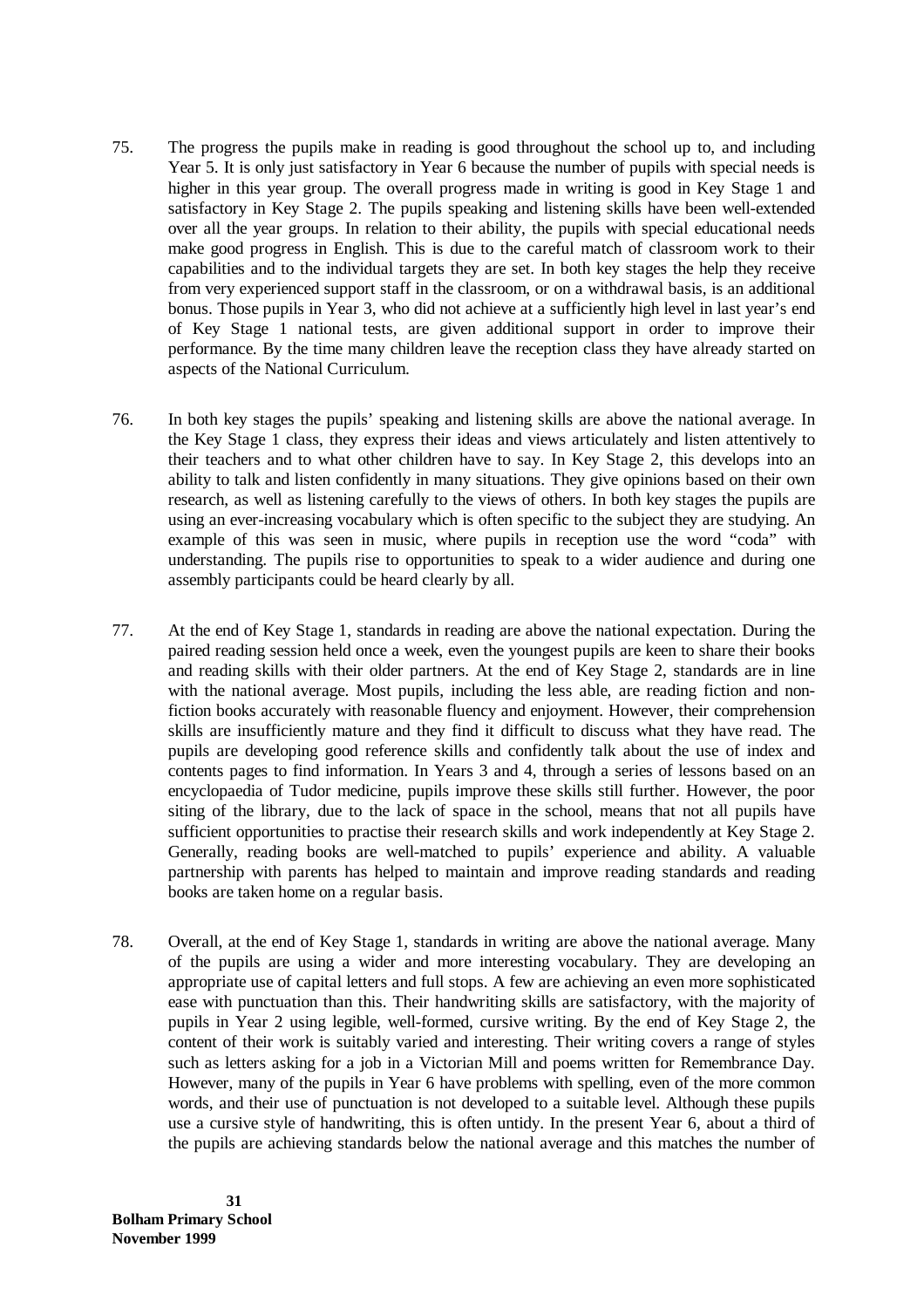pupils identified with special needs who get additional support. To a varied but somewhat lesser extent, problems with comprehension and writing skills run through all classes in Key Stage 2. For example, pupils in Years 3 and 4 found it difficult to summarise statements about surgery in Tudor times.

79. In both key stages, the introduction of the national literacy strategy has had a positive effect on pupils' learning. In literacy lessons they make good progress throughout the school up to, and including, Year 5. That made in Year 6 is only just satisfactory because of the number of pupils identified with special needs. The implementation of the strategy has been very well-coordinated and planned, ensuring that reading and writing texts support the cross-curricular

approach of the school. For example, an extract from "The Secret Garden" gave pupils in Years 5 and 6 an insight into life in India at the turn of the century. The pupils' attitudes and behaviour in literacy lessons are particularly good. They are eager to participate in classwork and co-operate in group sessions.

- 80. Overall, the quality of teaching throughout the school is and on occasion, it is very good. All lessons are very carefully planned and structured and a good pace is maintained. The teachers are clear about what they want the pupils to learn and they work very hard to resource and introduce appropriate activities to achieve these objectives. Good use is made of classroom boards and overhead projectors to reinforce work in progress and focus pupils' attention on teaching points. The teachers employ good questioning skills which elicit sensible, wellinformed answers. Plenary sessions are successful in revisiting teaching points and receiving feedback from pupils about what they have achieved. For instance, in one Year 1 and 2 lesson the pupils were eager to share their success in finding words ending with "s", "ing" and "ed". The teachers band pupils by ability for the literacy group sessions and this ensures a good match of work to their capabilities. Excellent records are kept of attainment and progress in this subject. In Key Stage 1, all pupils have their current targets for improvement, for example with regard to handwriting, in front of them on their desk as a constant reminder.
- 81. In all classes the teachers have built up highly supportive relationships with pupils and these have a positive effect on the teaching and learning. In one very good lesson in Years 3 and 4, the teacher made strong links with information technology as a tool for reference and publishing purposes. In another in Years 5 and 6, very lively and confident communication with the pupils ensured that they all understood the tasks. An appropriate amount of homework is given in each key stage and this reinforces work on reading, spelling and topic work being undertaken within the school at that time.
- 82. A useful portfolio of pupils' writing has been compiled, showing staff agreement on the National Curriculum levels achieved by each piece. This is valuable material for future reference by current, and new, staff. The marking of pupils' work is often well-used to extend or make improvements to their learning. The school has worked hard to gather a great deal of information about the attainment of pupils in all year groups and uses this data effectively to set realistic targets for each class. Resources for the literacy strategy are good and a wide range of new, exciting sets of books have been added to class libraries to support work in this aspect.

#### 85. **Mathematics**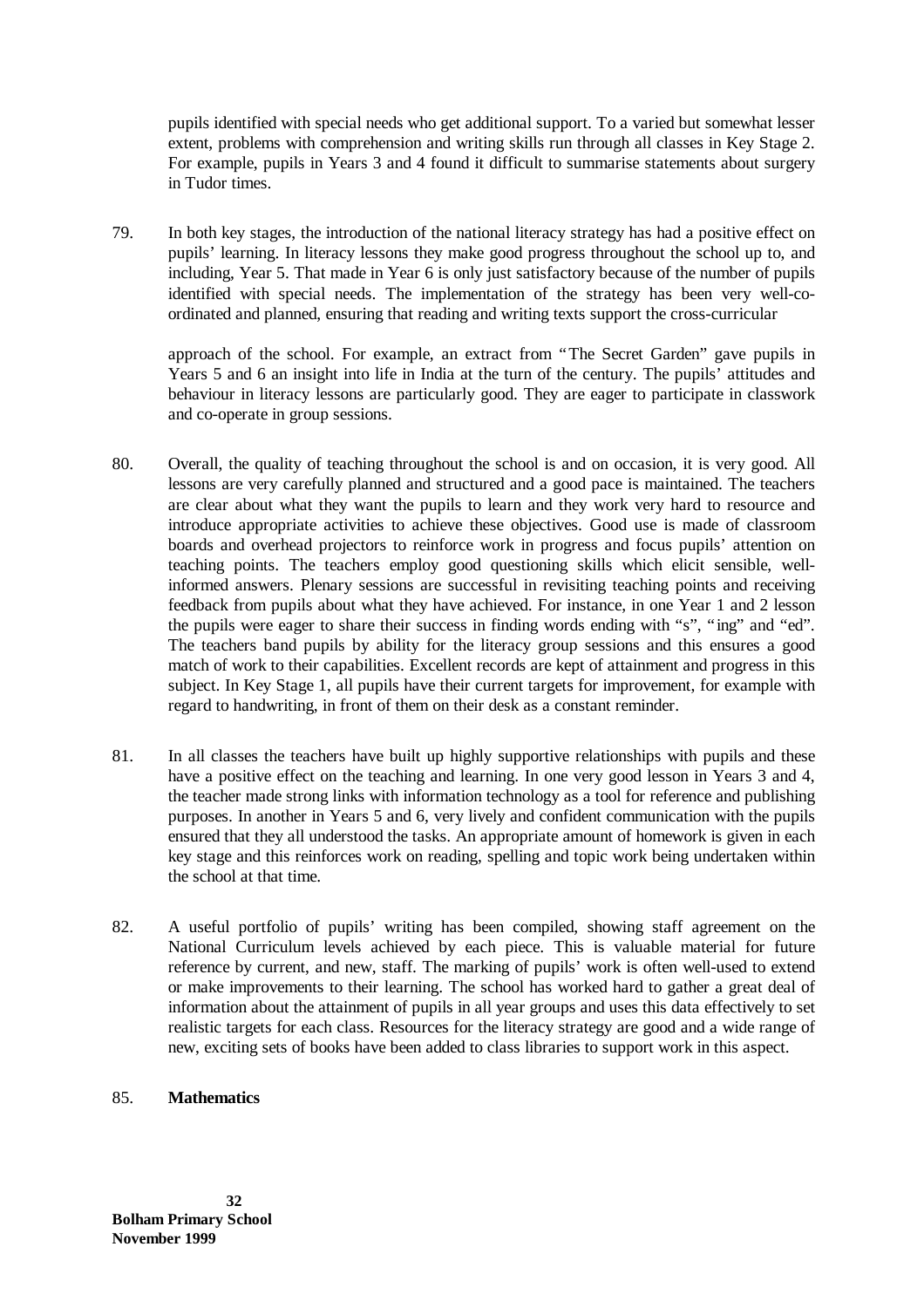- 83. Standards are good overall at the end of both key stages. In the 1999 tests at the end of Key Stage 1 standards were above the national average and were average when compared to similar schools. At Key Stage 2 they were well above average nationally and average when compared to similar schools.
- 84. Progress is good at both key stages. The youngest pupils can write numbers to 10 and sequence numbers in order. By Year 1 they can add numbers to 10, double numbers and match one to one relationships. They know the names of 2D and 3 D shapes. By the end of the Key Stage they are adding tens and units to 20. This work is comparable to the work of a nine year old. During Key Stage 2 pupils can solve problems using a magic square, measure in centimetres and add hundreds, tens and units, setting out the sum correctly. They also know the rules of rounding up decimals. Most pupils at the top of the school know their times tables well and can order negative numbers. This work is typical of a 13 year old. Pupils use their numerical skills well across other subjects of the curriculum. An example of this was in design and technology when they measure out material to use in models.
- 85. Most pupils have good attitudes to work and are well motivated by tasks set for them. A good example of this was in the younger junior class lesson on subtraction where they were well motivated and very well behaved. Noise level is allowed to rise such as in a Key Stage 1 class. This effects concentration of some pupils. Most pupils are confident**,** particularly the youngest ones who use resources well to help them count and add up. Time in lessons is used well and the pace in most lessons is good. Teaching is very good overall. It is very good in the reception and the junior classes and good in the infant class. All lessons are planned effectively using the numeracy strategy for guidance. There is a high proportion of direct teaching with very good question and answer sessions. All teachers have good subject knowledge and use mathematical language well. There was a good example of a good introduction to a lesson in the oldest class where clear objectives for the lesson were fully explained to the pupils. Occasionally strategies for encouraging the children to listen were not effective such as in the older Key Stage 1 class, where pupils continued to chatter after being asked to be quiet.
- 86. Planning is good and focuses on the numeracy strategy with opportunities for both group work and independent challenges. The planning used by the teachers for individual lessons is often very detailed with clear objectives for the session and work is set for different abilities and ages within the class. An example of this was in the younger junior class where high expectations were set to pupils to solve complex number problems. However**,** pupils in the school are not yet identified for specific problems with numeracy or supported through special educational needs programmes if very able. Regular tests of pupils achievements are carried out and recorded and results of mental arithmetic tests are scored frequently. Academic records are also good and give teachers the information to plan for future lessons and a portfolio of sample work is kept for reference. Resources are good and kept in individual classes. Staff teach confidently and use resources well to support learning. The subject is well co-ordinated and monitored, although IT is not used well to develop pupils' skills in using spreadsheets and program languages which explore the properties of shapes.

#### 89. **Science**

87. Standards seen during the inspection week were in line with national averages by the end of both key stages. Pupils are given less opportunity to study the higher levels at the end of key Stage 2 and this is affecting particularly the progress of those who are more able.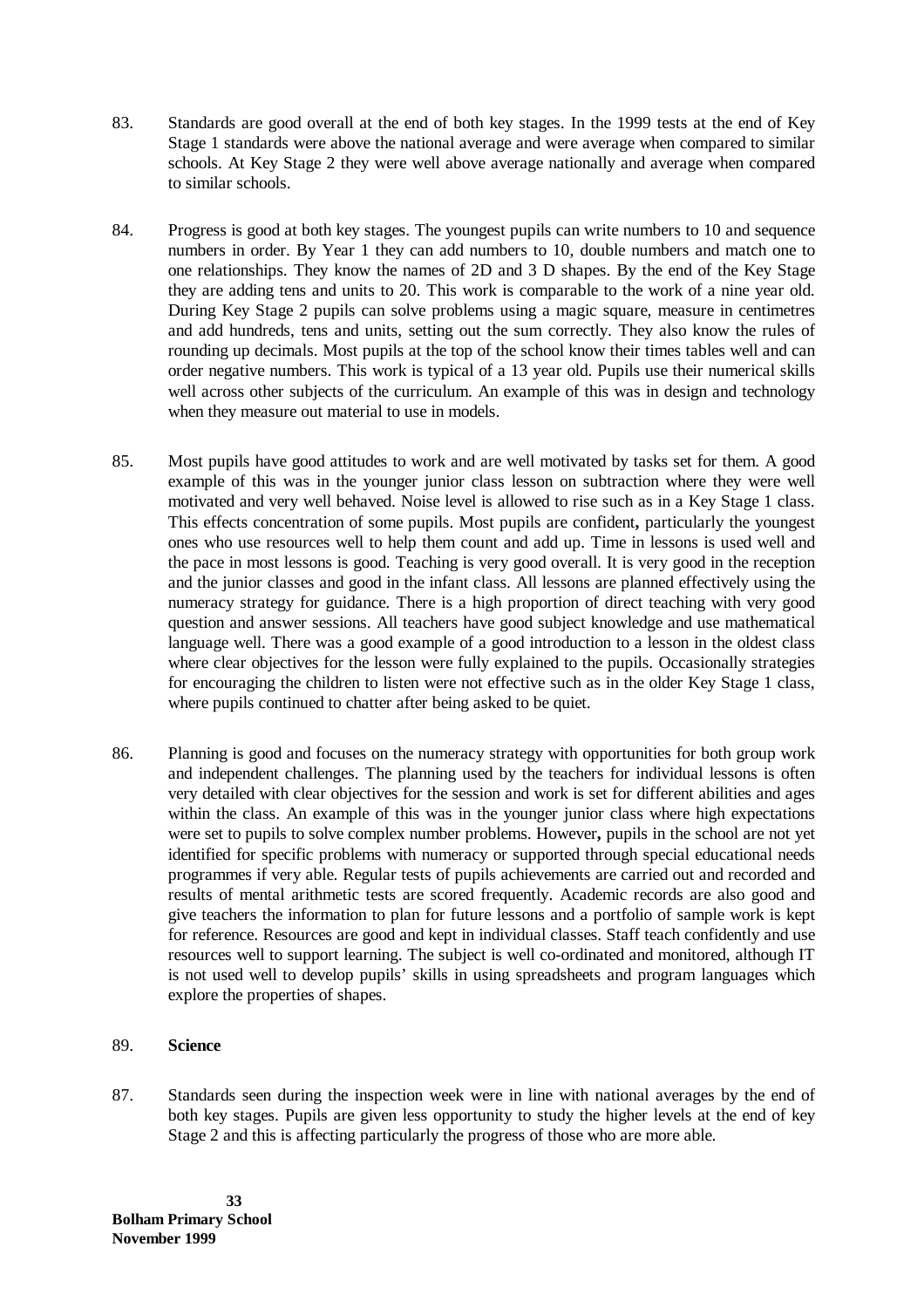- 88. In the 1999 teachers' assessment at Key Stage 1, all pupils achieved standards well above national averages. At Key Stage 2 all pupils achieve at least the nationally expected levels for their age (level 4) but the number achieving the higher levels (level 5) was below national average. When compared to similar schools standards are well above average at Key Stage 1 although the number of pupils who achieve the higher levels is below average. At Key Stage 2, when compared to similar schools, standards are below average because the number who achieve the higher levels is below average.
- 89. Progress through the school is satisfactory overall for the majority of pupils. During the inspection pupils were studying the topics of light and electricity. In reception they use mirrors to reflect light and they also investigated the properties of shiny and non-shiny materials. By the end of the key stage pupils can wire a simple circuit and include different components which might be used for a switch, which is above the national expectation. At the beginning of Year 3 pupils can differentiate between insulators and conductors and have investigated the blocking of light to create shadows. Work has been progressive through the school to this stage. In Year 4 pupils are working with circuits again and the work is little developed from Year 3. In the oldest class pupils were observed wiring a simple circuit and inserting buzzers and motors. This was in preparation for some work linked to design and technology where the pupils were planning to design and make fairground models which operate from an electrical motor. Again this work did not sufficiently progress from the skills demonstrated by Year 3 and 4 pupils in another lesson. The work for Year 6 was below national averages.
- 90. When interviewed the oldest pupils could recall facts from different aspects of the science curriculum and have a firm knowledge of concepts identified with the national average (level 4) but this was not sufficiently of a high enough standard for the more able pupils. For example they did not understand how to separate a mixture of two solids**,** such as sand and salt**,** or how to use a microscope as a precision instrument. They had done very little scientific survey work or studied the different animal groups in any detail. They did not understand that some life cycles have different forms which are changed through metamorphosis.
- 91. Pupils are enthusiastic learners and well motivated by interesting and well planned work. They are keen to do investigations and use equipment well and sensibly. They work well in groups and share ideas and discoveries. Teaching is good overall and some is excellent. Pupils are managed well in practical activities and resources are accessible and organised by teachers. Most teachers have good subject knowledge and plan lessons well. There are high expectation of the youngest pupils in the school although staff knowledge at the top end of the school is affecting expectations for the more able pupils. Planning and progression for these pupils is unsatisfactory and few pupils have knowledge about the higher levels of science work.
- 92. The school is currently without a qualified science co-ordinator who has sufficient subject expertise to effectively lead and support staff and monitor standards. However there is experience and qualification among the staff. The curriculum is fully covered over a two year cycle and good quality academic records of pupils' achievement are kept. Standards have not been monitored and assessment not fully analysed to see how standards can be improved for the more able pupils at the top end of the school. This is because of the lack of good co-ordination of the subject.
- 93. The school is resourced adequately although more microscopes and precision tools are needed. The accommodation is unsatisfactory for science. The classroom for the youngest pupils is too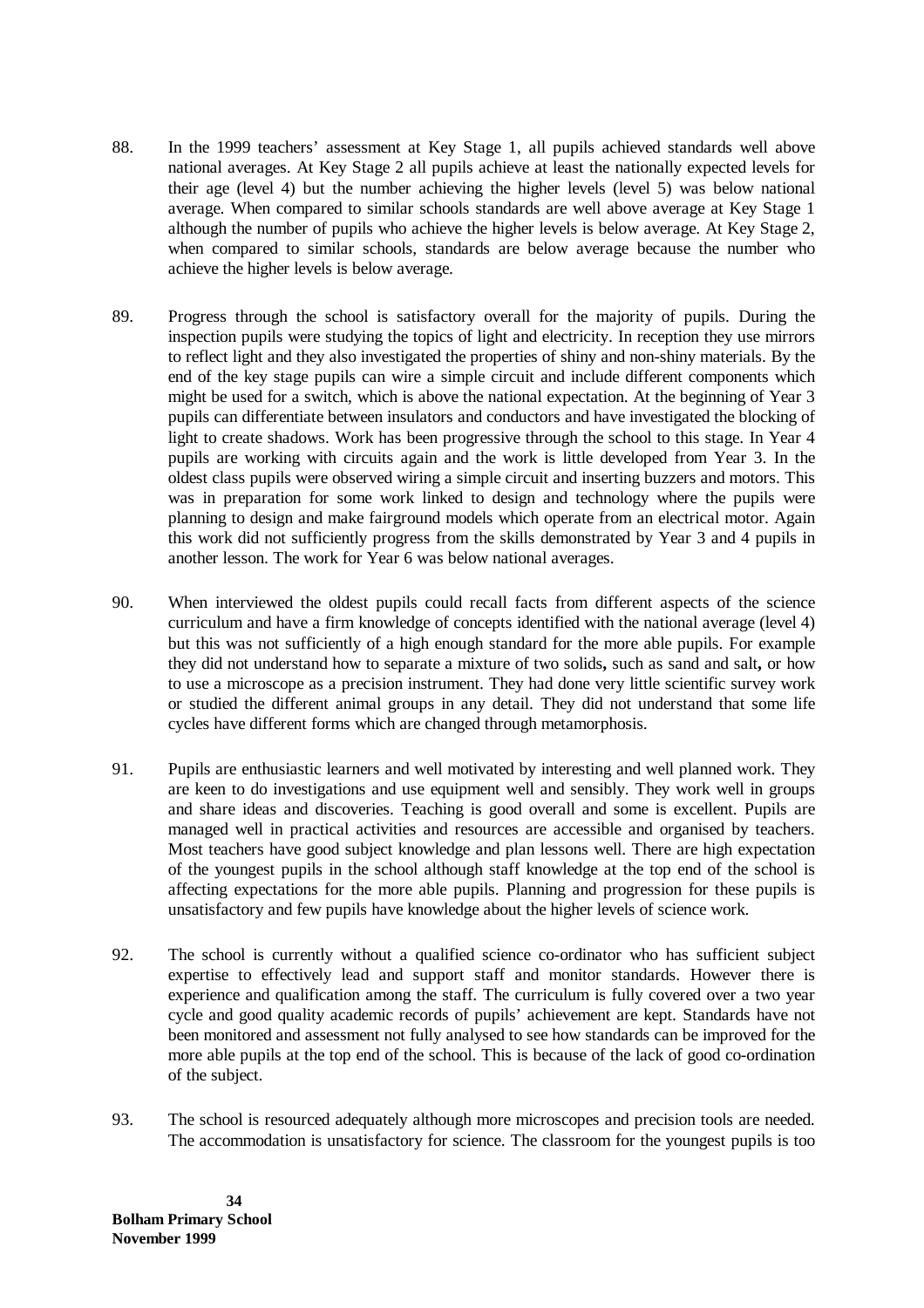small for scientific investigation and the youngest junior are taught in the room which has to be cleared for lunch time, assemble and PE. This makes it difficult if experiments have to be left out. The resources and accommodation that the school has are used very well but staff expertise is not used well to support and develop the subject.

#### 96. **OTHER SUBJECTS OR COURSES**

#### 96. **Information technology**

- 94. Standards and progress meet expectation at Key Stage 1 but are below expectation at Key Stage 2. Around the school there were some good examples of pupils' work using different software to draw pictures and write articles.
- 95. The youngest pupils can use the mouse to move pictures around a screen and use the shift key to make capital letters on the screen. By the end of Key Stage 1 pupils can use a graphics program and draw self portraits. The pupils had been studying the work of Van Gogh's self portrait and this linked well with that topic. Pupils at Key Stage 1 also make good use of tape recorders and control the tape by moving it back and forth to listen to stories through headphones. This work is in line with expectation for Key Stage 1 and pupils are making sound progress.
- 96. The oldest pupils had designed and written newspaper articles and imported pictures into the text and set out the front page. This work was in line with expectation for desk top publishing skills and pupils make sound progress in developing communicating skills with IT. When interviewed pupils could recall using graphing programmes to enter data about themselves following some individual survey work. They had not used higher level data bases or spreadsheets or used a programmable language to solve problems. The school does not have equipment for logging data through sensors or for linking models and controlling them through a computer. Standards in these areas are below expectation by the end of Key Stage 2 and pupils make very little progress here.
- 97. Pupils are well behaved and responsive when using equipment such as computers and tape recorders. They work well together and are enthusiastic about work set for them. In the two lesson seen at Key Stage 1 teaching was good and very good. Most teachers are now confident when teaching word processing skills and subject knowledge here is good. Lessons are planned to make use of IT to link with other subject across the curriculum such as the typing of capital letters in an English lesson and the use of tape recorders to listen to the Christmas story. Subject knowledge is less secure with data handling, control and monitoring work. Teachers are beginning to assess pupils' capabilities and track their developing skills through pupil profiles. These are useful as indicators of what pupils know, understand and can do. However as yet there is no use of this information to plan individual learning targets for pupils to develop higher skills in using IT.
- 98. The school had a subject development plan and a qualified and experienced co-ordinator to manage the subject. The scheme of work closely follows the nationally agreed scheme and this help*s* teachers who are less confident. New equipment has been purchased and the school recognises the need for staff development in this area of the curriculum. The accommodation is unsatisfactory for IT. The classroom for the youngest pupils is too small for computers. The youngest juniors are taught in the room which has to be cleared for lunchtime, assemble and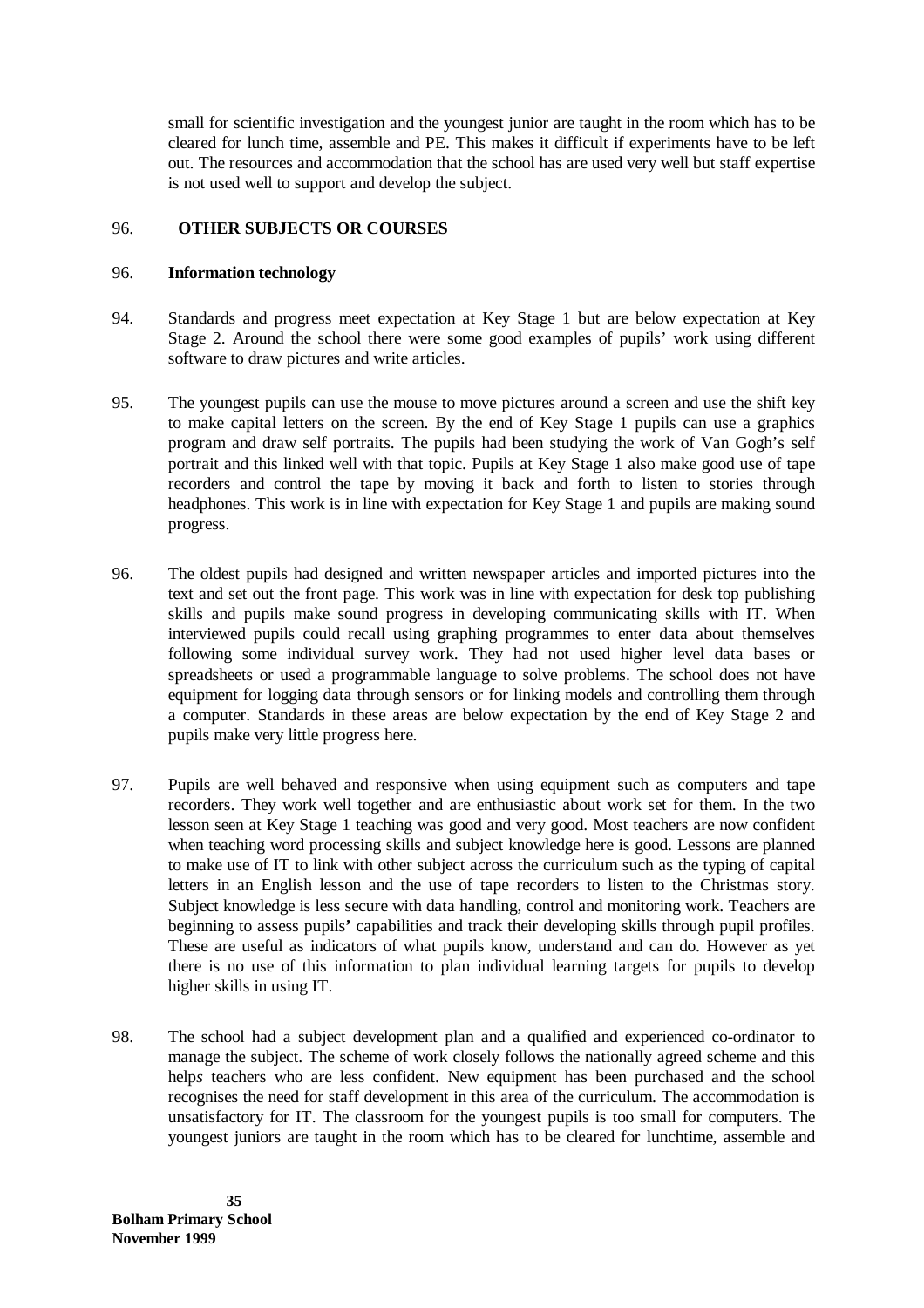PE. However teachers are making good use of resources and in most classes pupils have regular planned access to these including some laptops new to the school.

#### 101. **Religious education**

- 99. The school links RE to the pupils' personal and social development (PSE) very effectively. The standards achieved in lessons in both key stages are above the expectations laid down in the locally agreed syllabus. This is an improvement since the last inspection when standards in some aspects were deemed to be satisfactory. Within the Christian faith, the pupils know many of the stories from the old and new testaments, for instance about John the Baptist and Noah. They learn about the main events in the life of Jesus, as well as the reasons for the major Christian festivals and beliefs. During the inspection, preparations were being made for the celebration of Christmas. There is no village church but a visit to one nearby, in which the school holds its carol concert, widens the pupils' understanding of Christian Worship. In both key stages the pupils gain a good knowledge of other faiths, including that of Sikhs in Key Stage 1 and Judaism and Hinduism in Key Stage 2. Visits to a Jewish synagogue and Hindu mosque during a trip to Bristol ensure that they make good progress in their understanding of these religions as well as that of Christianity.
- 100. Through discussion on moral issues the pupils are developing positive attitudes and values, which strongly support the very good ethos of the school. Their responses to the teachers' questions are often sensitive and reflective. For instance, in one good lesson in class 2, after discussing the life and times of Dr. Barnado, the pupils made a thoughtful list of what every child in the world has a right to expect. From earlier poetry work on display in class 3, it is obvious that pupils understand the meaning of Remembrance Day.
- 101. Overall, good teaching was seen in RE and PSE lessons. These are well prepared and teachers use questions effectively to probe the pupils' understanding. Assemblies are planned on a thematic approach and many interesting visitors are asked to contribute to these. One brings a hand puppet, "Wallis", which focuses attention on what he has to say and increases the pupils' enjoyment of the proceedings. They are very responsive to the ideas presented to them in RE and PSE lessons and Assemblies and listen carefully to what other people say. When asked, they make sensible suggestions and share their ideas with others. All pupils, including those with special educational needs, make good progress in their knowledge and understanding in the subject.
- 102. There is a new subject co-ordinator who is interested in religious education. Useful planning is already in place and the agreed syllabus ensures that the school maintains an appropriate coverage and standards throughout the school. The range of artefacts needs to be further widened in order to fully support the range of religions being studied. In the meanwhile, the coordinator makes good use of the local education authority's resource bank, with additional help from Exeter University.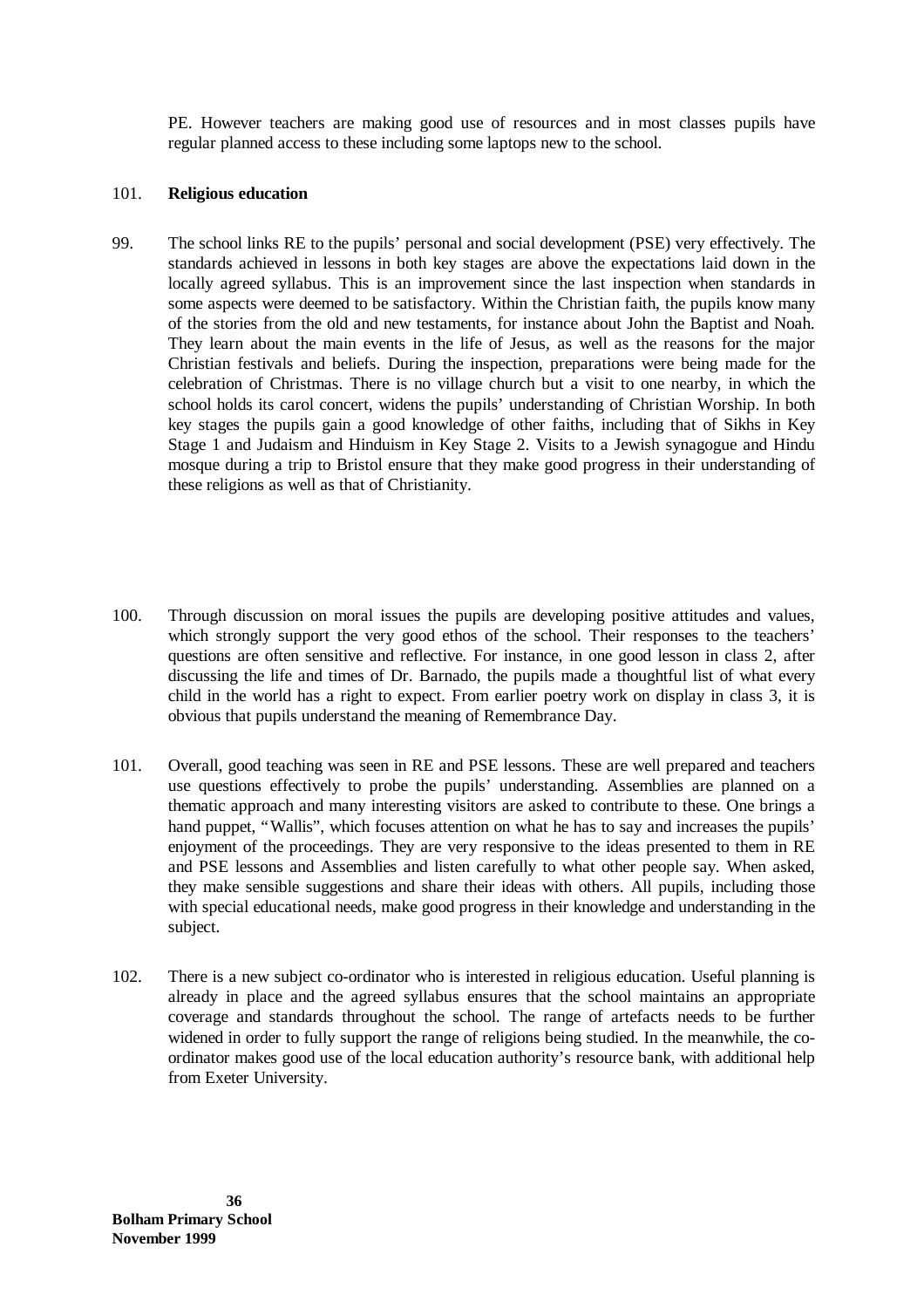105. **Art**

- 103. Progress is good and the range and quality of work is good including 3 dimensional work. Around the school there many examples of art projects the pupils have been involved in. These were cultural sculptures in the playground and models made to illustrate the twelve days of Christmas. Pupils have many opportunities to build on skills and develop techniques using clay, modroc, paints, pastels and fabrics. The regular and consistent use of a sketch book throughout the school has a positive impact on raising standards and giving pupils opportunities to test out new ideas and techniques. There are good profiles of pupils' 2 dimensional work kept so that expectations of what pupils achieve is recorded but there are limitation in how pupils' 3 dimensional work can be displayed through lack of space.
- 104. The youngest pupils had done some observational drawing of Victorian artefacts using a pencil and had used water colours to draw a picture of Elmer the elephant. Older Key Stage 1 pupils had been blending colours to achieve a skin tone for their self portraits. These had also been illustrated using a programme and the finished product using IT had been compared to the effect of using paint. This work had links with the self portrait by Van Gogh. The youngest juniors had studied the portrait of Sir Henry Unton from the national gallery and completed some collage work depicting the creation story as told in different religions of the world.
- 105. Pupils enjoy art work and use the material and equipment sensibly. They concentrate well and show enthusiasm and excitement for their work. They work well together and share ideas and resources. One lesson was seen in Key Stage 2 and the teaching was very good. Pupils were painting a background scene to mount their very fine work of a Victorian gentleman**.**
- 106. The subject is well co-ordinated by a specialist teacher of art who has great enthusiasm for the subject and has done much to develop the large display work which was noted as a weakness in the last report. Staff are confident and well led by the enthusiasm of the co-ordinator. Resources are adequate but space in the school limits the work of the subject. For example the school have purchased a kiln but have no where suitable to site it other than the staff lavatories. The school makes good use of visiting artists and has had different focus for some specialist work such as the playground sculptures.

#### 109. **Design and technology**

107. Progress is good and pupils develop and learn new skills as they move through the school. From an early age pupils use construction equipment to design and make models and this skill is used in the older classes for pupils to test out ideas about using mechanisms. They use recyclable materials and paint and decorate the completed model. By the end of Key Stage 1 pupils could make puppets with moveable parts and are encourage to mount and display their own work. By the end of Key Stage 2 pupils are able to plan models which will use electrical components and drive a motor, gearing it with pulleys. Younger pupils use annotated diagrams to explain their plans for their models. They evaluate their design and consider ways to improve on their first thoughts.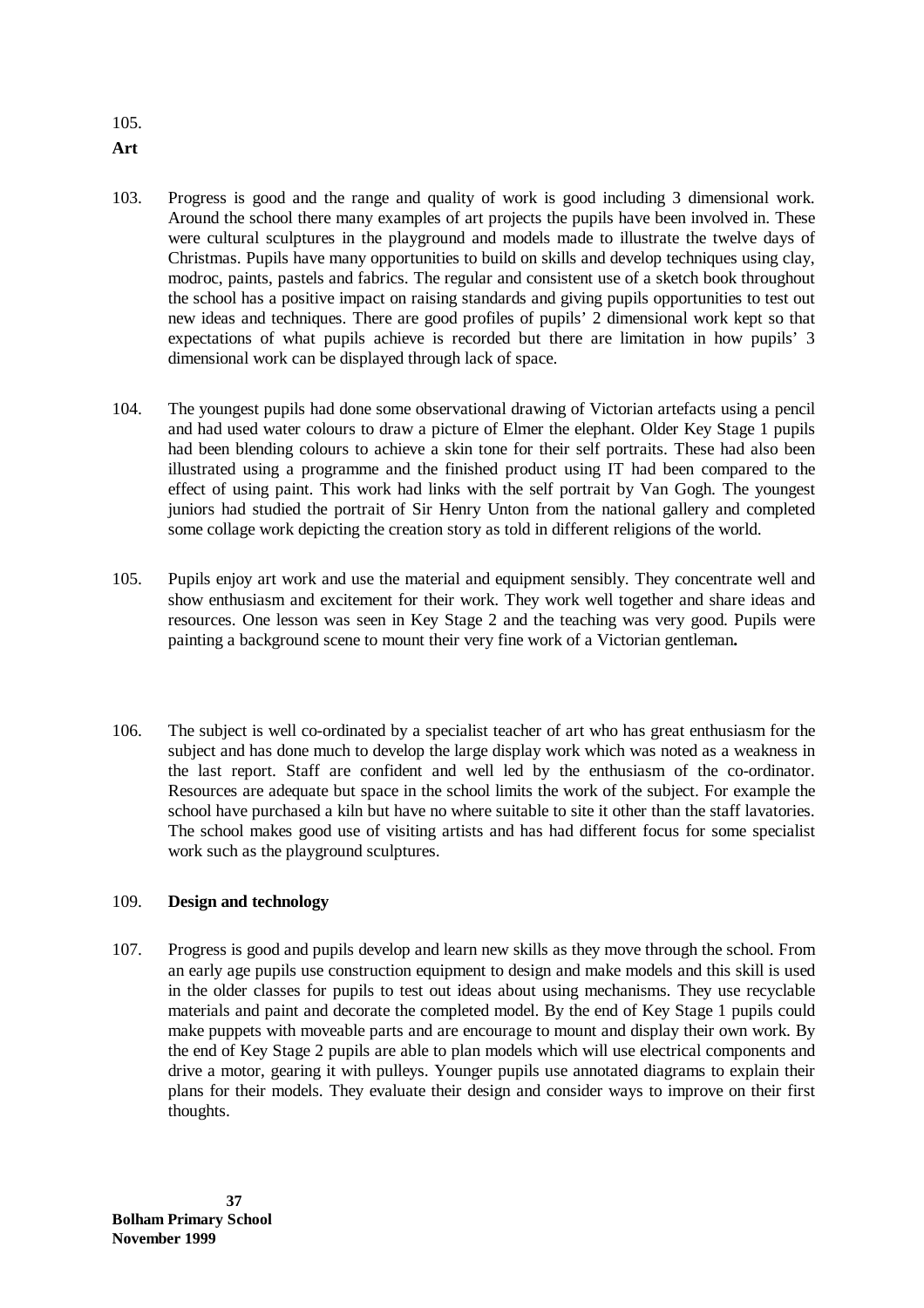- 108. From photographic evidence supplied by the co-ordinator**,** it is clear that pupils have many opportunities to use different materials and work with different tools. Pupils in Year 1 had made wheeled vehicles and Year 2 pupils had made a dolls' house. Wooden frames made by a Year 4 group developed into an idea for a model of a Sarcophagus to link with work on Egyptian culture. Other evidence indicates that pupils' work with many materials including clay, food and fabric. There was some good examples of weaving and tie dyeing work done by the pupils in Key Stage 1.
- 109. Pupils have good attitudes, are sensible with tools and use most equipment safely. However they do not always have enough opportunities to select the correct tool and the access to resources is limited by poor accommodation to support teaching of this subject. Teaching is good and activities are well planned to link with other subjects such as art and science. Skills in using tools and selecting the right material are encouraged. Co-ordination of the subject is good. The teacher responsible keeps good on-going records as evidence of pupils' achievement. This is raises the expectation of what can be achieved by pupils across the school. Staff are confident and plan work well.
- 110. There is an adequate range of resources but these are stored in a shed in the school grounds because there is so little room inside the school. Accommodation for teaching is poor. The class for the youngest pupils is too small. The oldest pupils are taught in a mobile classroom and the younger juniors in a hall which has to be cleared several times a day for other activities. This makes the safe storage and access of resources difficult. One pupils was observed using scissors to punch a hole when the correct tool was available but not accessible because of the remoteness of where resources are stored in sheds outside the school building. Resources and staff skills including support staff are generally well used.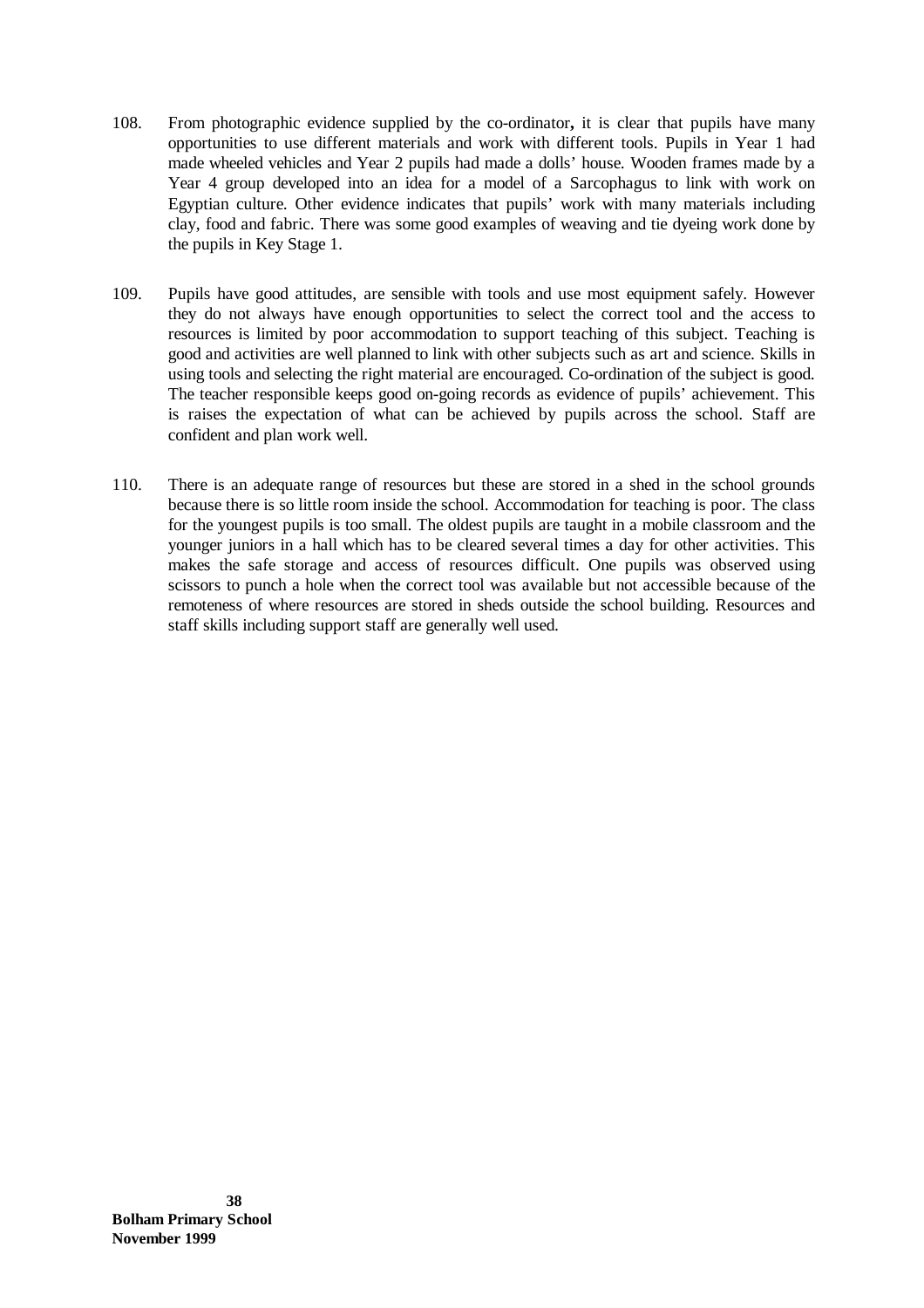#### 113. **Geography**

- 111. During the inspection, it was not possible to see any geography lessons. However, a scrutiny of planning, pupils' past work and photographic evidence, informed the judgement that progress in both key stages is at least satisfactory. This confirms the findings in the previous report. Most pupils are producing work at a level expected for their age and some in Key Stage 2 are achieving beyond this.
- 112. The pupils in Key Stage 1 study the locality, drawing plans of their houses and their classrooms. However, the busy main road running through the village makes it difficult for younger classes to venture much further than the school building and playground. The pupils look at maps of the United Kingdom and use globes and maps in a variety of scales to pinpoint places of interest and identify major geographical features.
- 113. In Key Stage 2 pupils follow the course of the nearby River Horner from its source to where it meets the sea. Their understanding of rivers is widened by a study of rivers in other lands, such as the Indus and the Nile, and the effect these have on particular landscape and settlement features. Nearer to home, the pupils visit Exeter, Bristol and Plymouth. Their learning is enriched by residential trips further afield, for example to London and York. They carry out work on the moors and the unique habitat that these present. In informal discussions, all pupils said how much they enjoyed these visits.
- 114. Geography is taught in blocks of time within a two-year rolling programme. The co-ordinator for this subject is a part-time teacher at the school with an interest in the subject. The present two-year rolling programme ensures that pupils build on and extend their knowledge and skills in the subject over the years. This programme has been reviewed recently in the light of the new national scheme of work and amendments will be carefully evaluated and monitored. In the past there have been appropriate links with some history topics, for instance those on Greece and Egypt. The school has sufficient resources to fulfil its programme, including maps, atlases, aerial photographs and weather recording equipment. There are good links with an adopted charity which supports an orphanage in Goa.

### 117. **History**

- 115. No lessons were observed in Key Stage 1 and only two in Key Stage 2. All pupils make good progress in this subject. From these, and the scrutiny of work on display and in pupils' folders, there is evidence that the quality of their knowledge and understanding is at least at the level expected for pupils of this age and sometimes above this. This confirms the judgement in the last inspection. There is evidence in the two-year rolling programme for each class that the planning covers a good range of topics, which are studied to a suitable depth for the age of the pupils involved.
- 116. In Key Stage 1, the pupils compare the past and present in different ways. Their studies include a comparison of how seaside holidays, and the contents of suitcases, have changed over the years since Victorian times. The pupils show a developing understanding of chronology, making timelines of their own lives from babyhood onwards and events in history since the l930s. In one good lesson in class 2, pupils carried out an ambitious task, drawing on evidence in contemporary writing about, and portraits of, Queen Elizabeth I and using this as the basis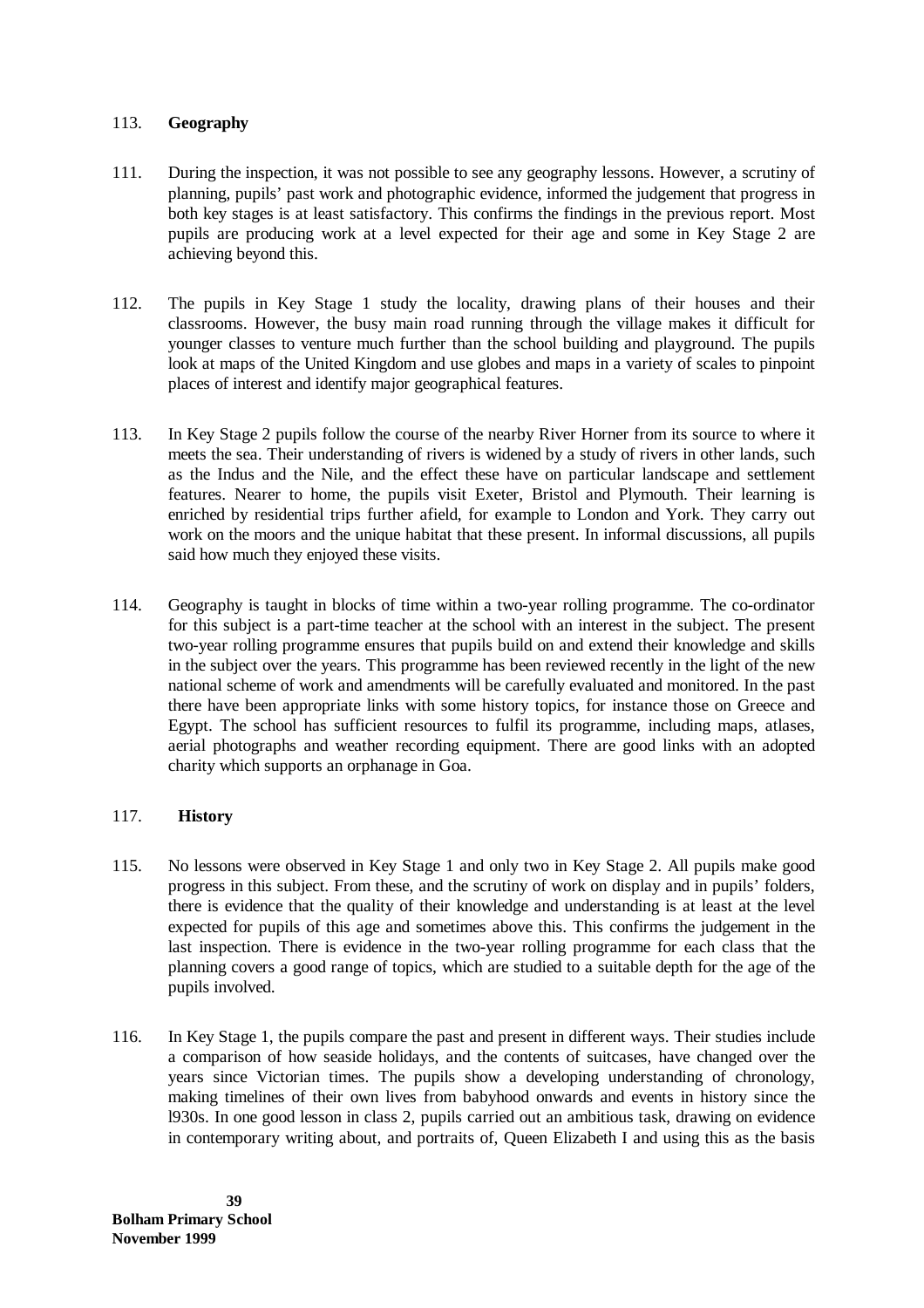for informed, historical observations. At the end of Key Stage 2, pupils identify

different ways in which Victorian times are represented in a wide range of books and information sheets. They are beginning to make a selection from these in support of their work on particular aspects. However, although pupils have appropriate reference skills, their writing has not developed to the same extent.

- 117. Overall, the teaching in this subject is very good. Teachers have secure subject knowledge and present pupils with challenging activities. They use different strategies, for instance the use of videos, to keep pupils well motivated. Their very good questioning skills elicit thoughtful answers. Work is well planned and strong links are made to many other subjects, particularly art, drama, music, literacy and information technology. There are interesting displays which stimulate interest in historical subjects and these include a wide range of pictures, books and artefacts. Visits to places of historical interest much enrich teaching and learning in this subject. These cover places in the locality, such as Knightshayes Court and Buckland Abbey, and there are residential journeys to places further away, including York and London.
- 118. The enthusiastic co-ordinator has put together a box of useful resources for each topic. The school's resources are good and augmented still further by the School Museum Service. Aspects of the new national scheme of work for history are now being introduced and work based on this will be evaluated and monitored.

#### 121. **Music**

- 119. Music is a strength of the school. All pupils in both key stages make very good progress in many aspects of this subject and, as at the last inspection, many produce work of a well above average quality.
- 120. All classes were observed being taught by a very expert teacher, who is a member of the County Music Service. Starting in reception, children build upon their musical knowledge and understanding as they move through the school. In the early years they explore making sounds in a variety of ways, learning to sustain a steady beat through clapping and singing to taped music. They are becoming musically literate, know how rhythm can be translated into a series of quavers, semi-quavers and rests and that symbols can be used to communicate the use of different instruments. They build on this experience further in Key Stage 1, playing tuned instruments with confidence and an awareness of pulse. They follow simple notation successfully. At the beginning of Key Stage 2 the pupils' knowledge of different instruments, including those from an earlier age, is extended through listening to different types of music. In the instance observed, this was the accompaniment to a dance called a pavan, linked to their topic work on the Tudors. They learn about different cultural traditions. For example, they play and sing to a calypso rhythm and learn different African drum patterns. By the end of Key Stage 2, the pupils construct their own graphic scores showing the instruments to be played and at which level of loudness or softness. They perform these confidently to the rest of the class. They follow a published score, such as that of the **"**Dawn Interlude**"** from **"**Peter Grimes**"**, and identify the various instruments being played. Most pupils come in at the right time when playing a tune on a set of handchimes.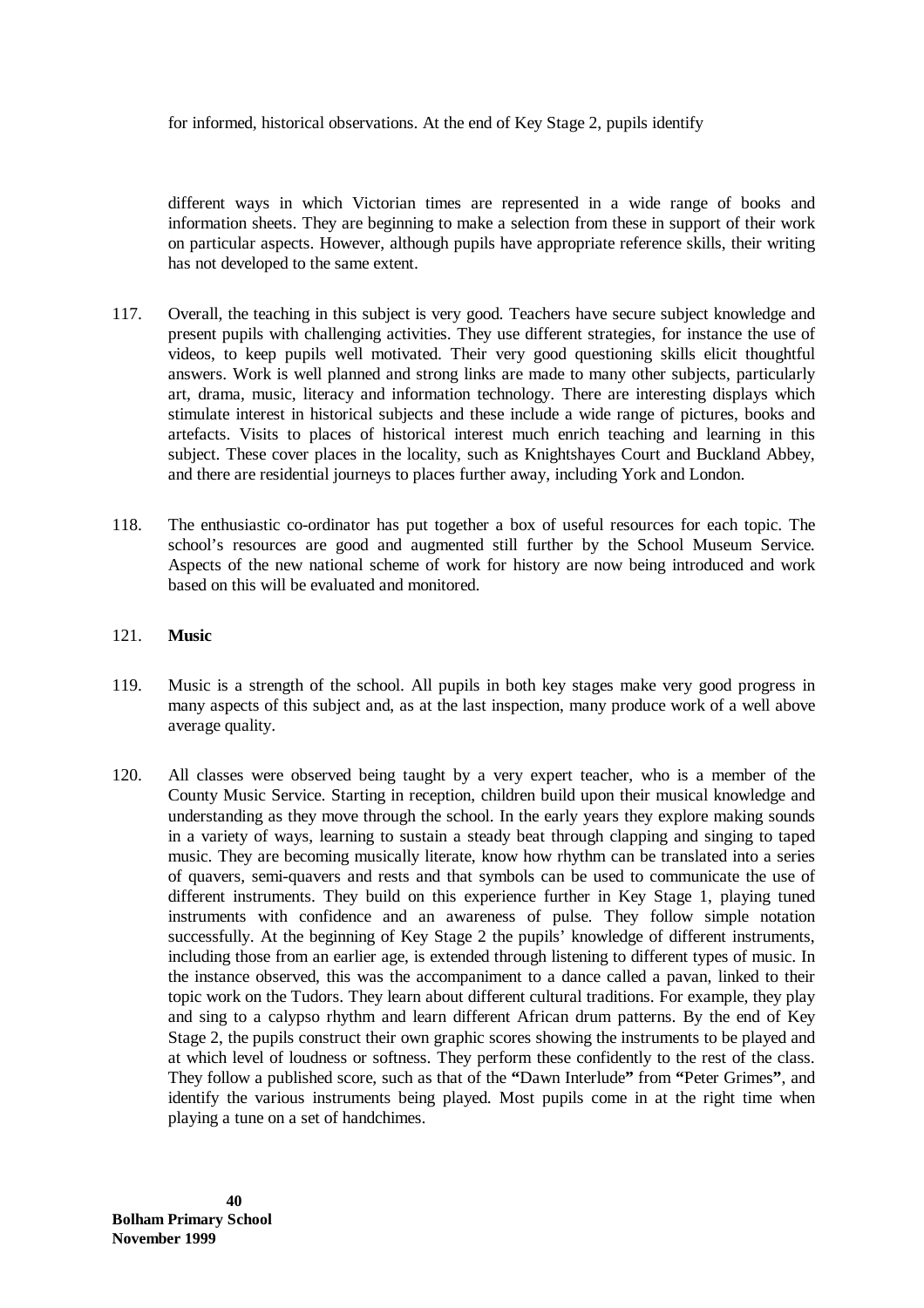- 121. There is very good, and on occasion excellent, teaching of this subject. The specialist, parttime, co-ordinator covers lessons in all classes on the morning she is in school. She comes very well prepared, with detailed lesson planning and appropriate resources. Lessons are tailored to meet the needs of the school. These include good links with topic work being covered, as well as music in support of seasonal events and performances. A suitably wide awareness of the music of other cultures is introduced. Letters received by the school from friends and parents show that productions are quite spectacular and much enjoyed by the audience. The music teacher has very high expectations of the pupils and, whilst these are challenging, they are not unrealistic. The pupils' ability in different aspects of the subject is carefully assessed on a regular basis and their progress monitored. A popular recorder club, with a membership from both key stages, is run by a classteacher. This gives the pupils the useful experience of learning an instrument which they can practise at home.
- 122. Pupils behave very well during music lessons and handle instruments carefully and sensibly. Most resist playing these at inappropriate times. They listen to the work of others carefully. At times all pupils, including any with behavioural problems, are highly motivated and completely absorbed in the work. They concentrate on making the right gestures during a hand-jive, following a score and playing their handchime at the correct time. They much enjoy their music lessons and there are many "hurrays" when a well-known activity or song is suggested.
- 123. All pupils, including those with special educational needs, make very good progress in both key stages and build on and extend their knowledge and understanding in all areas of the music curriculum, including performing, composing, listening and appraising. They improve their performance during lessons in the light of the teacher's suggestions and, over time, through the practice and rehearsal of vocal and instrumental pieces of music.
- 124. Music lessons take place in an area adjoining, and usually part of, a classroom. The only sound barrier is a wooden screen. This lack of space results in the adjoining class being distracted by the noise and working in more cramped circumstances than usual. There is no small room for individual instrumental work to take place and this has a detrimental effect upon teaching and learning in the school both in music and other subjects. The school has a good range of instruments, including four steel pans which give an authentic Caribbean effect to appropriate pieces of music.

#### 127. **Physical education**

- 125. The pupils in both key stages and of all abilities make good progress in all aspects of PE. By the time they leave the school, the standard attained by the majority is at the level expected for pupils of this age and a significant minority achieves beyond this. This confirms the satisfactory standards seen in the last inspection.
- 126. Lessons were observed in both key stages. Pupils in Key Stage 1 build on their skills in performing the basic actions of travelling using their hands and feet. They explore different ways in which they can carry out various tasks, showing good control and co-ordination. They use clever ways, first on the floor and then on benches and mats, to turn and roll their bodies. At the beginning of Key Stage 2, the pupils develop a variety of ways of sending a ball and elements of games' play such as passing and intercepting. Working in small teams they learn the rules of simple competitive games. In lessons at the end of this key stage, boys and girls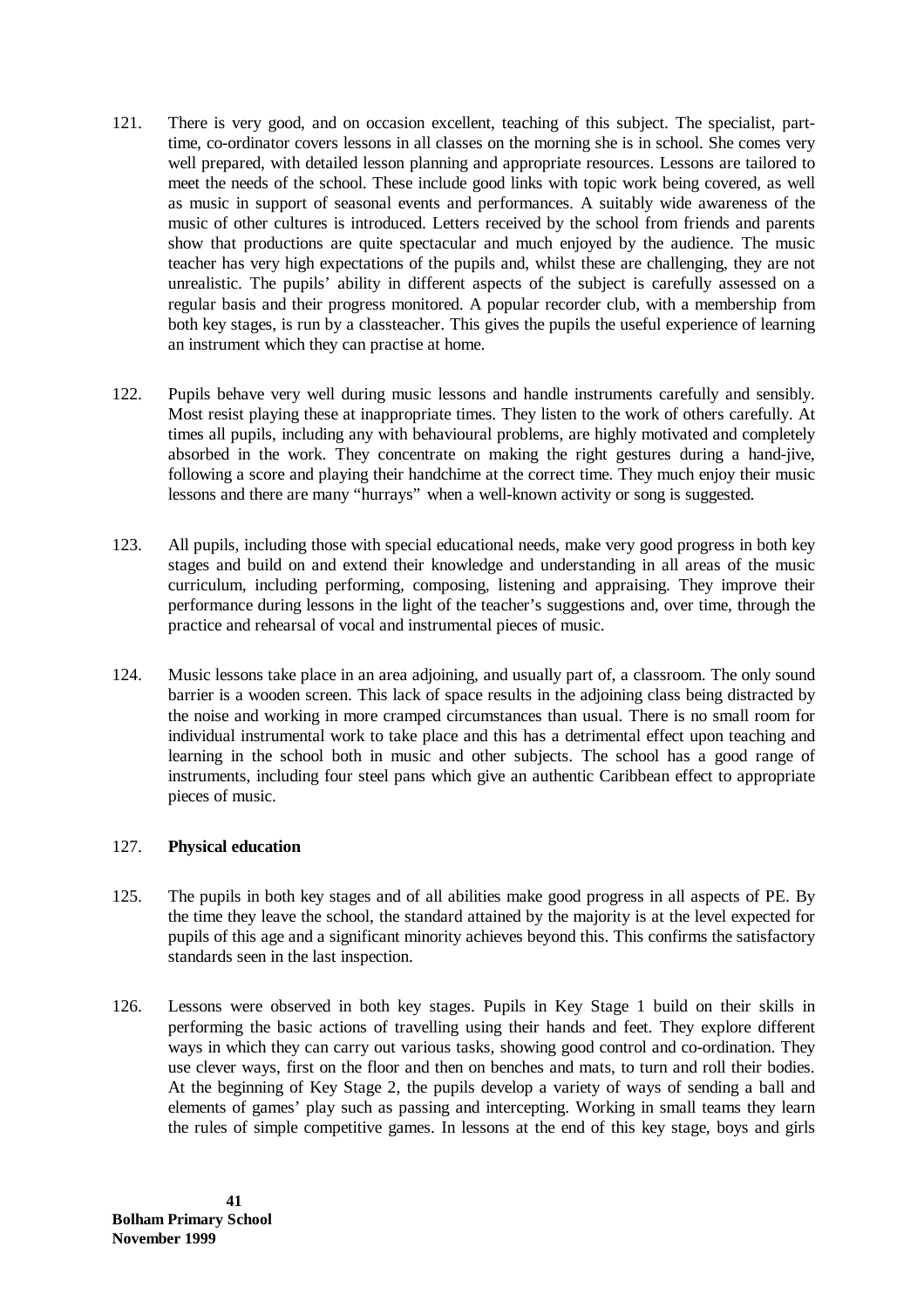take part in tag rugby activities with great enthusiasm, improving their skills in chasing and dodging. Some show great agility in these techniques. A good dance lesson was seen in the reception class and the school recognises that this element of the curriculum needs to be developed still further. An energetic aerobics session before the start of school every morning, attended by all children, staff, parents and younger siblings, makes for a healthy and highly sociable start to the school day.

- 127. The vast majority of pupils take part in all PE activities with great enjoyment. They change into appropriate clothing and put out small apparatus safely with care for others. The pupils are eager to find ways of completing tasks successfully. Where appropriate, they work well together in pairs or teams.
- 128. Teaching in this subject is always at least good and sometimes very good. Teachers plan their lessons well. They have firm class control, change into appropriate clothing and have an enthusiastic approach to each activity. They understand the importance of warming up and recovering from exercise and, when appropriate, always emphasise safe practice. All teachers make good use of praise to inspire confidence and give effective on-going support which leads to better attainment.
- 129. The school, through physical education, games and dance, offers a good range of activities. In rotation, all classes are taken on a termly basis to the local town pool for swimming practice. Games played include football, netball, short tennis and hockey. The pupils play competitive games against teams from local schools and have been particularly successful in winning cups and shields showing their prowess in tag rugby. A Sports Day in which all pupils take part is held in the summer term. The very good range of extra-curricular activities includes a football club, which is run by a parent, and lunchtime tennis and netball clubs.
- 130. The school has recently acquired a new playground, which it shares with the local community. Its use has been maximised by painting many different courts on its surface. However, due to accommodation problems outside the control of the school, PE activities are restricted by lack of hall space. This is particularly the case in wet weather. There is no separate hall and a classroom has to be cleared to make sufficient room for a lesson in which benches and mats are used. This leads to an inefficient use of teaching and non-teaching time spent in putting out and stowing away furniture and apparatus. Notwithstanding these difficulties, teachers have found many ingenious ways of maximising the use of the inadequate accommodation.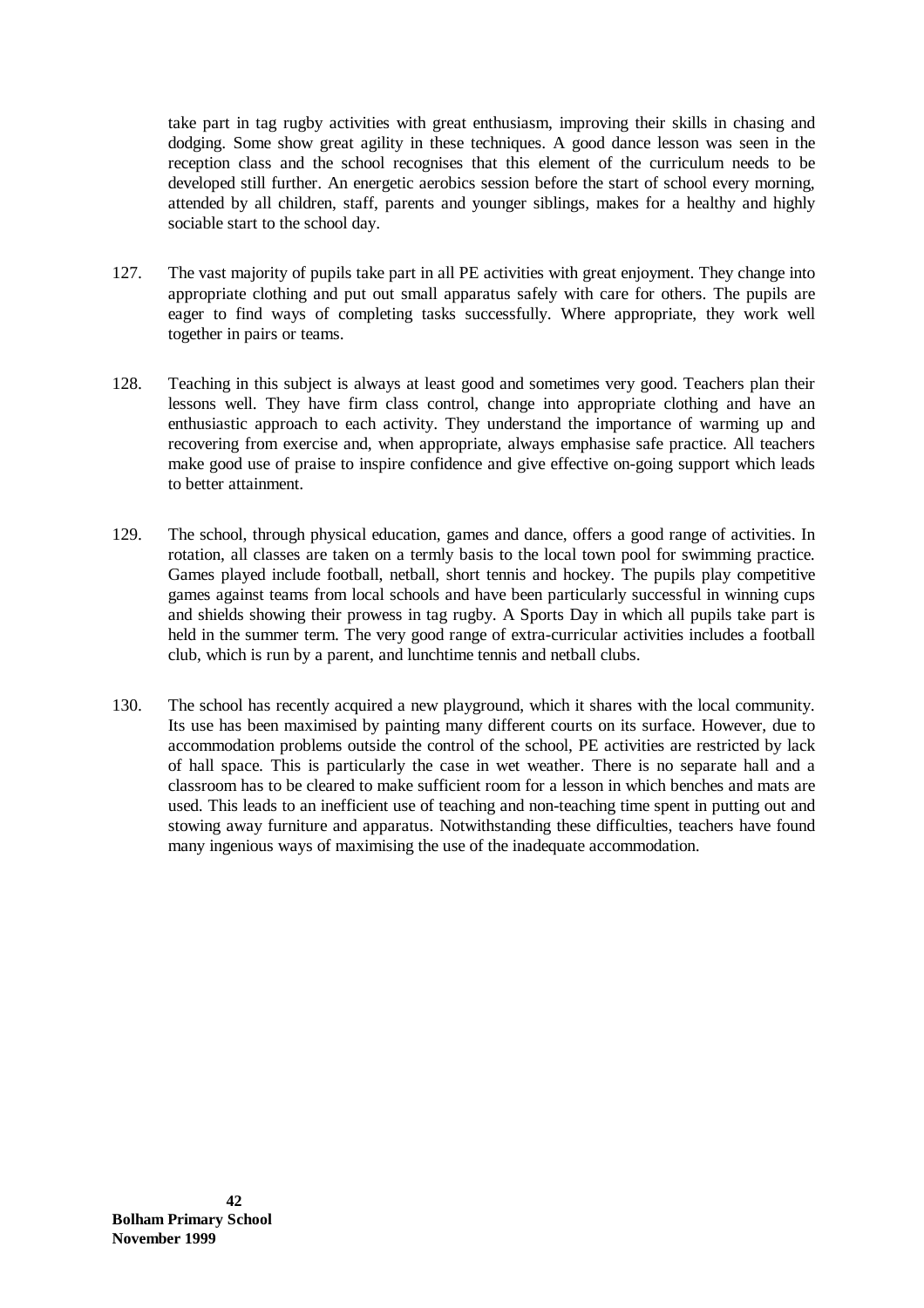### 133. **PART C: INSPECTION DATA**

#### 133. **SUMMARY OF INSPECTION EVIDENCE**

The team consisted of 3 inspectors, including a lay inspector, who spent a total of 10 inspector days in school. The inspection team:

- •. spent 33 hours observing 41 lessons, hearing children read and reviewing their work.;
- •. attended a sample of registration sessions,
- •. attended assemblies and a range of extra-curricular activities;
- •. had lunch with the pupils on some days;
- •. observed pupils' arrival, at and departure from, school;
- •. observed all teachers at least once and most several times;
- •. had discussions with the headteacher, teaching and non-teaching staff, the chair of governors and other governors;
- •. reviewed all the available written work of a representative sample of three pupils from each year group and heard three pupils read from each year group;
- •. held informal discussions with pupils;
- •. analysed a large amount of documentation provided by the school, both before and during the inspection, including:
	- •. the school prospectus;
	- •. school policies;
	- •. the Governors' Annual Report to Parents;
	- •. minutes of governors' meetings;
	- •. financial statements;
	- •. the School Development Plan and self audit;
	- •. subject policies and planning;
	- •. pupils' reports and records, including special educational needs records;
	- •. the schools' previous inspection report and governors' action plan
- •. held a meeting attended by 15 parents and considered 37 responses from parents to a questionnaire asking about their views of the school. A number of additional letters were considered before and during the inspection.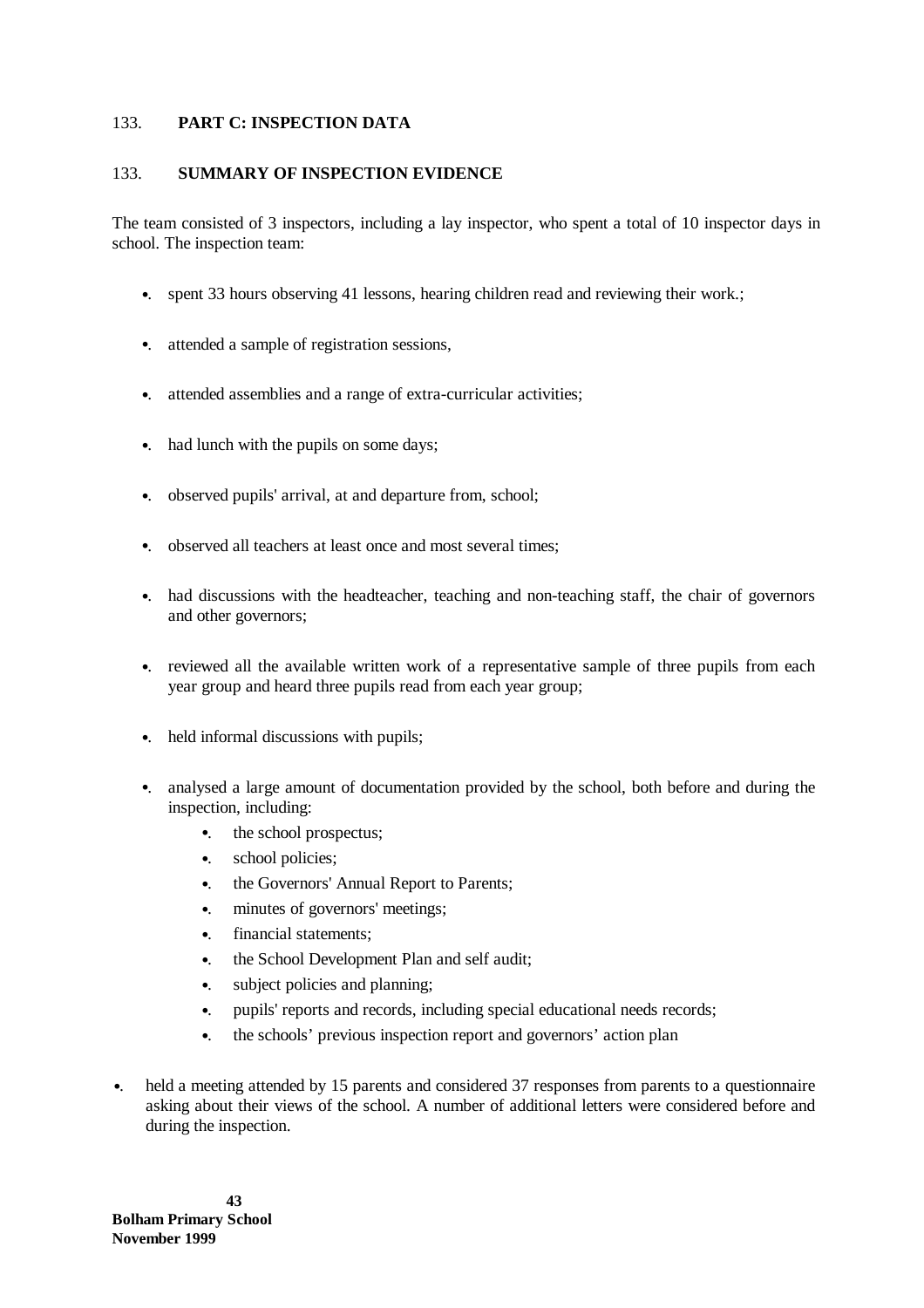**44 Bolham Primary School November 1999**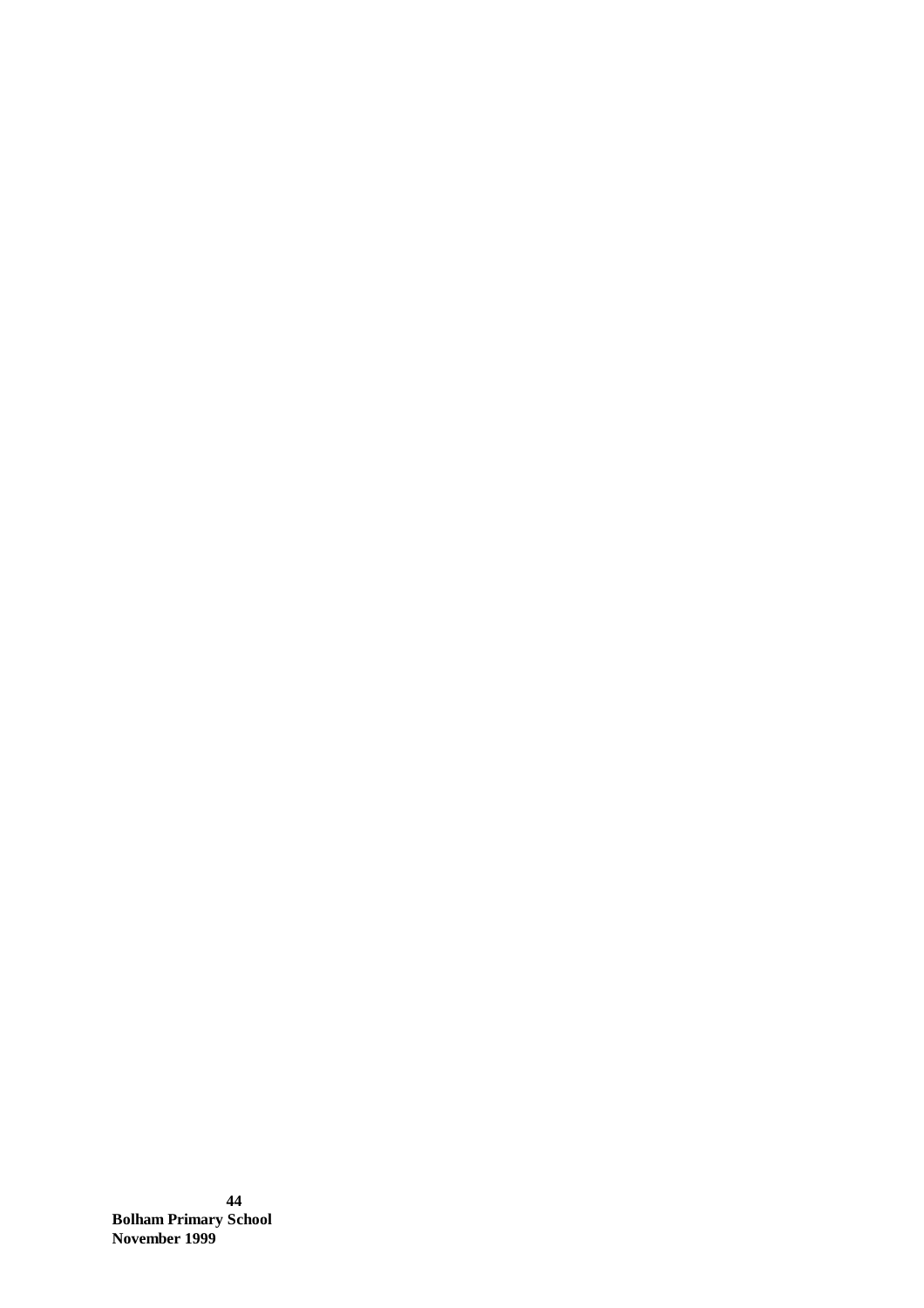· **DATA AND INDICATORS**

|           | Pupil data                     |                                                               |                                                         |                                                    |                                                                 |  |
|-----------|--------------------------------|---------------------------------------------------------------|---------------------------------------------------------|----------------------------------------------------|-----------------------------------------------------------------|--|
|           |                                | Number of pupils<br>on roll (full-time<br>equivalent)         | Number of<br>pupils with<br>statements of<br><b>SEN</b> | Number of pupils<br>on school's register<br>of SEN | Number of full-time<br>pupils eligible for free<br>school meals |  |
|           | $YR - Y6$                      | 100                                                           | 1                                                       | 19                                                 | 4                                                               |  |
|           | <b>Teachers and classes</b>    |                                                               |                                                         |                                                    |                                                                 |  |
|           | Qualified teachers $(YR - Y6)$ |                                                               |                                                         |                                                    |                                                                 |  |
|           |                                | Total number of qualified teachers (full-time<br>equivalent): |                                                         |                                                    | 2.4                                                             |  |
|           |                                | Number of pupils per qualified teacher:                       |                                                         |                                                    | 22.73                                                           |  |
| $\bullet$ |                                | Education support staff $(YR - Y6)$                           |                                                         |                                                    |                                                                 |  |
|           |                                | Total number of education support staff:                      | 1                                                       |                                                    |                                                                 |  |
|           |                                | Total aggregate hours worked each week:                       |                                                         |                                                    | 26.2                                                            |  |
|           |                                | Average class size:                                           |                                                         |                                                    | 25                                                              |  |
|           | Einengiel dete                 |                                                               |                                                         |                                                    |                                                                 |  |

#### · **Financial data**

| Financial year:                            | 1998/9  |  |
|--------------------------------------------|---------|--|
|                                            | £       |  |
| <b>Total Income</b>                        | 191268  |  |
| <b>Total Expenditure</b>                   | 208765  |  |
| Expenditure per pupil                      | 2108.74 |  |
| Balance brought forward from previous year | 25375   |  |
| Balance carried forward to next year       | 7878    |  |